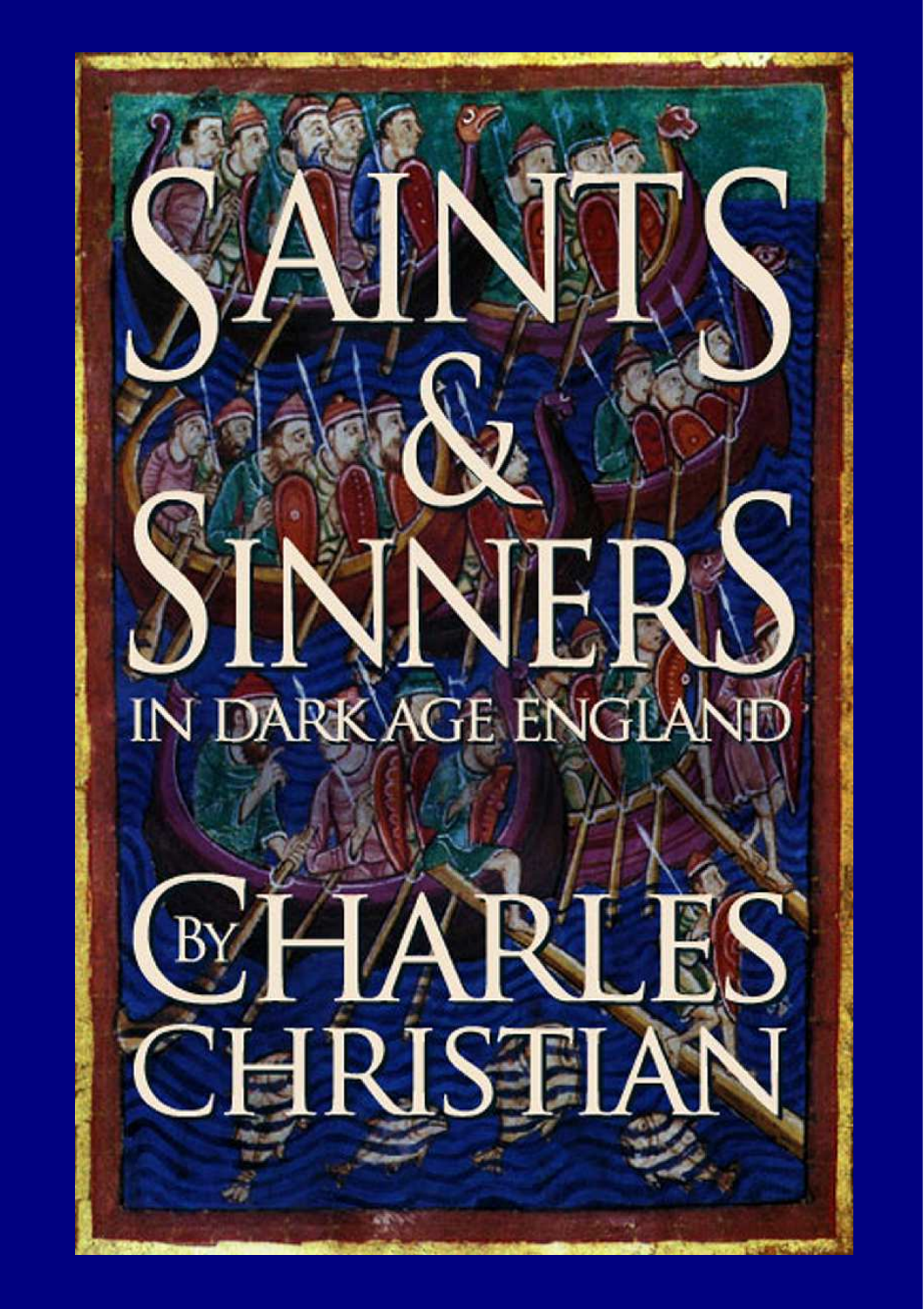# SAINTS AND SINNERS IN DARK AGE ENGLAND

#### Charles Christian

#### **© Copyright Charles Christian 2020**

Charles Christian has asserted his right to be identified as the author in accordance with sections 77 & 78 of the Copyright, Designs and Patents Act 1988. All rights reserved, including the right to reproduce this book or portions thereof in any form whatsoever.

#### **Jointly published as a downloadable PDF file only by:**



**Urban Fantasist** Oak Lodge, Darrow Green Road, Denton, Harleston, Norfolk, England



**Heart of Albion** 2 Cross Hill Close, Wymeswold Loughborough, LE12 6UJ

#### **www.urbanfantasist.com**

**www.hoap.co.uk**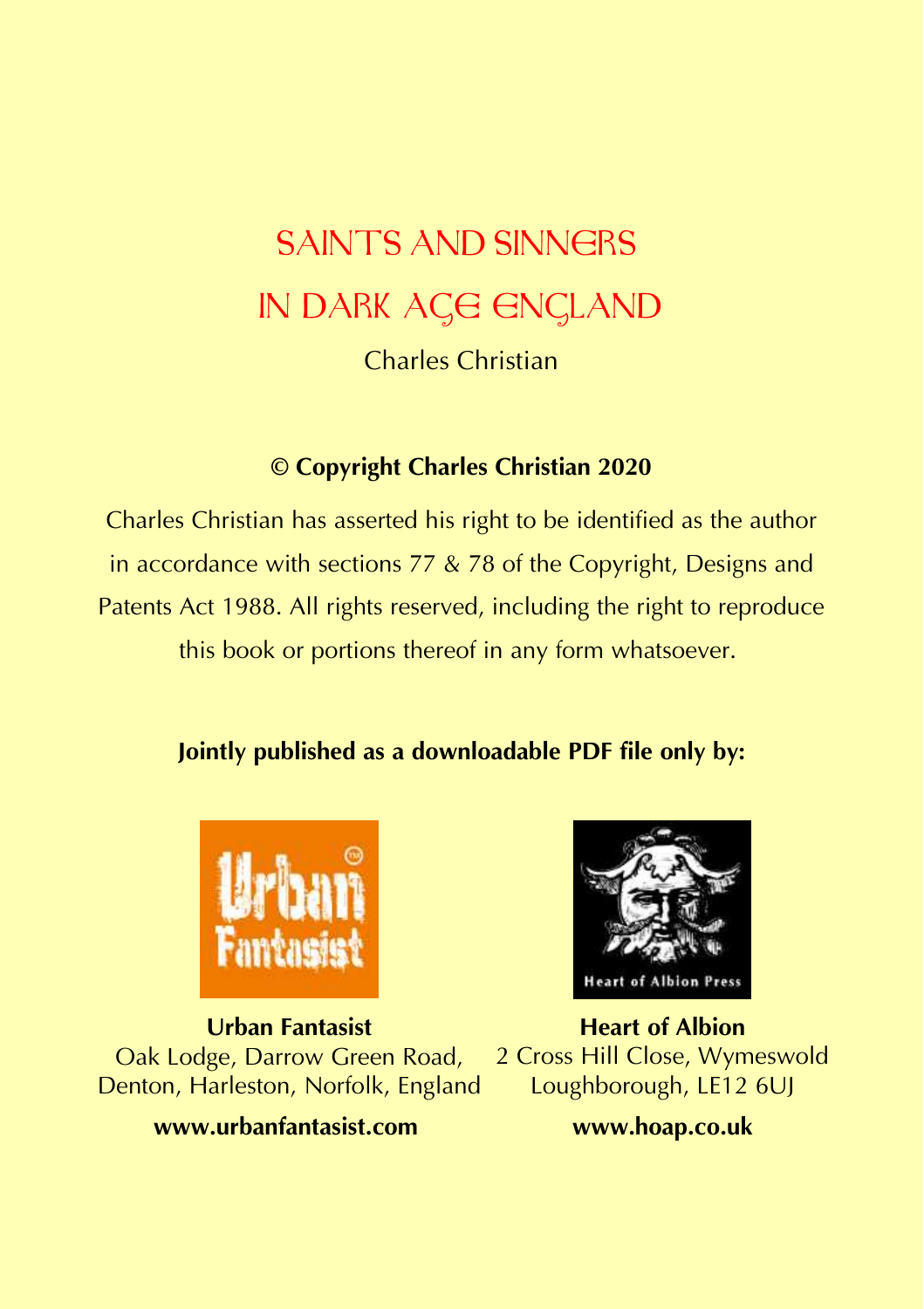## **CONTENTS**

|                  | Introduction Putting the Sex back into Wessex                           | 2               |
|------------------|-------------------------------------------------------------------------|-----------------|
|                  | A Very Brief History of Time                                            | $\overline{4}$  |
| Chapter 1        | Sinners: Vortigern and Rowena                                           | $\overline{7}$  |
| Chapter 2        | Saint: The Strange Death and Afterlife<br>of King Edmund                | 12 <sup>°</sup> |
| Chapter 3        | Saints and Sinner: The Scandalous Lives of<br><b>Three Saxon Queens</b> | 23              |
| <b>Chapter 4</b> | Sinner: Eadric Streona, the Worst Man<br>You've Never Heard of          | 40              |
| Chapter 5        | Sinner: The Violent Life and Times of<br>Roger Bigod                    | 49              |
| Afterword        | Having the Benefit of God on Your Side                                  | 59              |
|                  | <b>About the Author</b>                                                 | 61              |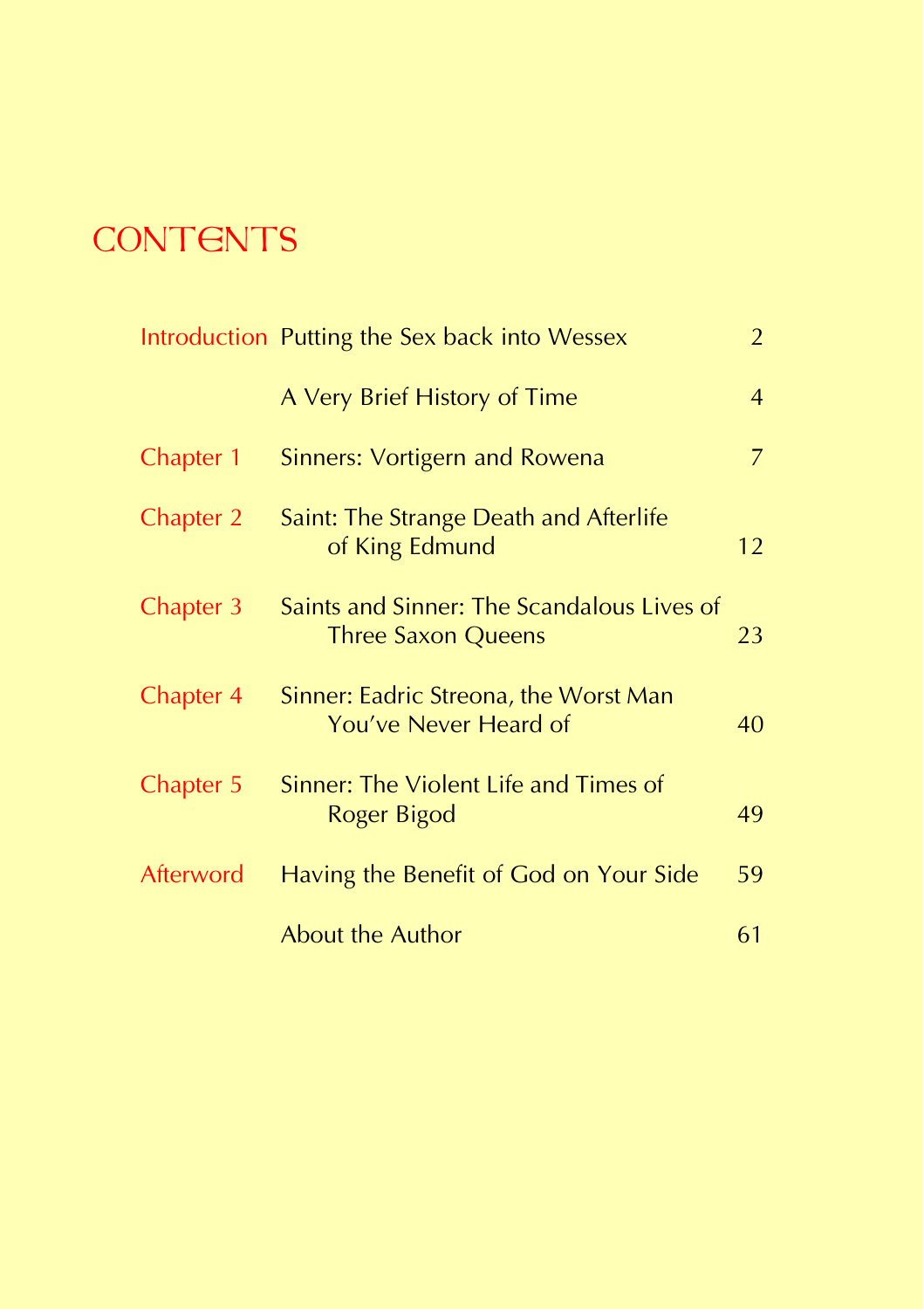

### INTRODUCTION:

### PUTTING THE SEX BACK INTO WESSEX

Although I've always enjoyed history (even the dull, dry stuff – and some of it can be drier than an Egyptian mummy's wrappings) what really intrigues me are those weird, almost surreal moments that leave you shaking your head in disbelief wondering "Whatever were they thinking?" Such as the time King John of England sent an assassin armed with a poisoned boiled egg to kill an ex-girlfriend. Yes, you read that correctly, the murder weapon was a poisoned boiled egg – you won't find that in Cluedo.

For this brief publication, I have collected five tales taking us from misty years following the collapse of Roman rule in England, a time when it is hard to distinguish between history, myth and legend,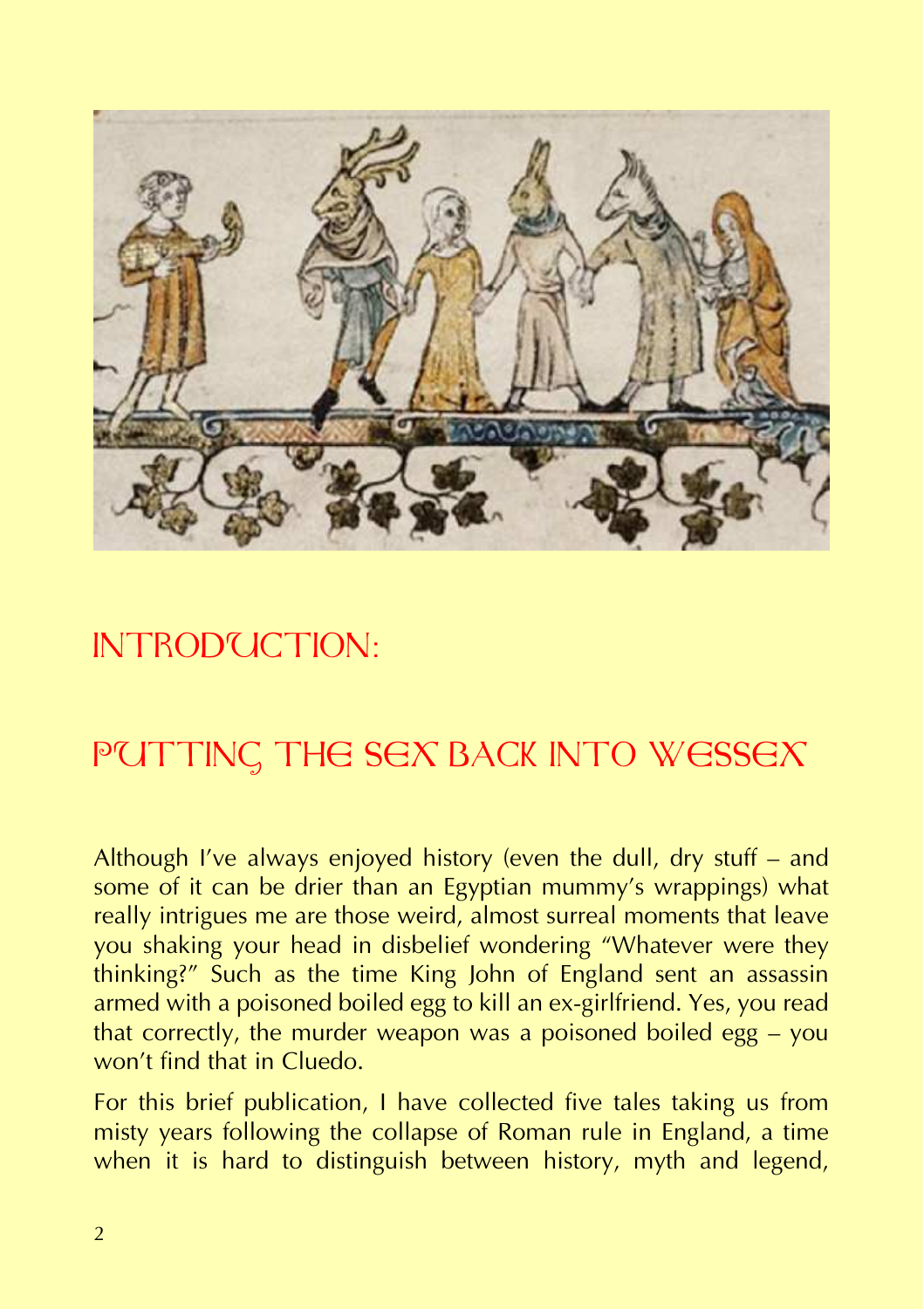through until the arrival of the Normans when, after over 600 years of almost constant instability, some kind of normality returned to English life.

It's an era that's always fascinated me, precisely because of this blurring between the historical and the mythic but also because there are so many incredible characters, normally woefully overlooked in history books, whose lives wouldn't be out of place today in reality TV shows. As for the incidents they are involved in… truth really is stranger than fiction, even fiction as engrossing as the recent *Game of Thrones* series.

All five tales have previously appeared in articles I have written over the past five years for *Ancient Origins* although they have been updated and edited for this publication.

Incidentally, you will have noticed I use the term 'Dark Age' to summarise the temporal scope of this book. This is the period from the early  $5<sup>th</sup>$  century, with the departure of the Roman legions from the province of Britannia, through the Saxon period up until the end of the Viking Age and the arrival of the Normans in the mid  $11<sup>th</sup>$  century.

I appreciate most historians now prefer the term Early Middle Ages or Early Medieval Period but personally I feel the Dark Ages more evocative and better sums up the dystopian chaos of a period of history, when life for people at all levels of society was 'nasty, brutish, and short'.

So climb on board as we set off to explore five of the more weird, obscure and WTF corners of English history.

Charles Christian April 2020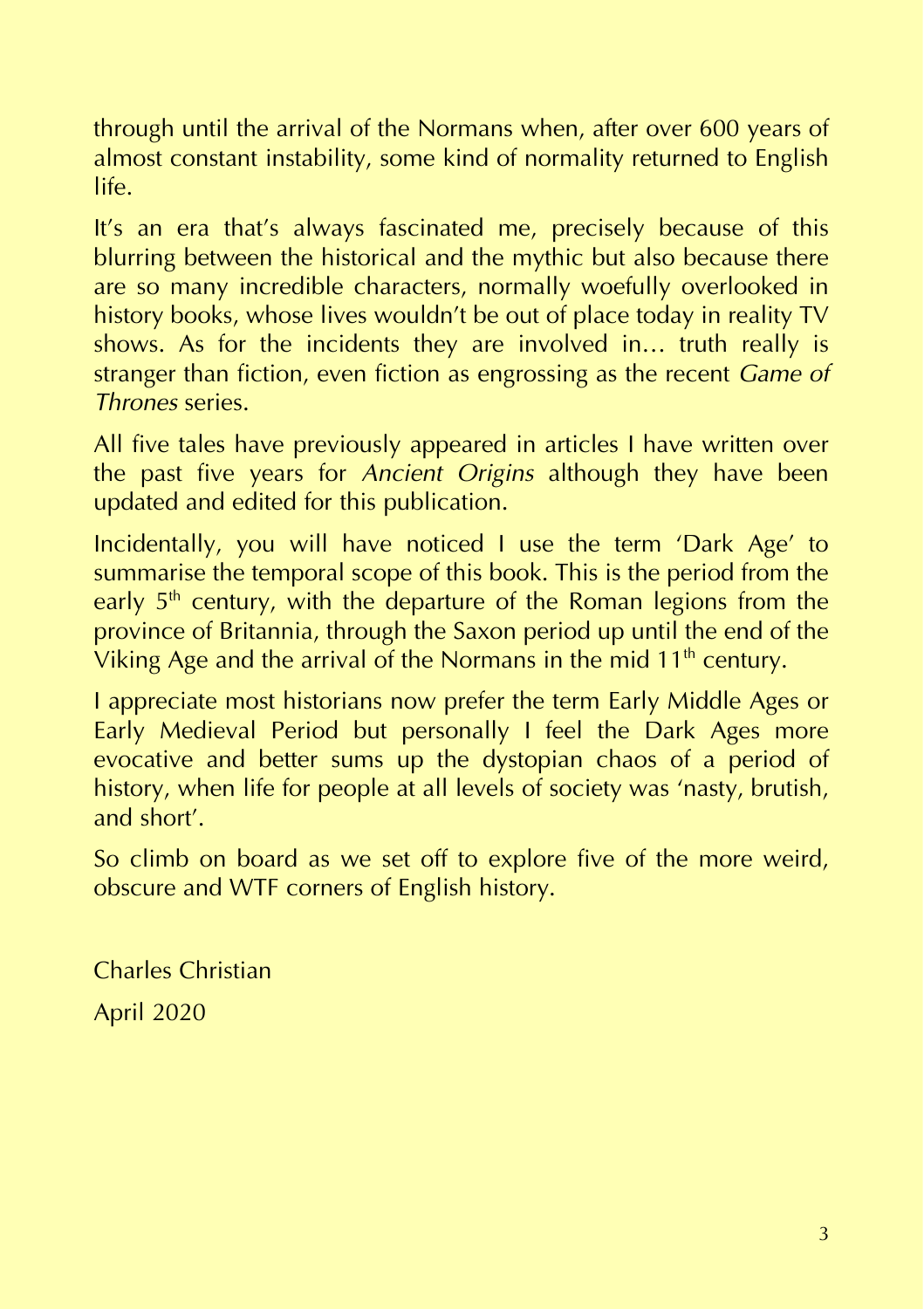

### A VERY BRIEF HISTORY OF TIME

#### **with apologies to the late Professor Stephen Hawking**

When researching this book, one of the aspects that puzzled me was why there was so much discrepancy in the dates attributed to supposedly important historical events.

For example one account tells of a siege being raised on March  $21<sup>st</sup>$ whereas another says the date was May 25<sup>th</sup>. Similarly, a king is recorded as being killed in AD 869 in one chronicle but one year later in 870 in another.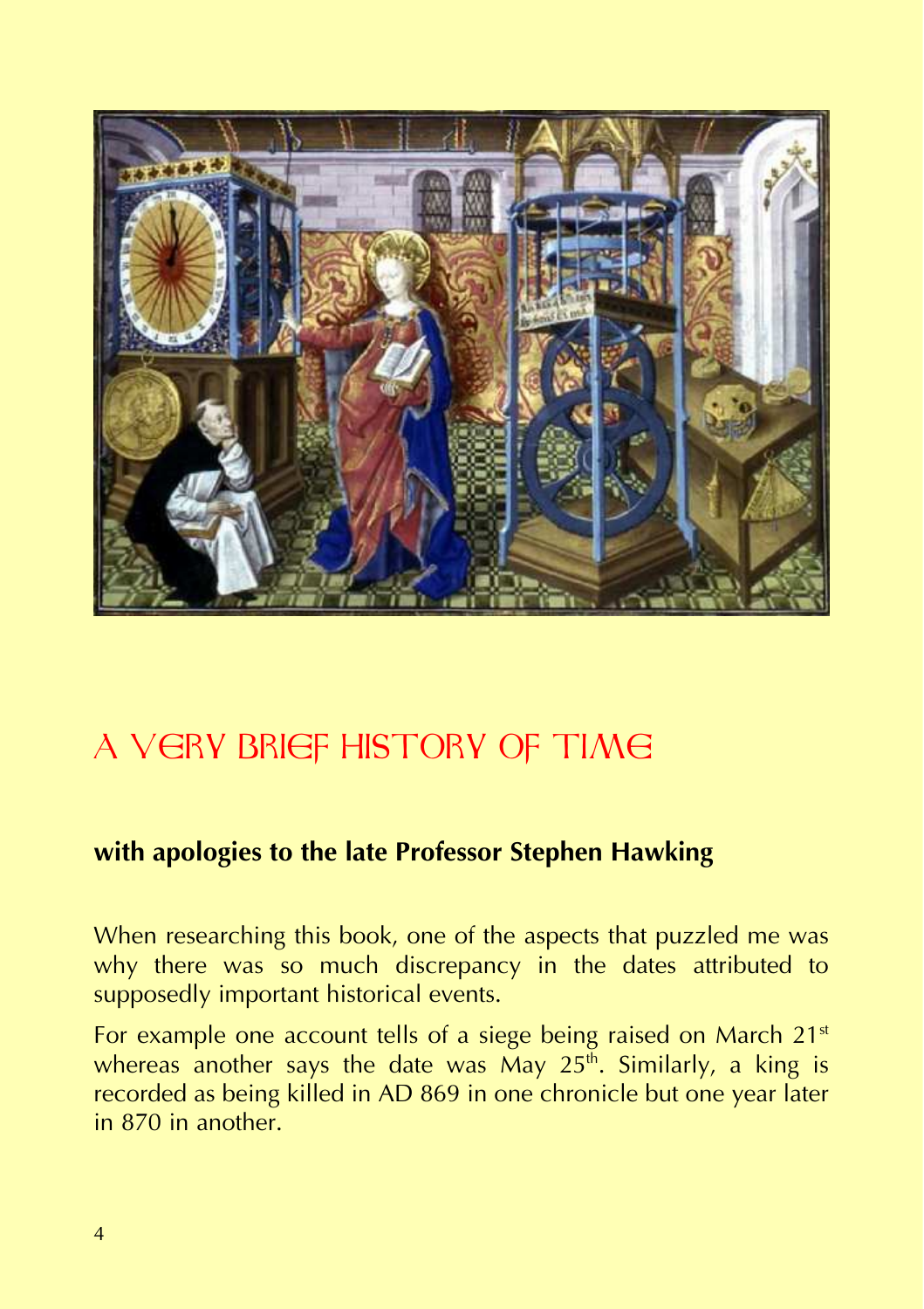One simple explanation is the chroniclers recording these events were writing years later (in some instances centuries later) and almost inevitably were working from anecdotes and what we'd now call second or even third-hand hearsay evidence. In the circumstances it is hardly surprising accounts based on these less-than-reliable sources contain inconsistencies.

There is also the fact one thousand or more years ago, society tended to have a more flexible approach towards timekeeping.

Lives were lived according to the hours of daylight and darkness and such time-keeping devices as did exist (water clocks, sun-dials, candle clocks and the sand hourglass– the first mechanical clocks did not appear in Europe until the early  $14<sup>th</sup>$  century) were primarily used to mark the passage of time without reference to the precise time of day. Thus, if three hours have elapsed since *Vespers,* at approximately 6:00pm, it must now be time for *Compline* (or the night prayer) before retiring to bed.

In fact it was not until the advent of the railways in the  $19<sup>th</sup>$  century that England adopted a uniform approach to timekeeping so you could be certain that if it was 3:15pm in Budleigh Salterton, if was also 3:15pm in Sidmouth.

Another complication is that while we now measure our years from January 1<sup>st</sup> until December 31<sup>st</sup>, this was not always the case. From the  $7<sup>th</sup>$  to the 12<sup>th</sup> century, the official year started on December 25<sup>th</sup> (Christmas Day). From the  $12<sup>th</sup>$  century until 1751, it began on March  $25<sup>th</sup>$  (Lady Day). And it was only from 1752 that New Year's Day shifted to January 1<sup>st</sup>. So, for example, Parliamentary record lists the execution of King Charles I on January  $30<sup>th</sup>$  as occurring in 1648 (as the year did not end until March  $24<sup>th</sup>$ ), although if we adjust the start of the year to January 1<sup>st</sup>, the execution occurred in 1649.

The year 1752 also saw England move from the Julian to the Gregorian calendar systems (most of the rest of Western Europe made the change 200 years earlier in 1582) with the result the calendar was advanced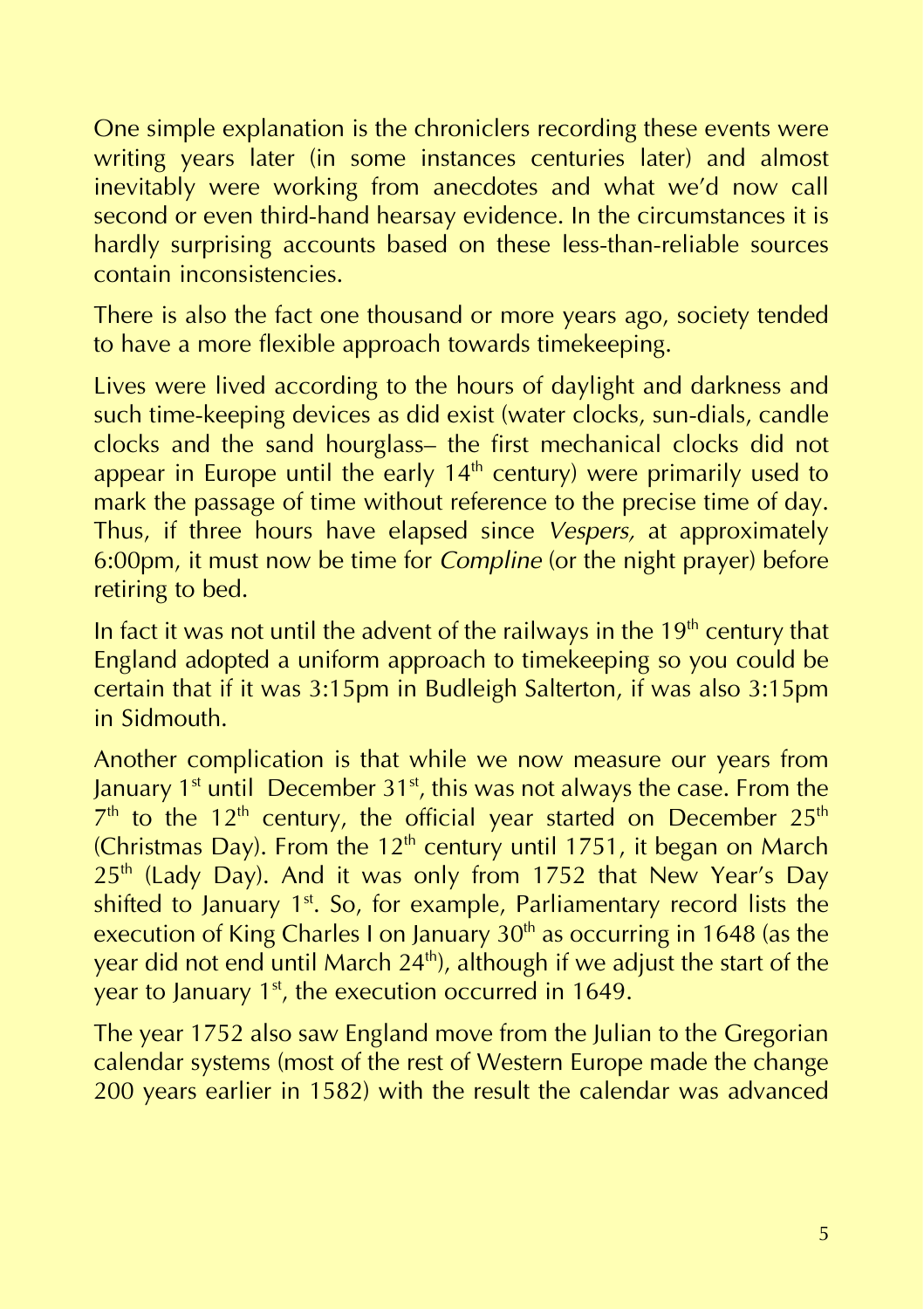by 11 days, with Wednesday September  $2<sup>nd</sup>$  1752 being immediately followed by Thursday September 14<sup>th</sup> 1752.

Although stories that people in London and Oxford began rioting and demanding the government 'Give us back our Eleven Days' are now recognised as a historical fiction, we still see echoes of the 11 day calendar jump and shifting the start of the year from March to January in the fact the UK tax year still curiously starts on April  $6<sup>th</sup>$  (March 25<sup>th</sup>) plus 12 days, including the leap year extra day in 1800.)

Did I also mention many historical documents and parliamentary statutes from the time of King William I (the Conqueror) onwards use a *regnal* calendar counting from the first year of a particular monarch's reign? So, for example, the regnal year of Queen Victoria ran from June  $20^{\text{th}}$  to June 19<sup>th</sup>.

Rather than being surprised that sometimes old chronicles and legends have inconsistent chronologies, we should be amazed – and grateful – they can offer any dating timelines at all.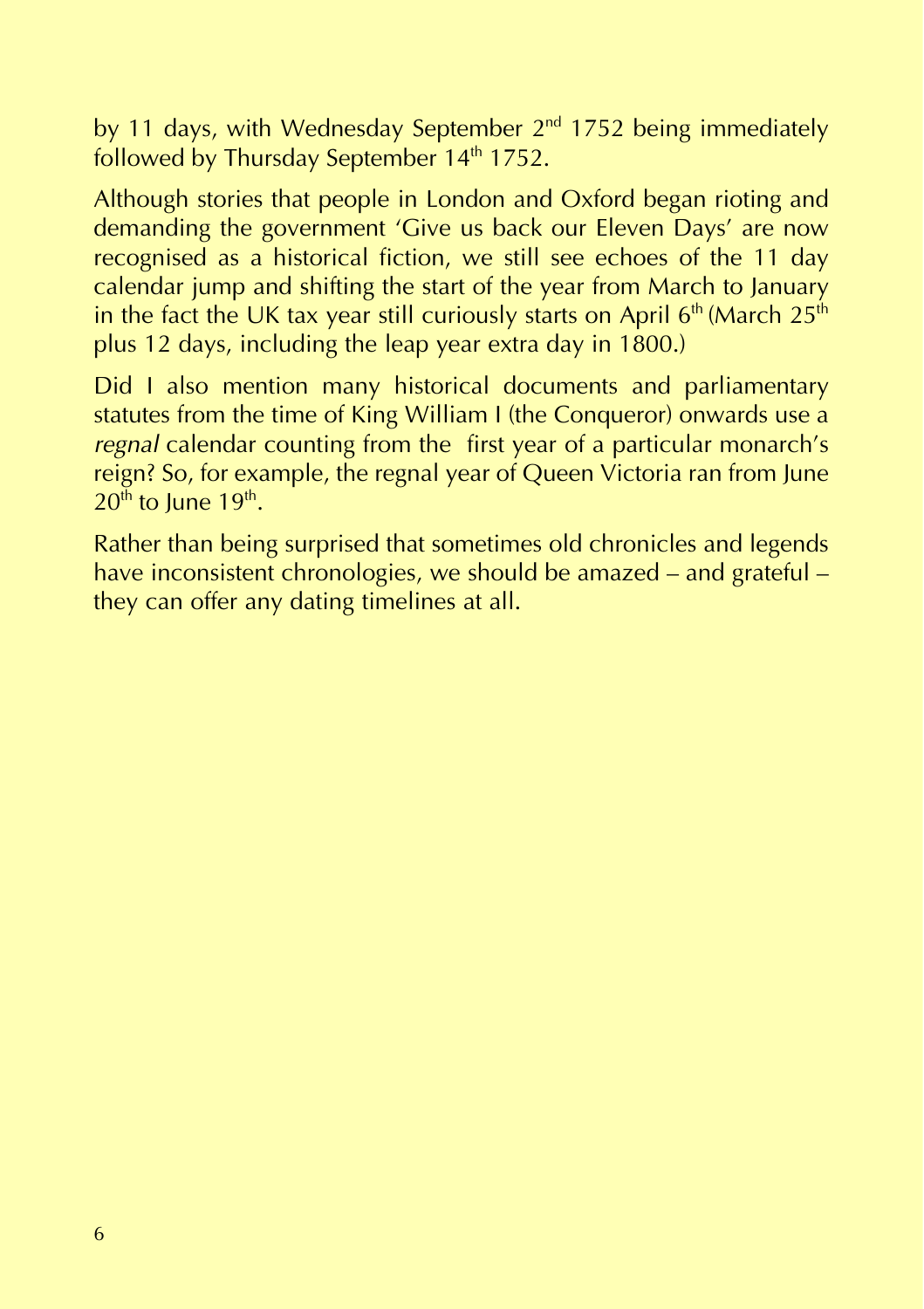

### C<sub>b</sub>APTER 1

### SINNERS: VORTIGERN AND ROWENA

#### **How lust for a blue-eyed blonde destroyed a kingdom**

Wassailing is an old traditional, primarily rural English festivity, usually taking place around Twelfth Night or Plough Monday (the first Monday after Twelfth Night) that has enjoyed a huge resurgence of popularity in recent years. It involves music, singing, cider drinking, bonfires, and varieties of mumming, including traditional plays and performances by bell bedecked Morris, all supposedly designed to reawaken the spirits of the orchards from their winter dormancy for the new growing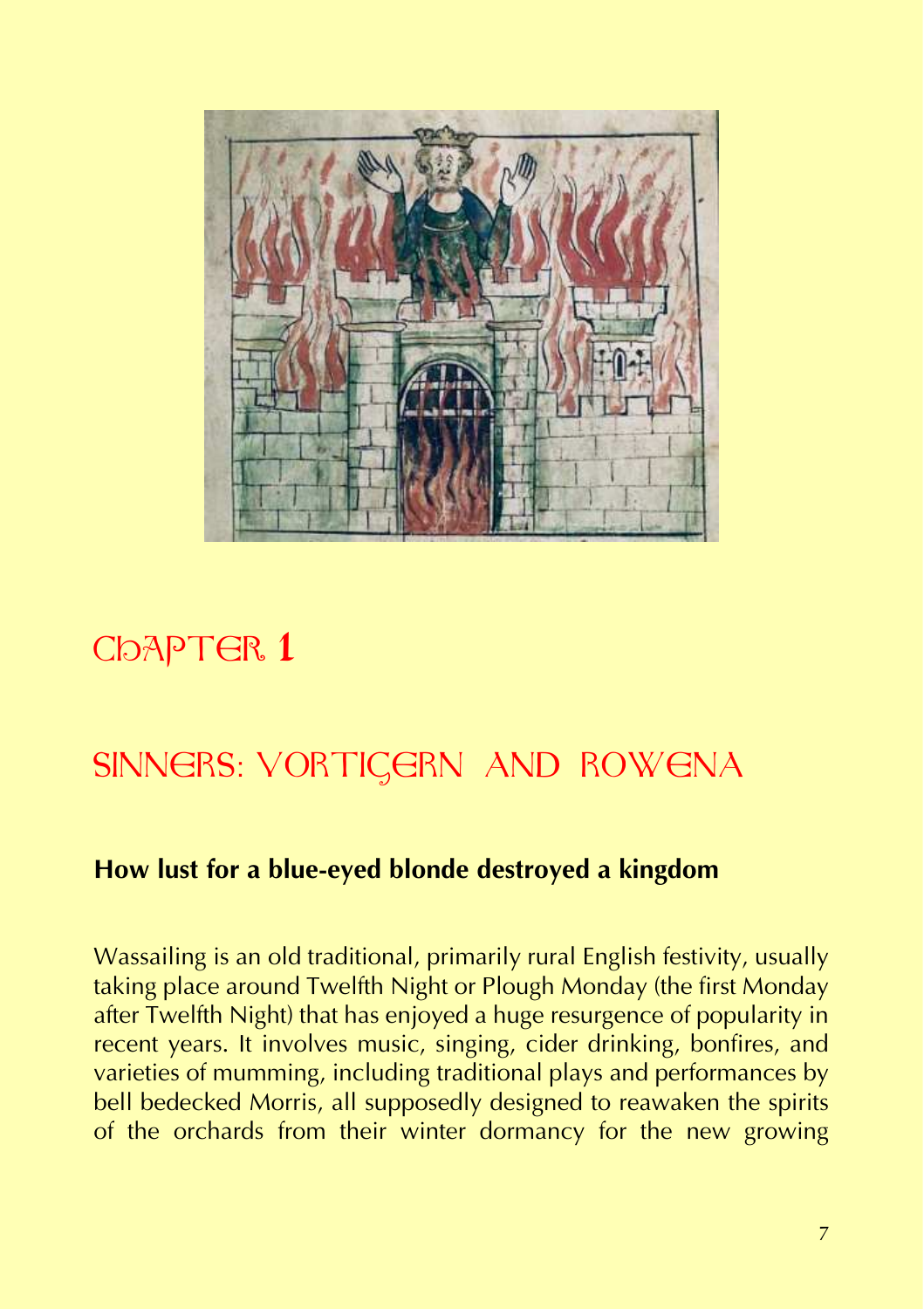season, while simultaneously scaring away any evil spirits or witches that might blight a good harvest of apples the following autumn.

It is all distinctly pagan in tone, with a strong element of sympathetic magic involved. One early  $20<sup>th</sup>$  century anthropologist even suggested it was more akin to tree worship, with the cider representing the lifegiving 'blood' of the sacred apple orchards – although for most people attending a modern wassailing, it is just an excuse for a party and to drink cider, lots of cider.

But what does the word *wassail* mean anyway?

The answer to this question takes us into the realms of early English history.

The Old English phrase *was hael* meant 'be hale', 'be in good health' or 'be fortunate' and, while originally used as a simple salute or greeting, it very quickly developed into a drinking formula where one person would say "was hail" and the other reply "drink hail". By the 8th century, the word was so well-known that it appeared in the epic poem *Beowulf*…

> The rider sleepeth, the hero, far-hidden; no harp resounds, in the courts no wassail, as once was heard.

It is also reported that on the dawn of the Battle of Hastings in 1066, the Saxons toasted each other with shouts of "Wassail!" before they marched off to fight the Normans and, sadly for many of them, die…

> Rejoice and wassail Pass the bottle and drink healthy Drink backwards and drink to me Drink half and drink empty.

However tradition tells that the very first occurrence of the use on the word wassail in England dates back to AD 449, when the Roman Empire's hold on its province of Britannia had collapsed.

The rot had set in from as early as AD 383 when Magnus Maximus, a Roman general stationed in Britain, moved his troops to Gaul in what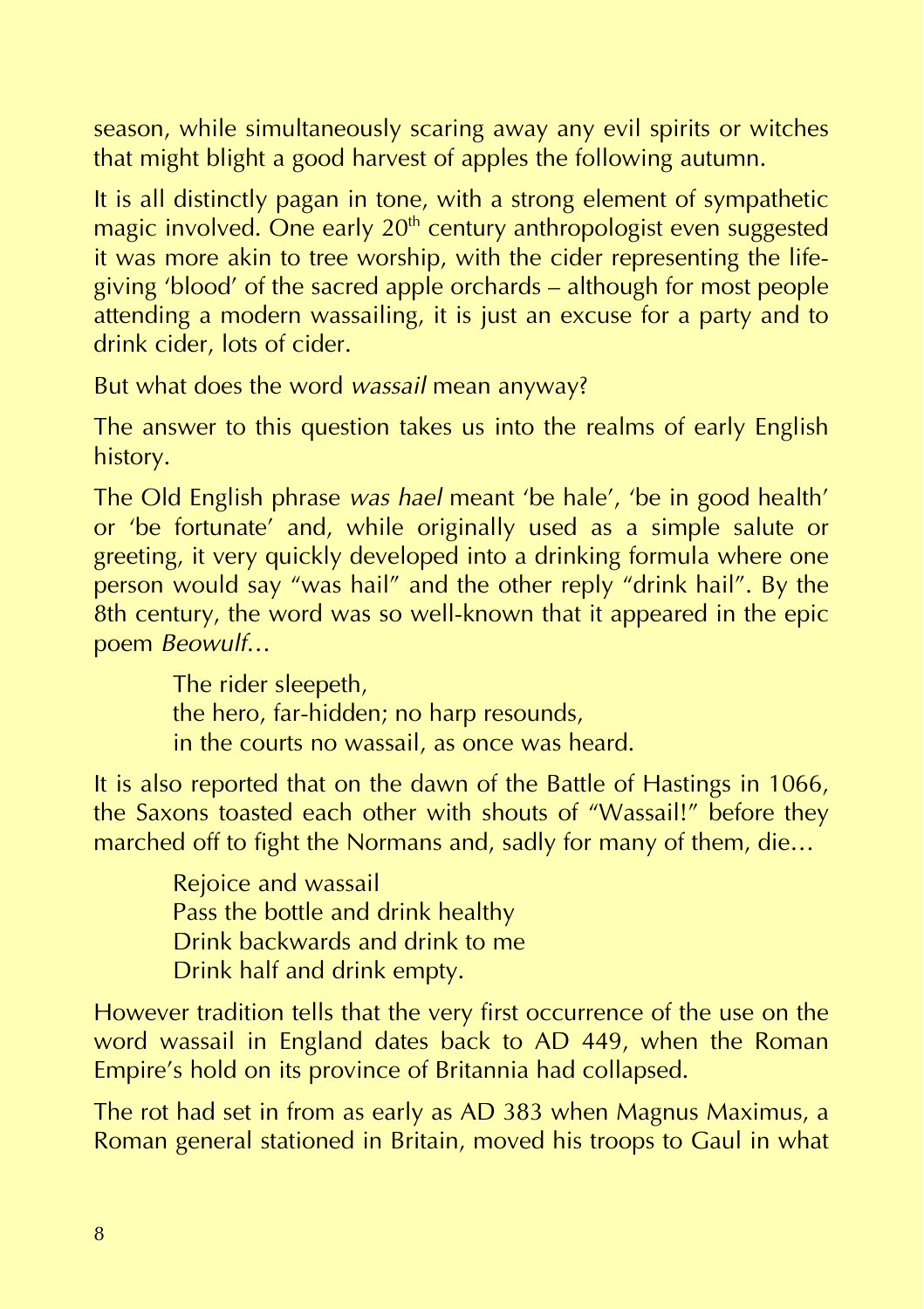would prove to be an unsuccessful attempt to seize the imperial throne in Rome. In the years that followed, more legions departed the island, either to reinforce the defences of Italy or in further imperial power struggles.

The culmination came in 410 when the Emperor Honorius wrote to the province's Roman cities to say (and here I am taking severe liberties with the translation from the original Latin) "So long and thanks for all the silver *denarii* but now you are on your own and will have to organise your own defences."

Into this power vacuum stepped local warlords and, by around 425, a shadowy character (as in occupying the borderline between history and legend) called Vortigern (or Vortigen – it may even be a title rather than a given name) had established himself as the 'King of the Britons'.

The historian Gildas, writing less than a century later, described Vortigern as "that proud usurper". Later chroniclers were even less flattering (Vortigern is on the receiving end of a universally bad press for the better part of 600 years), calling him "a man calculated neither for the field nor the council, but wholly given up to the lusts of the flesh, the slave of every vice: a character of insatiable avarice, ungovernable pride, and polluted by his lust".

In 447, Vortigern invited a group of "fierce and impious" Saxon mercenaries led by two brothers: Hengist and Horsa, to help him fight the Picts, who were invading Britain from north of Hadrian's Wall. In return for their services, the Saxons (technically they were Jutes from Jutland) were granted the Isle of Thanet, located at the eastern corner of what is now the English county of Kent and then still an island, as their own territory.

The Saxons duly fought for Vortigern and invited more of their fellow countryman to join them, swelling the numbers of the Thanet colony. There is a suggestion Vortigern had formed treaty of *foederati* with the Saxons, a late Roman political practice of settling allied barbarian peoples within the boundaries of the empire to furnish troops to aid the defence of the empire.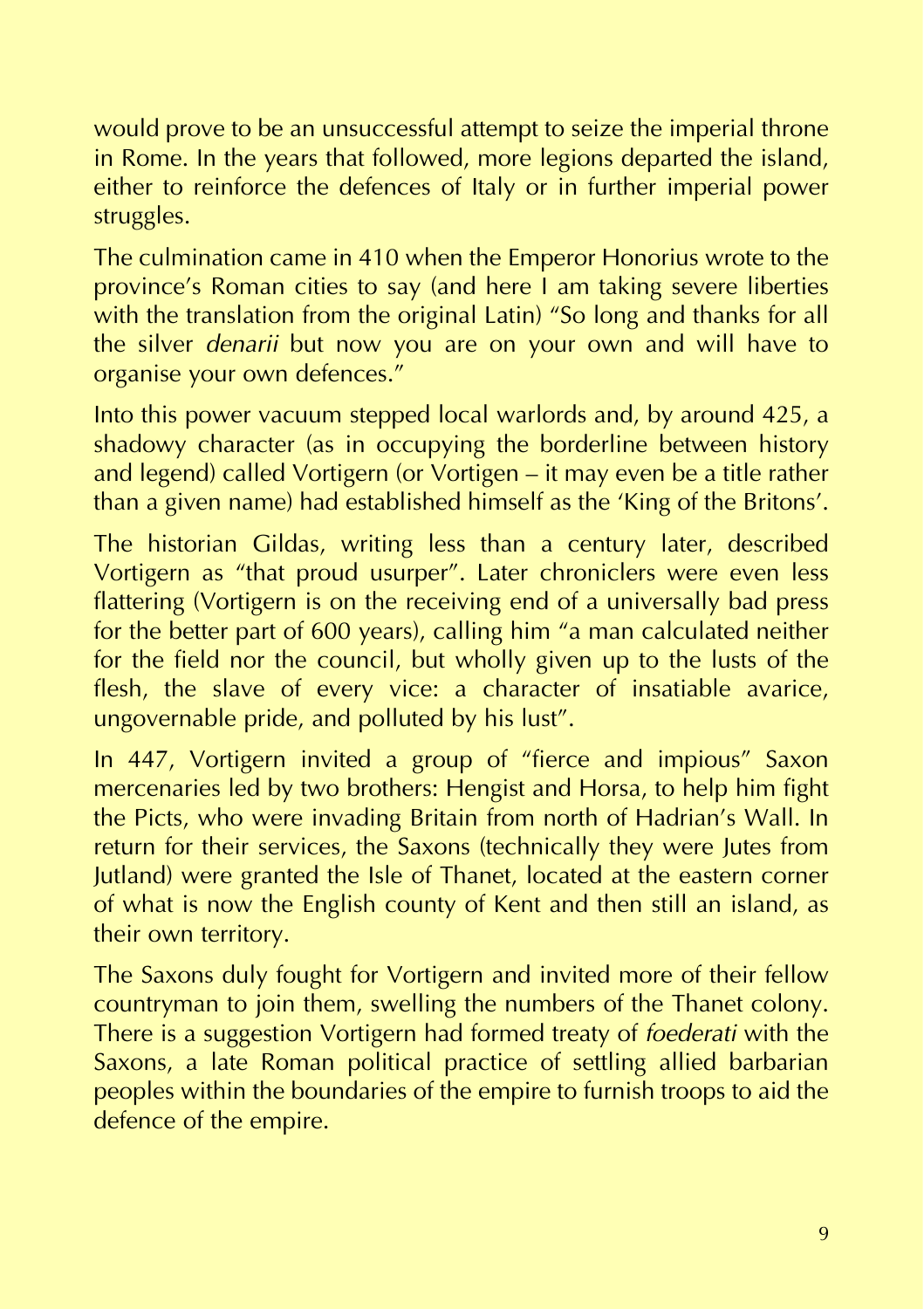Not surprisingly the growing number of Saxons coming into Kent began to concern Vortigern, who tentatively suggested it might be time for them to go back home. However in 449 Hengist and Horsa, joined by more Saxons from the Continent including Hengist's beautiful daughter, known to history as the Lady Rowena, invited Vortigern to a feast to celebrate their friendship.

It was at this fateful feast that Rowena (or Ronwen or even Ravenna, the spelling differs) approached King Vortigern with a wassail bowl, greeted the king with the salute "Wassail", drank from it, and then past it to Vortigern to drink from.

And thus the tradition of wassailing began – except the consequences were far more momentous than just a new drinking challenge.

Vortigern became obsessed with Rowena, eventually taking her for his wife. Later chroniclers depicted Rowena as a brazen temptress who seduced Vortigern. Whoever was the initiator, it was a move that, not surprisingly, upset his existing wife Severa, as well as his mistress Cateym, who also happened to be one of his illegitimate daughters.

As part of the wedding settlement, he gave Hengist and Horsa the whole kingdom of Kent (much to the annoyance of the existing King of Kent) and generally opened the way to the Saxons gaining more and more power.

Eventually war broke out between the Britons, led by Vortigern's sons, and the Saxons, with Vortigern, in the invidious position of being married to the daughter of his nation's enemy, reduced to a puppet monarch. Some accounts say he was actually held prisoner by the Saxons.

In the fighting that followed, Vortigern's two sons were killed, as was Horsa, and, by 455, Vortigern was holed up, along with his many wives and mistresses in a fortress in North Wales. There they were besieged by two British leaders who had just returned from exile in Brittany (France), namely Ambrosius Aurelinus and his brother Uther Pendragon, better known to history as the father of King Arthur.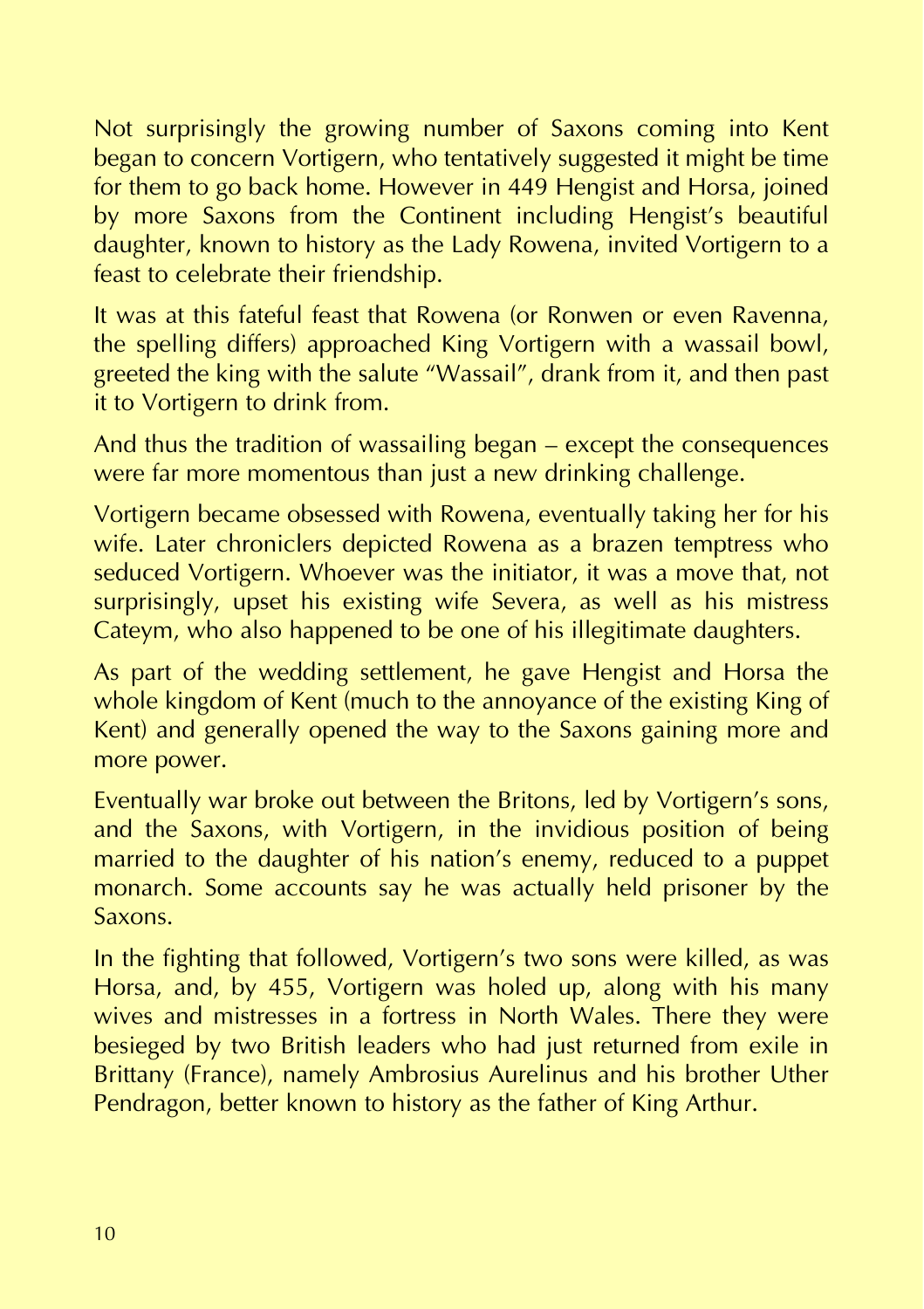The fortress was set alight. One chronicle says fire fell from Heaven to engulf the castle, and everyone inside (including Vortigern and Rowena) was burned to death.

In a neat historical twist, Ambrosius and Uther are described as being the sons of Constans, another general with ambitions to seize the imperial throne in Rome but who had been killed as a result of Vortigern's treachery.

As for Hengist, he may have lost a daughter but he continued to rule Kent until his death over 30 years later in 488 and sired a dynasty of Kentish kings. To this day, the emblem of Kent is a white horse (*hengist* is Old English for stallion) on a red background, said to be Hengist's original battle flag.

And with that we end our first encounter with Dark Age sinners: a randy, old British king whose lust for a blonde-haired, blue-eyed Saxon temptress destroyed the integrity of a kingdom and opened the way for the subjugation of the old Roman province of Britannia by the Anglo-Saxons.

As we shall see in Chapter 3, the Anglo-Saxon kings were no better at preventing lust from overcoming their better judgment – especially given the ruthless, scheming nature of some of the women they encountered. But, before that, it is time for the saga of a saint who ultimately vanquished his enemy from beyond the grave.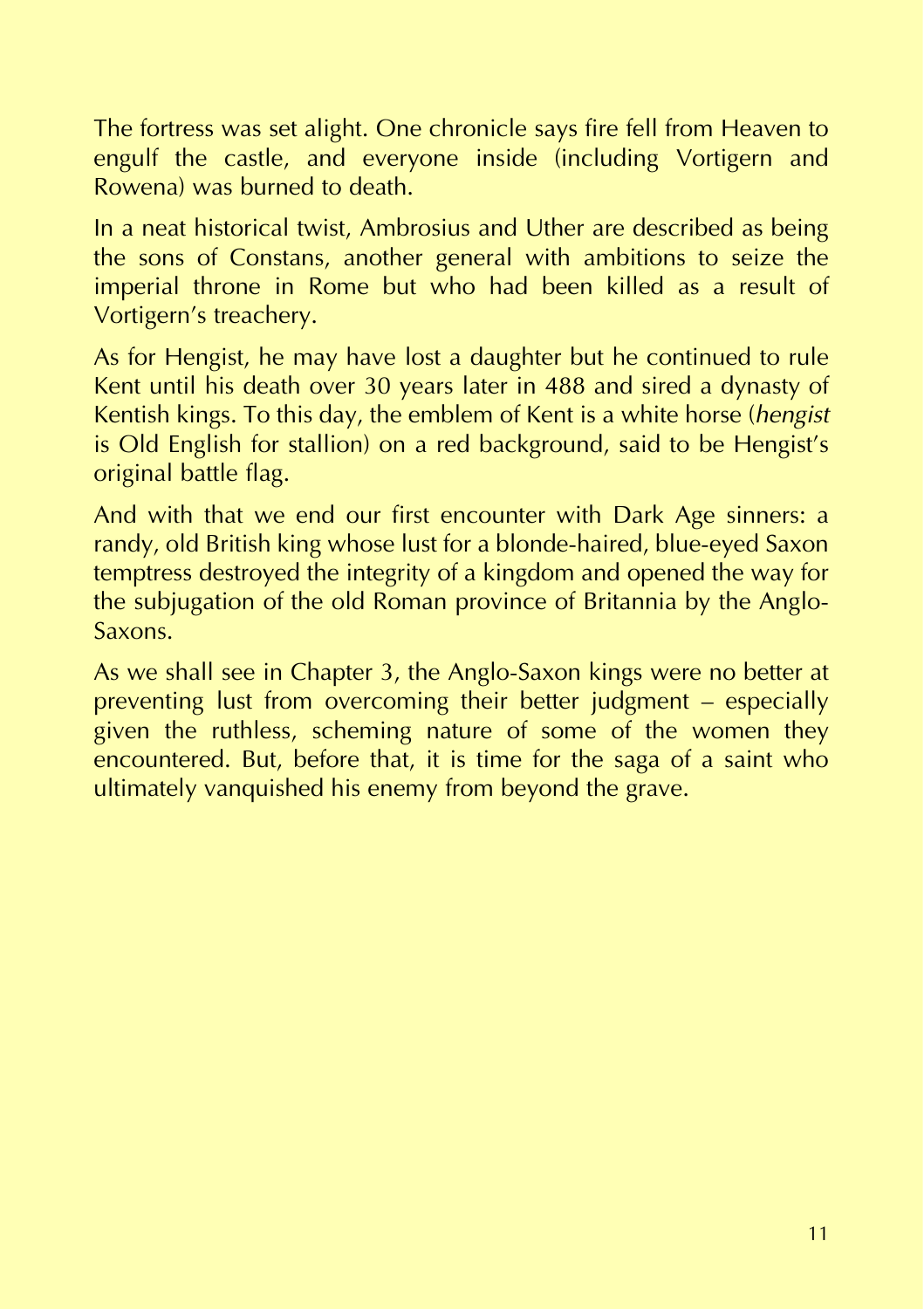

### C<sub>b</sub>A<sub>PT</sub>ER<sub>2</sub>

### SAINT: THE STRANGE DEATH AND AFTERLIFE OF KING EDMUND

#### **Did a martyred Saxon king return from the grave to kill a Viking warlord?**

Over the past decade, there have been a couple of public campaigns in the UK to drum up support for replacing St George as the patron saint of England with St Edmund, who was the country's original heavenly patron for over 400 years from the early  $10<sup>th</sup>$  century. Both campaigns failed but they did serve to reignite interest in St Edmund.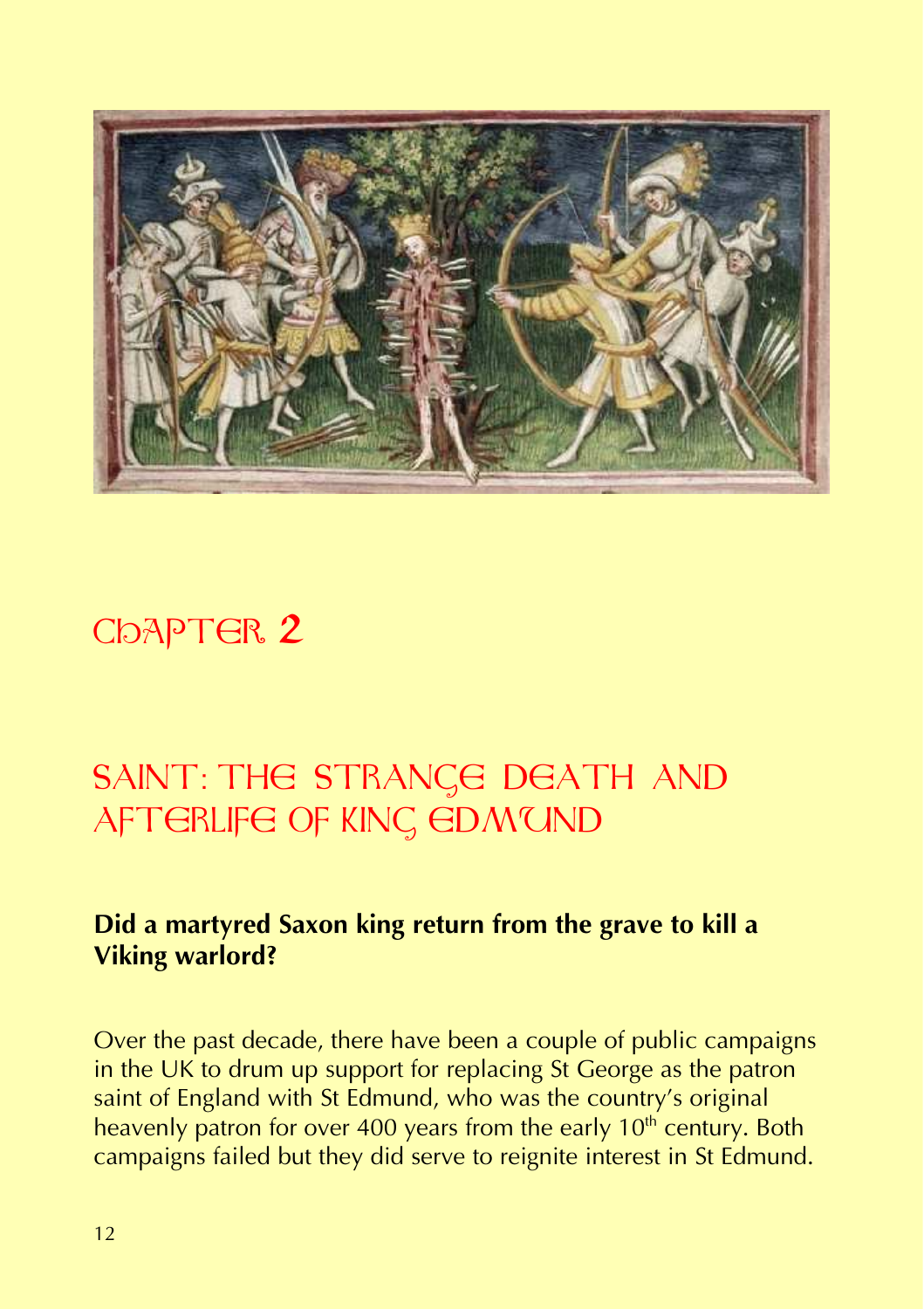So who was he and what was his story?

The setting is the Saxon kingdom of the East Angles, which occupied modern-day Norfolk, Suffolk and part of the Lincolnshire Fens, in the year AD 869. On the throne is King Edmund, a young and devout Christian monarch, who was only  $14$  years old at the time he was crowned on Christmas Day 855.

For the previous 60 years, Viking raiders from Scandinavia had been carrying outever more bloody hit-and-run attacks on England but in 865 thousands of Danish and Norwegian Vikings, described in the *Anglo-Saxon Chronicle* as 'the Great Heathen Army', landed in their longships along the coast of Suffolk and launched an all-out invasion.

History says the king was on a pilgrimage at this crucial time so in his absence, his courtiers and *ealdormen* (nobles) supplied the Vikings with horses, both as a bribe to deter them from looting and pillaging the local area but also as a none-too subtle hint for them to move out of East Anglia and raid other parts of the country.

Such apparently treacherous disloyalty in the face of a common foe might seem shocking by modern standards but there was no love lost between the England's seven rival Saxon kingdoms. (The Anglo-Saxon heptarchy comprised four main kingdoms: Northumbria, Wessex, Mercia, and East Anglia, along with three smaller kingdoms: Kent, Essex, and Sussex.) This was particularly so in East Anglia where, over the previous two centuries, several of its monarchs had been deposed, executed, murdered or killed in battle by rulers of the other kingdoms.

The East Anglian bribery stratagem certainly seems to have worked and, for the next few years, the Vikings fought their way up and down England, destroying the old dynasties and eventually creating their own separate province, known as The Danelaw, across the North and East of the country.

Among the Saxon rulers overthrown was King Aella of Northumbria who was killed in battle outside the city of York in March 867. (In Saxon times 'Northumbria' meant all the land north of the River Humber and south of the Scottish border.) And at this point we must pause our narrative for a brief comparison of almost contemporaneous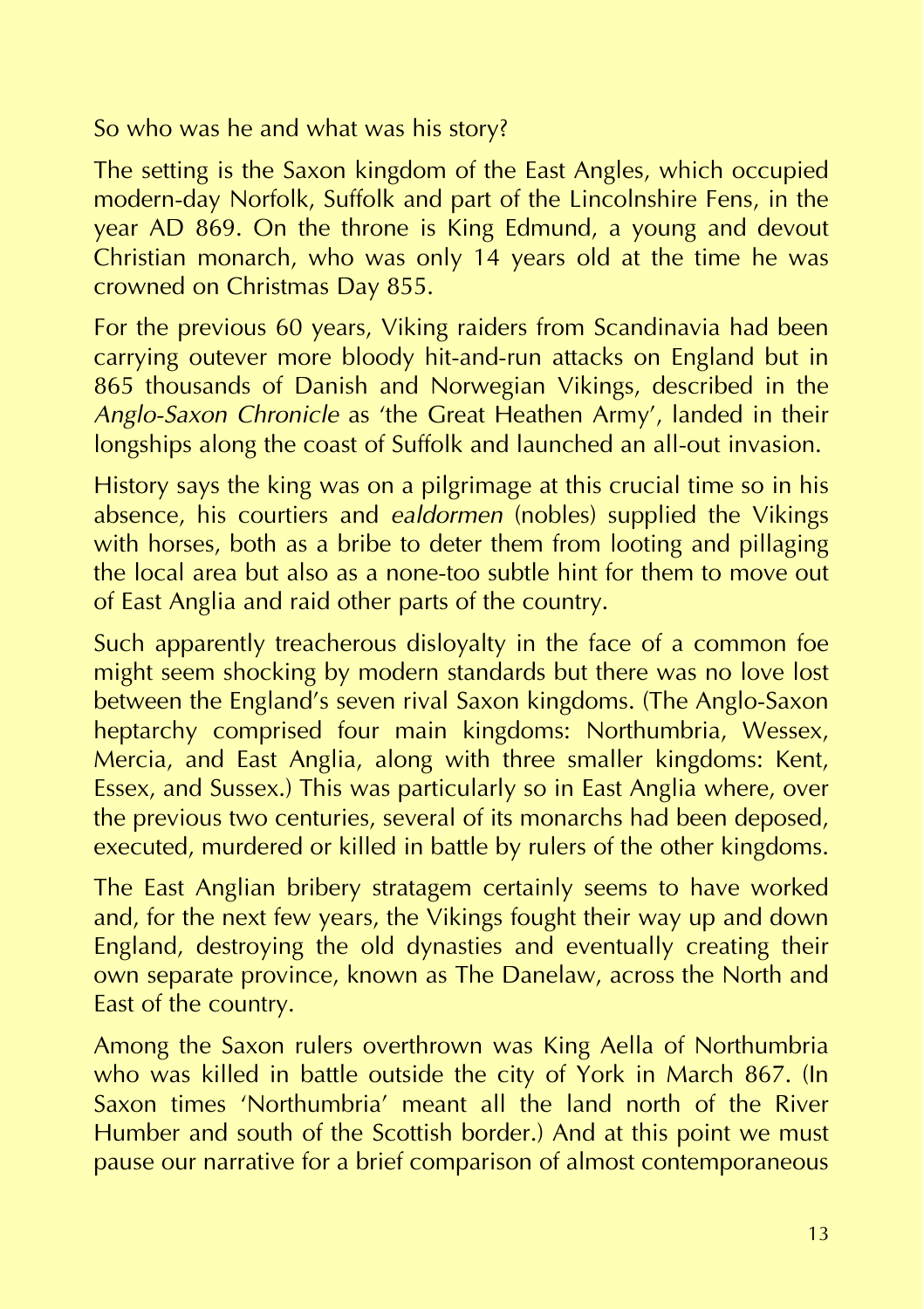historical chronicles written by Saxon churchmen versus the Norse sagas, which were composed by poets some two to three centuries later primarily as entertainment.

As already mentioned, according to the *Anglo-Saxon Chronicle*, King Aella was slain in battle. However according to the Norse sagas, he was hunted down by the semi-legendary six sons of the equally legendary Viking hero Ragnar Lodbrok who Aella had had executed by being thrown into a pit of poisonous snakes.

The Vikings of the Great Heathen Army, who had a long memory for grievances (as King Edmund would subsequently also learn to his cost), took their revenge on King Aella by subjecting him to the ritual of 'the Blood Eagle'. This was a prolonged torture leading to death, involving disembowelling, evisceration, and pulling the victim's lungs over his shoulders so they looked like the blood-stained folded wings of an eagle.

It's worth noting there is some controversy as to whether the Blood Eagle was an actual historical ritual or merely a literary device created by the authors of the Norse sagas and later embellished by Victorianera writers for maximum horror. Similarly, apart from the sagas (and more recently the TV series *Vikings*) there is no proof Ragnar Lodbrok actually met his end in a pit of snakes. The revisionists, who tend to take the view Vikings were misunderstood economic migrants on the receiving end of a bad press from contemporary Christian monastic chroniclers, will tell you the concept of the Blood Eagle was just a mistake in translation. There is also a suggestion the phrase refers to the Viking habit of leaving their foes lying dead, face-down on a battlefield, for their backs to be torn open by birds scavenging for carrion.

But, as we'll see in this and later stories, the Vikings fully deserve their traditional reputation for being greedy, bloodthirsty psychopaths. But let's return to the Great Heathen Army.

After ravaging the rest of England for the better part of five years, the Vikings returned to East Anglia, attacking the kingdom's towns and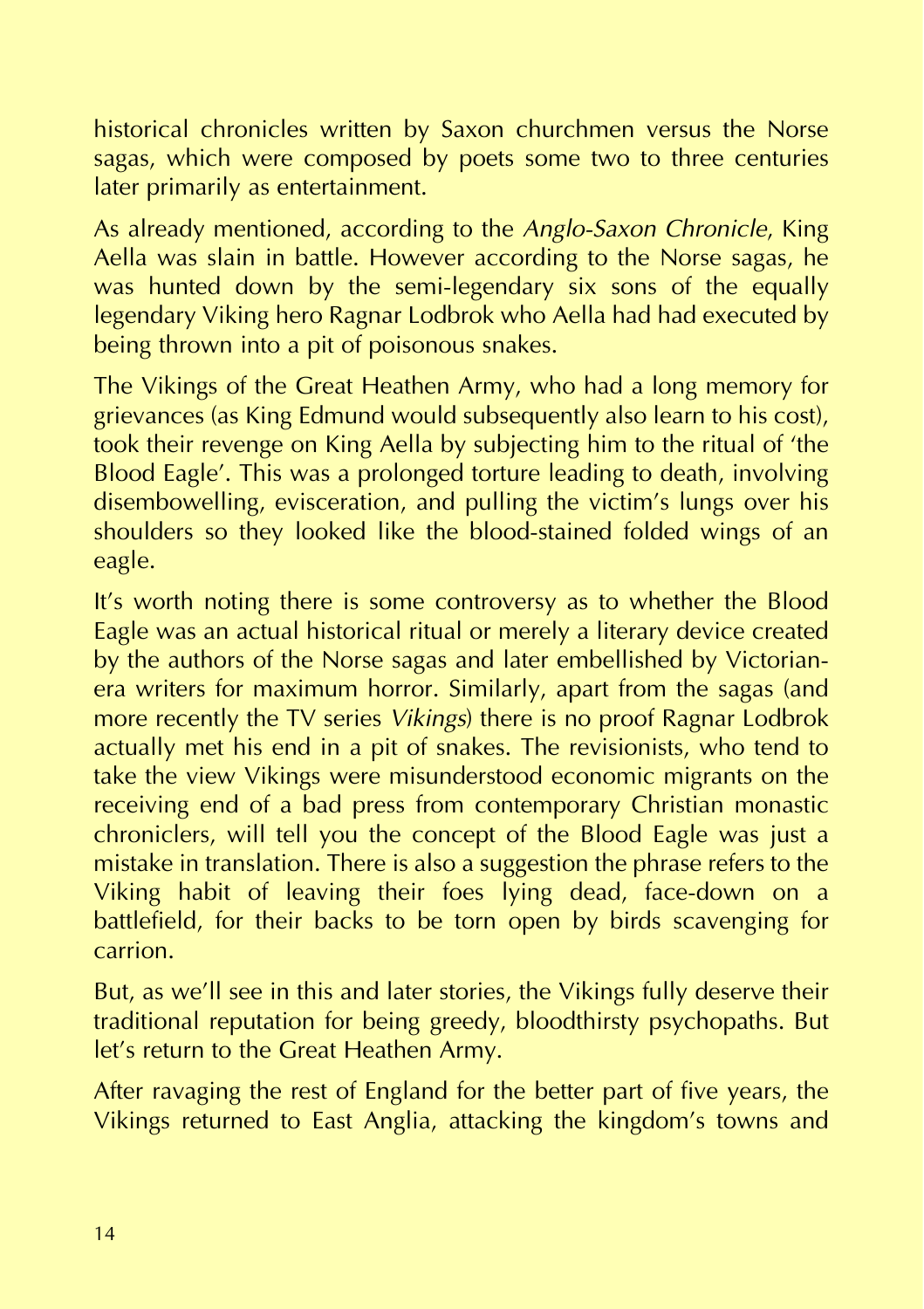slaughtering its population. This time the offer of bribes did not work, there was to be no peace treaty, and in November 869 King Edmund's army met the Vikings in battle near the town of Thetford. But what had happened to change the Vikings' attitude towards the East Angles?

#### **The Mortal Fates of Ragnar Lodbrok and King Edmund**

Among the leaders of the Great Heathen Army were two warriors called Ivar the Boneless (also known as Hyngwar – it is thought Ivar suffered from the genetic bone condition *osteogenesis imperfecta* aka brittle bone disease) and Ubba. They were two of the many sons of the legendary chieftain Ragnar Lodbrok who we met. The name 'Lodbrok' incidentally means hairy-breeches, a nickname Ragnar earned when he clad himself in the skin of a bear to protect himself from the poisonous breath of a dragon he subsequently fought and killed. In the 1958 movie *The Viking*s, Ragnar is played by Ernest Borgnine and his sons by Tony Curtis and Kirk Douglas.

According to the legend (and once again we are in that grey area where historical events and Norse sagas merge) some years previously Ragnar had been sailing a small boat on a wildfowling trip along the western coast of Denmark, when a storm had suddenly blown up and swept him far, far away from the coast and across the North Sea. Eventually he washed up on the coast of East Anglia, where he was rescued and taken to Reedham, which is where King Edmund's royal court was based at that time.

Physicians nursed Ragnar back to health and in due course King Edmund and his mysterious foreign guest struck up a friendship, as both men loved hunting. Ragnar was soon regularly accompanying Edmund on hunting trips, much to the ire of the king's chief huntsman – a man called Bern – who became increasingly jealous of the royal favour being shown to the Viking.

Tragedy struck as one day, when the king was travelling elsewhere in his kingdom, Bern challenged Ragnar to a secret competition to test their respective hunting skills. Two men left Reedham that morning but only one returned. Naturally the king and his courtiers wondered what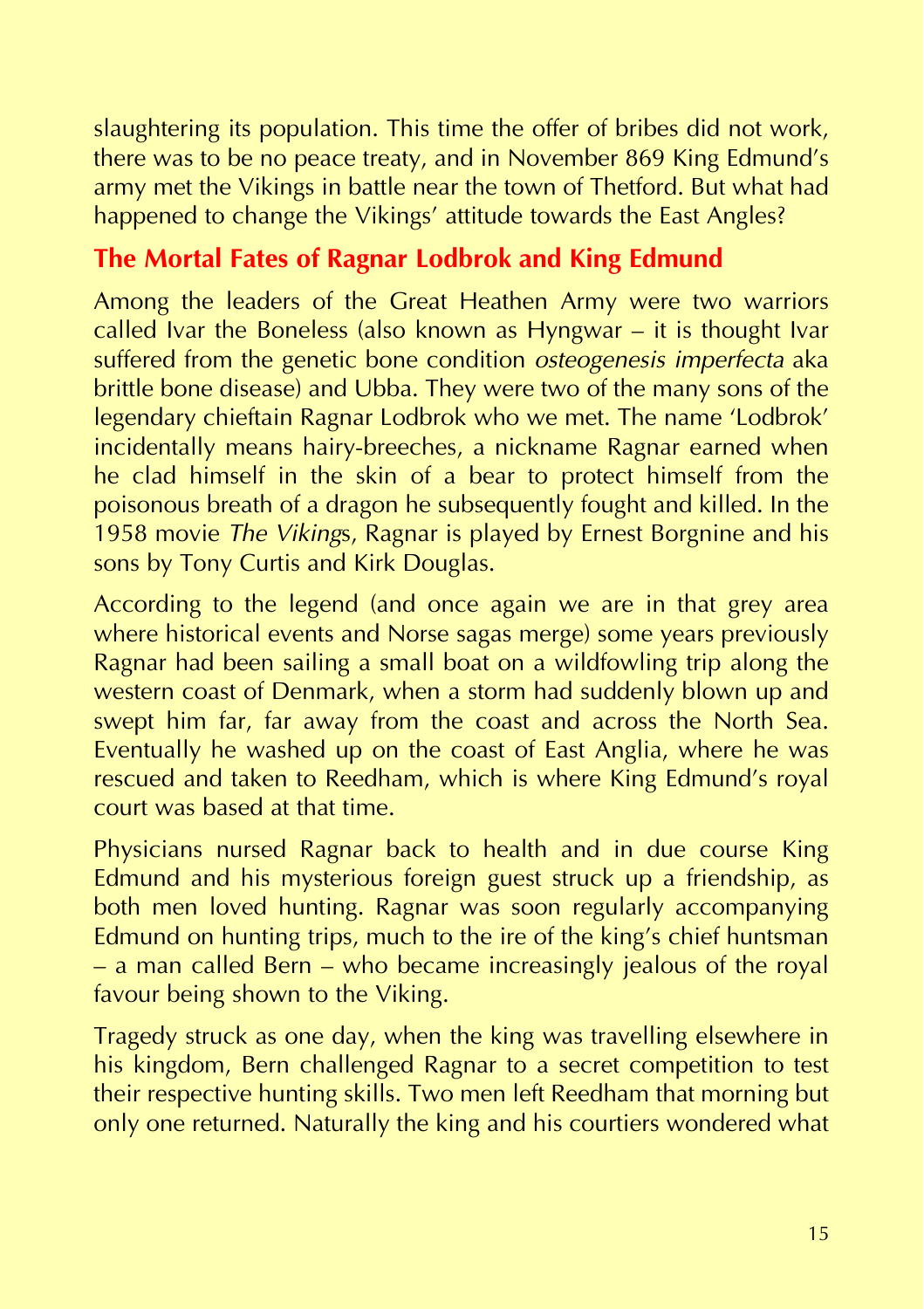had happened to Ragnar but Bern merely shrugged his shoulders and said he hadn't seen him all day.

Ragnar's fate might have remained a mystery were it not for his hound Garm. The dog had accompanied him across the North Sea but been left behind the morning of the secret hunting trip, and began acting aggressively towards Bern, snarling and snapping whenever he caught sight of him. Eventually Garm escaped and led some of King Edmund's men to a shallow grave in small, lonely wood a few miles from Reedham. In the grave they found the body of Ragnar, with wounds revealing that he had been stabbed to death.

It was murder – and there was also evidence pointing to the culprit, for still gripped in Ragnar's cold, dead fingers was a scrap of fabric he'd torn from the clothing of his assailant in a final death struggle. The fabric was identified as part of the tunic of a royal huntsman and, when Bern's chamber was searched, the king's men found a tunic containing a matching rip in its sleeve.

Bern was pronounced guilty by King Edmund who ordered that his punishment was to be cast adrift on an ebbing tide in the very same boat that had carried Ragnar to England. It was at this point Fate took an ironic turn, for Bern did not perish in the boat but was instead swept back across the North Sea, washing up on the very same Danish shore where Ragnar had gone missing several months previously.

Recognising the boat as having belonged to their father, Ivar and Ubba were keen to learn from Bern what had happened to Ragnar. Bern's treacherous explanation was that King Edmund had ordered their father be killed and his body abandoned in a wood to deny it a proper burial.

Now back to November 869 (some chronicles suggest it was the year 870 see *A Very Brief History of Time*) and in the words of the *Anglo-Saxon Chronicle*, the Great Heathen Army "rode across Mercia into East Anglia, and took winter-quarters at Thetford; and that winter King Edmund fought against them, and the Danish took the victory and conquered all that land".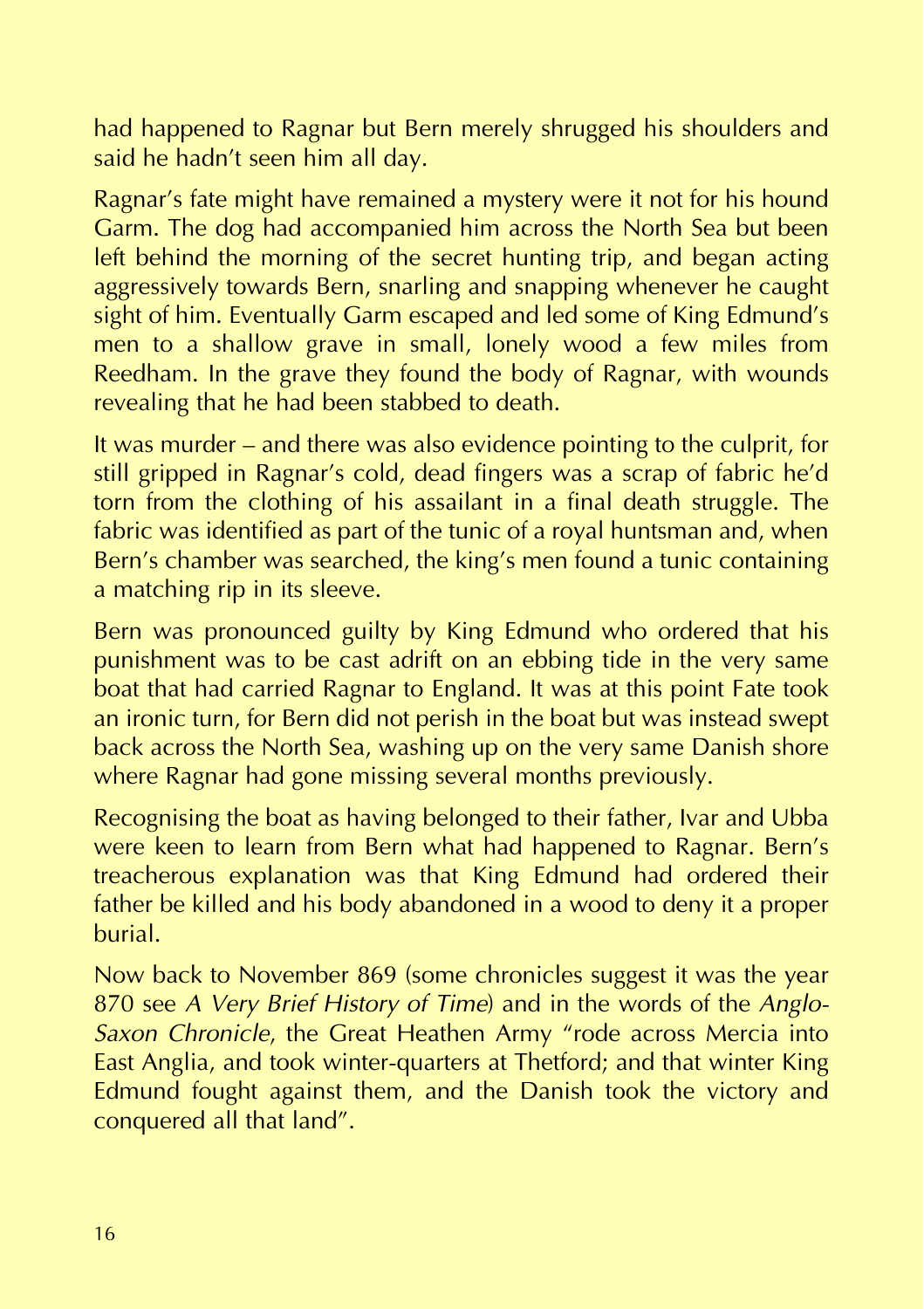In the aftermath of the defeat, Edmund and some of his retainers fled east but became separated about 20 miles away, near a settlement called *Haegelisdun*, where Edmund was captured by the Vikings who caught him hiding beneath a bridge. Another legend has it Edmund was captured after a wedding party, making their way across the bridge that evening, saw the glint of the moonlight reflecting off his golden spurs and betrayed him to the Vikings. As he was dragged away, Edmund placed a curse on all bridal couples who should ever cross the fateful bridge.

Once in the hands of Ivar, Ubba and their henchmen, Edmund was roped to an oak tree, then beaten and whipped in an attempt to force him to renounce his Christian faith and accept Ivar as his king. When Edmund refused to submit, saying he was "ready to die for his people and his God," the Vikings duly obliged by shooting arrows and throwing spears at him "as if it was a game, until he was entirely covered with their missiles, like the bristles of a hedgehog".

But still Edmund didn't die and still he continued to pray to God, so the Vikings cut his head off. Mindful of Bern's tale of Ragnar's fate, the Vikings threw Edmund's body into a communal rubbish pit, to deny it a proper Christian burial, and then played football with his head until the grew bored and tossed it away into a thicket of thorns and brier.

Edmund's death occurred on November 20<sup>th</sup> (still observed as St Edmund's Day) and a few days later, when the Vikings had moved on, some of Edmund's followers returned to the area. They recovered his body but at first couldn't locate his head. However as they searched, calling out "Where are you friend?" they heard the king's voice calling back "Here, here, here."

They followed the source of the sound to where they found the king's head, protected from scavengers and carrion by a giant grey wolf that cradled it between its paws. The wolf immediately yielded up the head, then meekly followed Edmund's men as they took the body back to a nearby village. Once it was certain the king had received a proper burial, the wolf returned to the forest and was never seen again.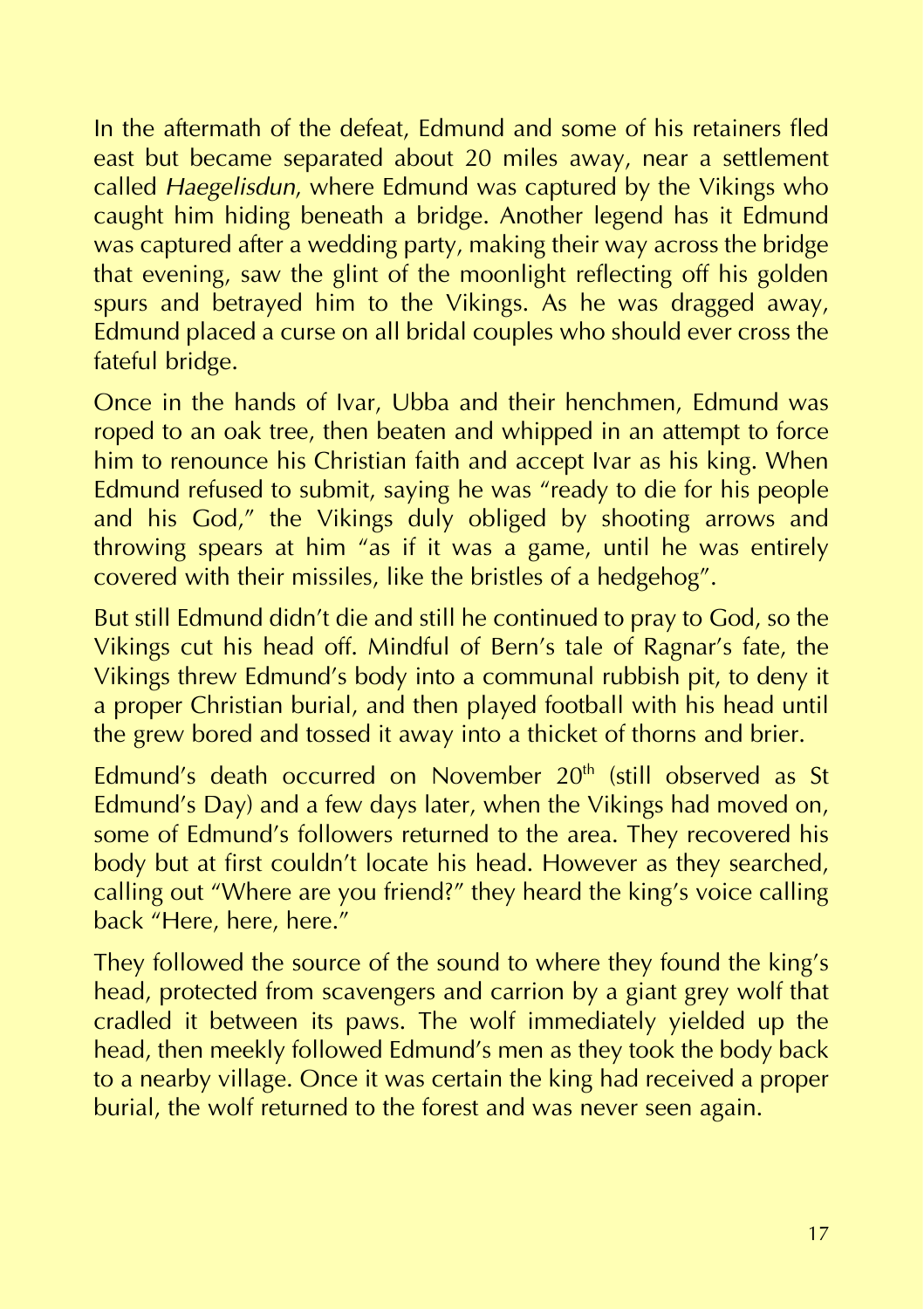There are a number of places across East Anglia that claim to be the location of *Haegelisdun* but the village Hoxne in Suffolk's Waveney Valley is the one with the longest and firmest association, including the site of Edmund's oak, which stood in a field just outside the village until it fell during a storm in 1848.

Reports at the time describe the oak as being "ancient with a trunk over 20 feet in circumference" within which were found "old iron arrow heads". (Sceptics say they were merely rusty nails.) The village even has a Goldbrook Bridge, said to be the site of Edmund's capture and which, until as recently as the early 20th century, wedding parties would take a detour to avoid for fear of invoking the curse.

As for the wolf, in 1890 a vicar found an old stone chest in the crypt of a church near Bury St Edmunds in Suffolk. Inside was a collection of bones later identified as belonging to a large wolf. It is also worth noting King Edmund was the last member of a Saxon royal dynasty called the *Wuffingas*, who had ruled East Anglia since 6th century. The family name is derived from "the Kin of the Wolf" – so perhaps Edmund's wolf knew it was guarding the last of the line? (The greatest of the Wuffinga kings was Raedwald (ruled 599 to 624) who, in the latter part of his reign was the *bretwalda* or overlord of all the Saxon kingdoms and is widely believed to have been buried in the famous Saxon ship-burial at Sutton Hoo, near Woodbridge.)

#### **The Immortal Adventures of Edmund in the Afterlife**

But, our story does not stop with Edmund's death and his burial within a small and hastily built wooden chapel near Hoxne. Within 25 years of his death, miracles were already being ascribed to the late king's intervention and even the Vikings, who now ruled the area, were minting commemorative coins carrying the inscription *St Edmund the King*.

A few years later, as the late king's cult grew, his remains were transferred to the city of *Beadoriceworth*, soon renamed St Edmund's Bury (modern day Bury St Edmunds) and the abbey built to house his shrine became a popular site of pilgrimage.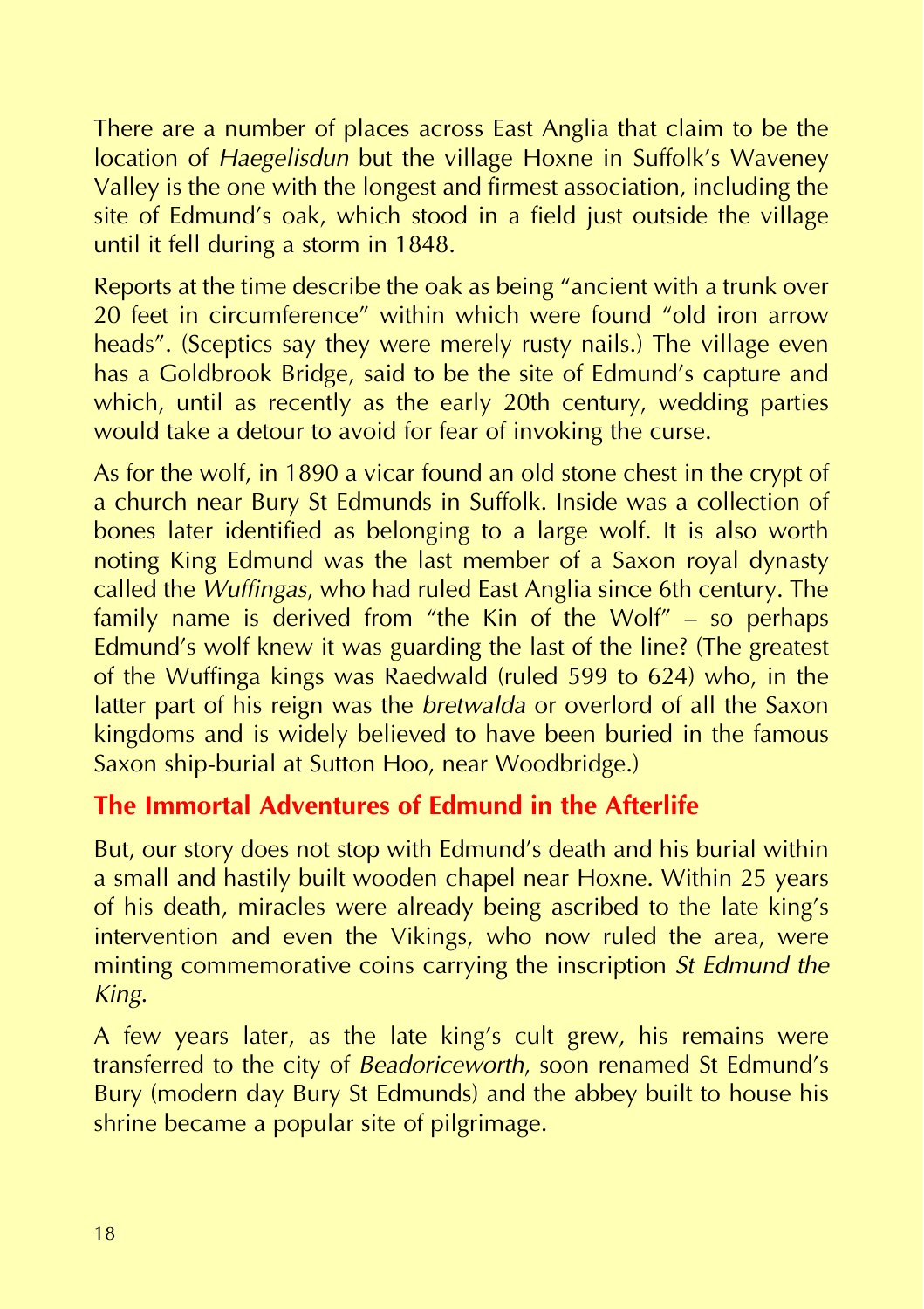The reputation of Edmund, the king and now a saintly martyr, had received a further boost after the original grave was opened. Not only was Edmund's body found to be incorrupt (in other words, showed none of the expected decomposition, always a plus point for anyone considering becoming a saint as it is a sure sign of divine intervention) but the wounds on his body had healed and his head was once more attached to his body – all that remained to show where it had been severed was a thin red crease on the neck.

The last reported opening of Edmund's tomb was in 1198, when the body was found to still be incorrupt. One account says a sceptical monk tugged the king's hair to see if the head really was reattached to the body and was promptly slapped by the saint for his lack of faith.

The next twist in the story comes in 1013 during the chaotic reign of King Aethelraed, forever known to English history as Ethelred the Unready. (Ethelred crops up in our next two stories.) The Saxons and Vikings were still at war and, after Ethelred had been forced into exile, Sweyn Forkbeard, the King of Denmark and Norway was also declared King of England on Christmas Day.

Five weeks later King Sweyn was dead. The official explanation was he died in his bed from injuries sustained following a fall from his horse. However another version of the story says "divine vengeance put a stop to his blasphemy".

The background is Sweyn and his Vikings were not only seizing as much *Danegeld* (what we'd nowadays call protection money) from his new English subjects but had also threatened to burn down the city of Bury St Edmunds and its abbey, as well as slaughter all its inhabitants, unless they paid over an additional sum of ransom money.

It was then divine intervention struck when, in the early hours of February  $3<sup>rd</sup>$  1014, the ghost of St Edmund, mounted on a white charger, appeared in Sweyn's bedchamber and fatally ran him through with a spear. According to the legend, although he was surrounded by his Vikings, he alone saw St Edmund coming towards him.

Terrified, he began shouting "Help, fellow warriors, help! St Edmund is coming to kill me!" But the Vikings could not see the ghost which "ran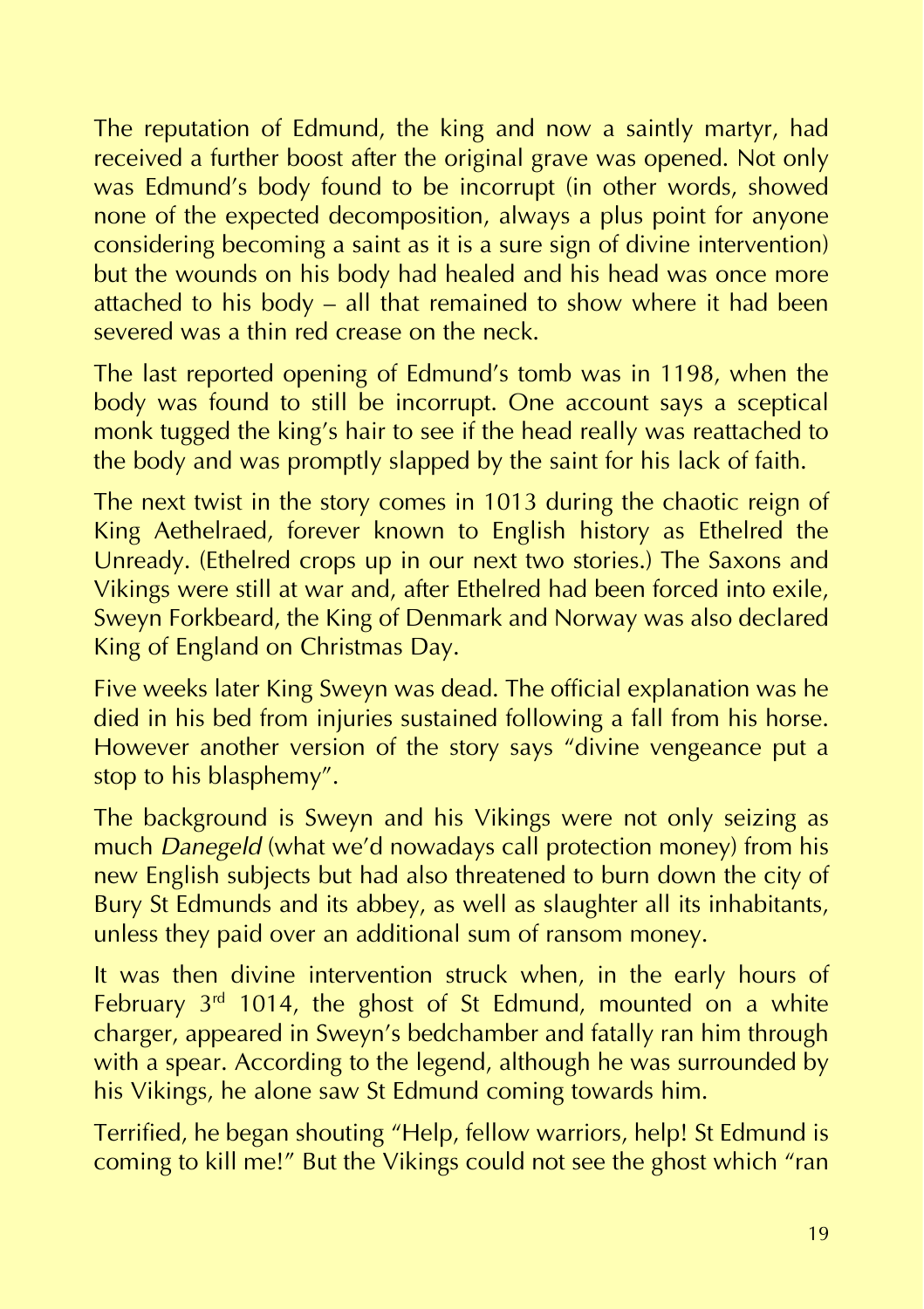him through fiercely with a spear," leaving Sweyn "tormented with great pain until twilight, he ended his life with a wretched death."

You may scoff at this story but six years later in 1020, when Sweyn's son Cnut (or Canute) was king of England, the new monarch visited the shrine of St Edmund and bestowed on it sufficient money to replace the old wooden abbey and fund the building in stone of a grand new Benedictine monastery. Perhaps Cnut was fearful of a similar haunting unless he atoned for the sins of his Viking ancestors?

Sweyn, incidentally, was never actually crowned king of England and his reign was the second shortest of any English monarch. Lady Jane Grey, the 'nine day queen' holds the dubious record for the shortest rule.

Our story is however not yet over, for in the year 1217, during one of the many barons' revolts and rebellions that plagued England during the Middle Ages, a group of French knights stole Saint Edmund's body (or at least part of it) and whisked it away to the Basilica of Saint-Sernin in the French city of Toulouse. The relics and the saint's intercessions are credited with saving the city from the plague in the 17th century

The next development came in 1901, when the Archbishop of Westminster received some of St Edmund's relics from Saint-Sernin that were intended for the high altar of the new Roman Catholic cathedral then under construction at Westminster in London. On their arrival in England, the relics were housed in the Fitzalan Chapel at the Duke of Norfolk's castle at Arundel. However plans were stalled when the antiquarian Dr. Montague Rhodes James (better known as the ghost and supernatural horror story writer M.R. James) expressed concern about the relics' validity. At the time of writing, nearly 120 years later, those plans are still stalled and St Edmund's relics remain to this day remain in a box at Arundel. (As we shall see, this is a common fate for the relics of martyred monarchs.)

There is however another version of the story which says the monks at Bury St Edmunds moved the saint's still incorrupt body to prevent the French from stealing it, so whatever relics they made off with, they did not belong to Edmund.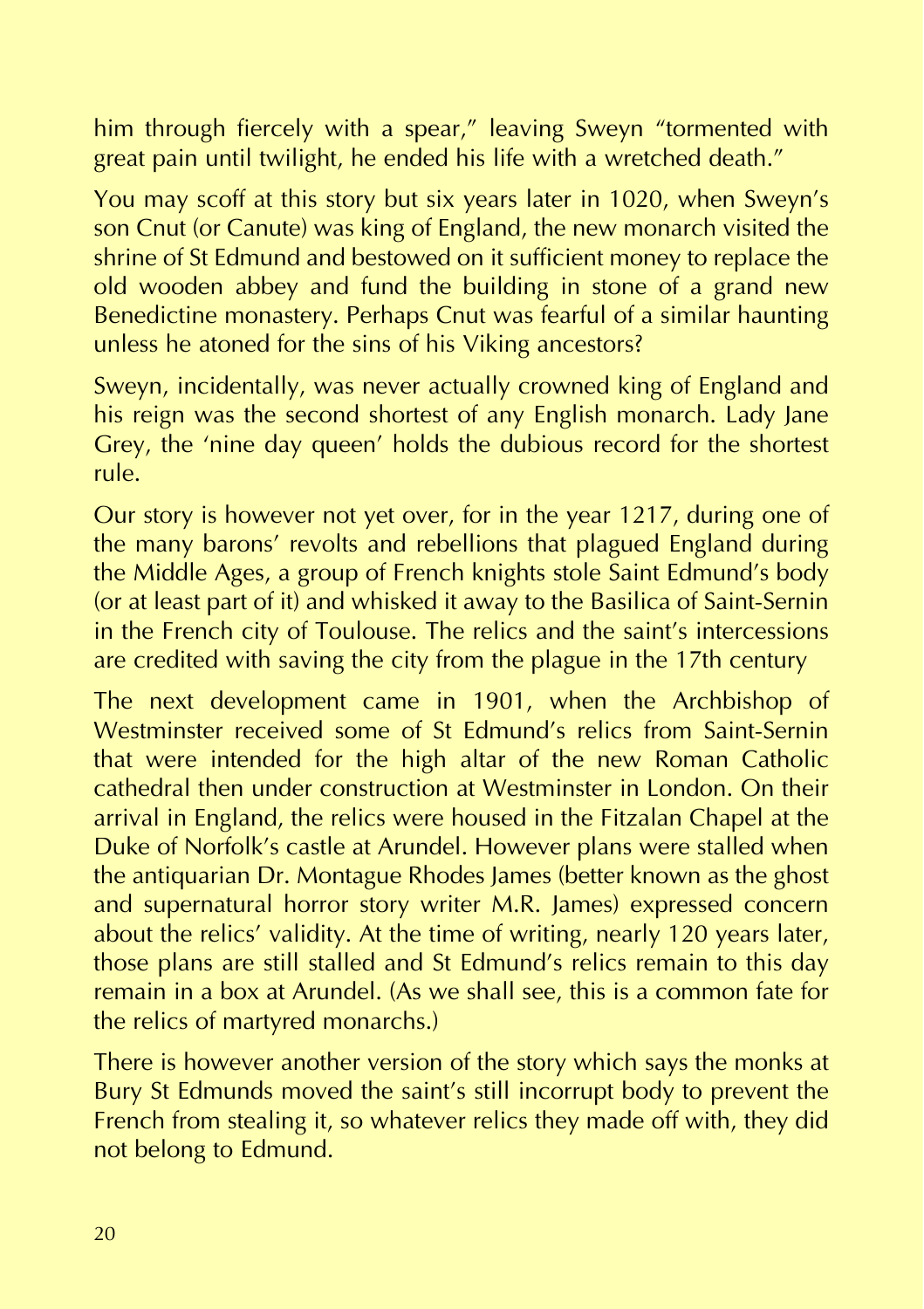Edmund's shrine was destroyed in 1539, during King Henry VIII's Reformation, and in November of that year the abbey was dissolved and the monks expelled, taking with them the secret of the location of the saint's final resting place. Historians now think the body of St Edmund is still buried in the former monks' gravevard at Bury St Edmunds, which now lies beneath the tennis courts in the town's Abbey Gardens.

#### **Then along came George**

Although the cult of St Edmund was established within 20 years of his death, he was very much a Saxon martyr and saint and, as such, did not sit well with the Norman and Plantagenet kings who followed.

For the Normans, Edmund was a constant reminder that they, like their ancestors the Vikings, were only in power because they had invaded the kingdom and killed its rightful monarch – in the case of the Normans, this being King Harold who died during the Battle of Hastings.

The Norman kings could also trace their lineage back to the first Duke of Normandy, a Viking freebooter called Rollo who was doing to France what the Great Heathen Army was doing to England at approximately the same period in history. (Norman = *Nortmann* or Northman/Norseman.) In fact one of the Vikings who led an earlier raid into France and captured the city of Paris after a siege in 845 was called Ragnar, and has traditionally been linked with our Ragnar Lodbrok.

As for the Plantagenets, Edmund was just a little crude and old-school, unlike the more fashionable St George, who better echoed their notions of knightly chivalry, with all those romantic tales of him rescuing damsels in distress and slaying dragons.

The decline of St Edmund can be traced to the Third Crusade (1189 to 1192), when King Richard the Lionheart visited the tomb of St George in Lydda on the eve of a battle. The next day he was victorious and subsequently adopted St George as his personal patron and protector of the army. Then, 150 years later in 1348, King Edward III founded a new order of chivalry, called the Knights of the Garter, and named St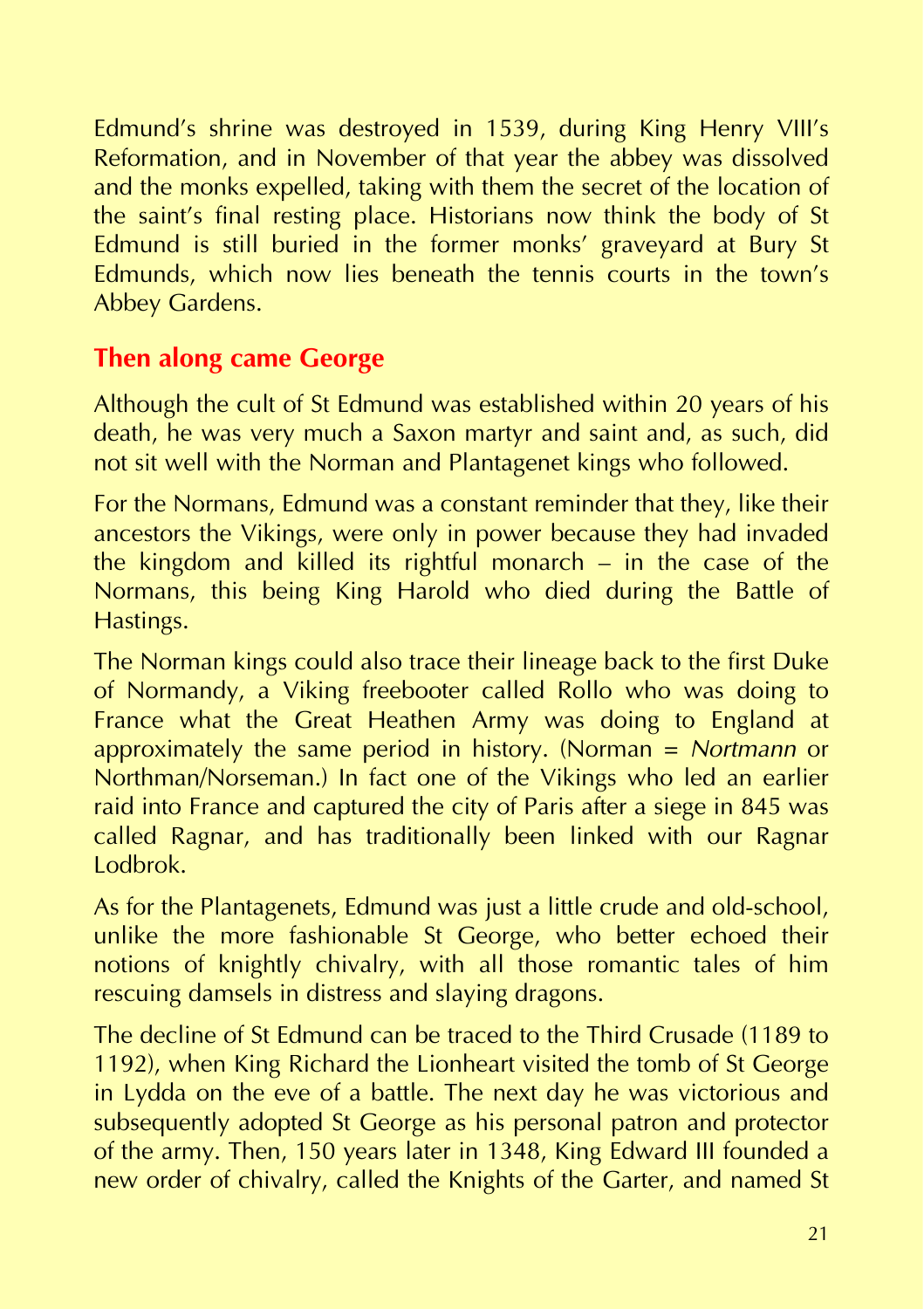George as both the patron of the Order and patron saint of England.

And that is why a Roman soldier, who was born in what is now Syria and never set foot in this country, is now the patron saint of England (and also of Georgia, Portugal and Malta, as well being one of the official patron saints of at least another dozen countries with multiple patrons) whereas Edmund, who was English and died fighting for his country, is a historical footnote. But let's get back to the Saxon kings and their women…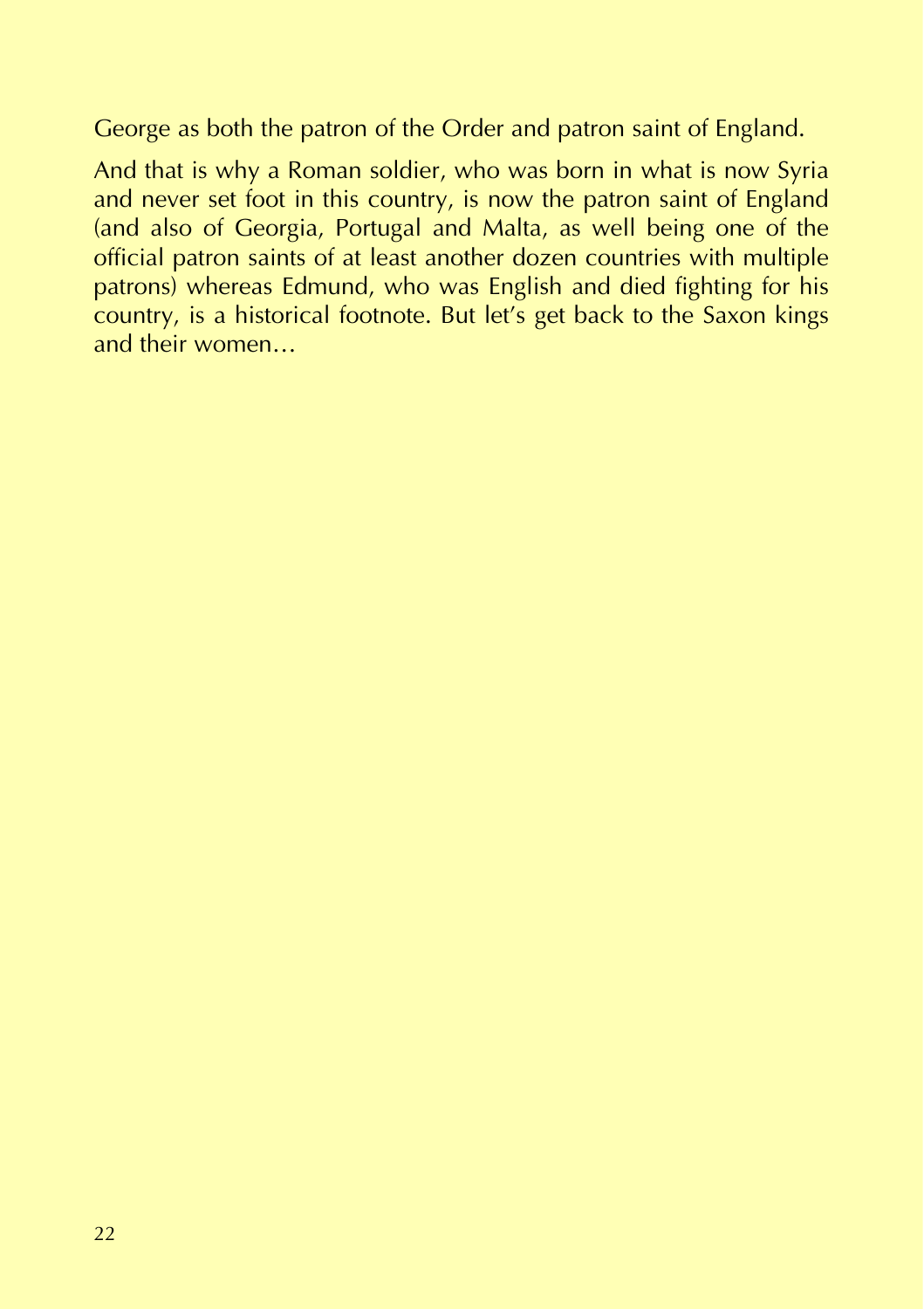

### C<sub>b</sub>APTER 3

### SAINTS AND SINNERS: THE SCANDALOUS LIVES OF THREE SAXON QUEENS

#### **The only way is Wessex**

The Queens of England (as in the consorts of Kings) during the Saxon and early medieval periods rarely receive any coverage in the history books. Hands up anyone who can name the wife of William the Conqueror? (It was Matilda of Flanders and she was crowned Queen of England at Westminster in May 1068.)

As for the earlier Saxon queens… their fame is not helped by the fact they have some distinctly unmemorable Old English names: Ealhswhith, Aethelflaed, Eadgifu, Aelfthryth, Eadburh, Aelfgifu. (Lots of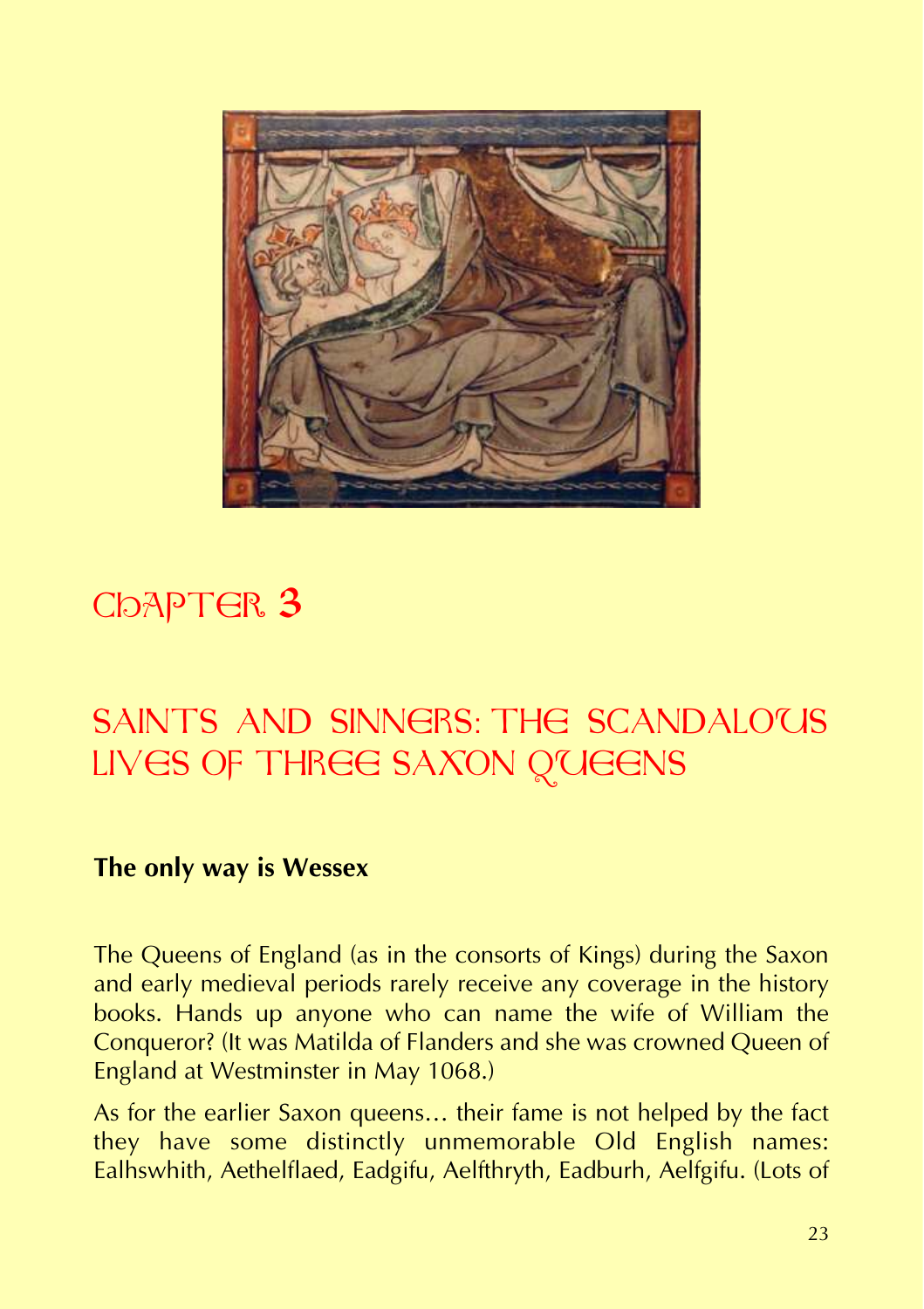Aelfgifus.) Even where they are mentioned, they have distinctly minor walk-on parts to play. For example King Alfred the Great's mother Osburh vanishes from history after giving Alfred, when he was still a child, a book of poetry as a prize for reciting a poem.

Oh yes, and she was also very pious, devout and noble of character, as were almost all the queens of this period, spending most of their spare time founding nunneries which they would then retire to upon widowhood. (Or when their husbands wanted to trade them in for a younger, perkier model but more of that later.)

Well, almost all the queens… as we are now going to look at three of them who achieved a level of notoriety that today would ensure they were all over the tabloid newspapers, trending on social media, and the subject of TV mini-series.

#### **Queen Aelfgifu: from a threesome in the bedroom to the throne**

We start with Queen Aelfgifu who briefly crosses the pages of history in the mid 10th century.

Her name, also known as Elgiva (the modern equivalent would be Ethel or Eliza although there is a suggestion Godiva is derived from the same source) was very popular as a result of St Aelfgifu of Shaftesbury. The latter was married to King Edmund the First (and mother of two subsequent monarchs Eadwig and Edgar) and became revered as a saint after her death. (Not to be confused with St Aelfgifu of Exeter, though there is a possibility they are one and the same person.)

We first encounter 'our' Aelfgifu in November AD 955 at the coronation of 15-year-old King Eadwig (also known as Edwy or Edwin) and yes, this is the son of the late St Aelfgifu of Shaftesbury. Bored with listening to his advisers and church officials discussing politics, he crept out of the coronation feast and was next encountered "minus his crown" in his private chamber "cavorting" with two women: a noblewoman called Aethelgifu and her daughter Aelfgifu. (Obviously nothing Freudian going on there.)

It is not exactly clear from the accounts whether the mother was present merely to encourage Eadwig and Aelfgifu to get to know each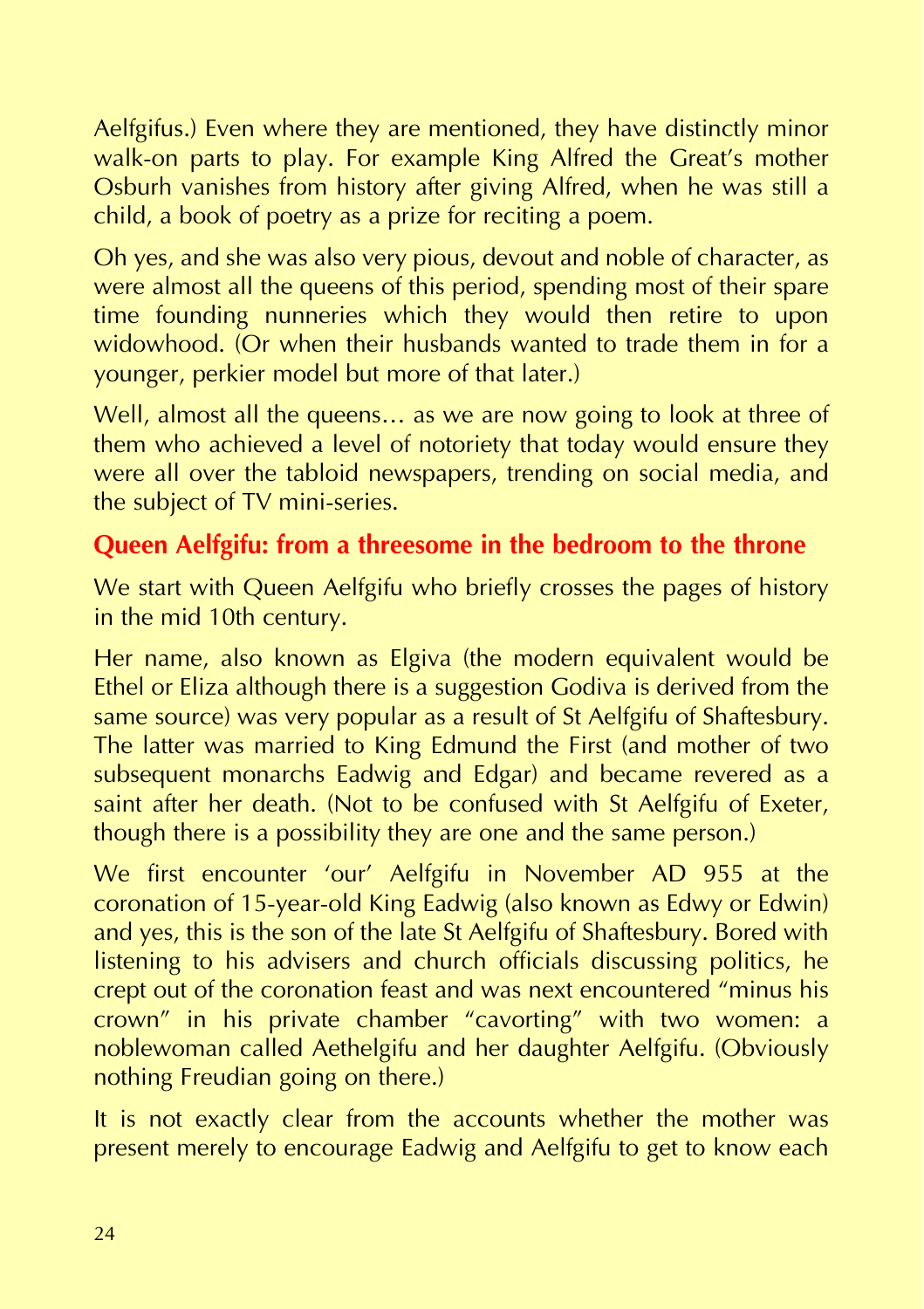other better or whether they were enjoying a threesome. Certainly one report does describe him as having to be "dislodged" from the bed where he was found lying between the two equally amorous women, while another says the king "retreated to his chamber to debauch himself with two women, an indecent noblewoman and her daughter of ripe age".

It is worth noting Eadwig was regarded at the time as being very good looking and usually referred to as King Edwy the All-Fair, so we are talking about a Saxon-era babe-magnet.

The problem for Eadwig was the churchmen who found him in bed and forcibly dragged him back to the coronation feast (with his crown once more properly back on his head) were the Bishop of Lichfield and Dunstan, the Abbot of Glastonbury, the latter being the most influential cleric in the kingdom. Dunstan even forced Eadwig to publicly renounce Aelfgifu as a "strumpet". (Dunstan would go on to be an Archbishop of Canterbury and was subsequently canonised as a saint.)

The problem for Dunstan was he realised that in his anger he had gone too far and made a permanent enemy of the new king, so he took the precaution of seeking sanctuary in the cloisters of his own abbey. Eadwig subsequently married Aelfgifu and either at her behest banished Dunstan or else Dunstan, realising his life was in danger, fled the kingdom to go into exile in Flanders for the remainder of Eadwig's reign.

However matters didn't end there. Although an examination of charters and deeds of that era reveal Eadwig was remarkably generous in terms of making donations and grants to the Church and other religious institutions (his enemies dismissed this as being caused by political weakness and uncertainty) because he had clashed with leading church officials (not just Dunstan but also Archbishop Oda of Canterbury) relations between the king and his advisers rapidly deteriorated.

The crunch came in 957 when the *thanes* (nobles) in the Northern provinces of Mercia and Northumbria switched allegiance to Eadwig's younger brother Edgar and the kingdom was split in half.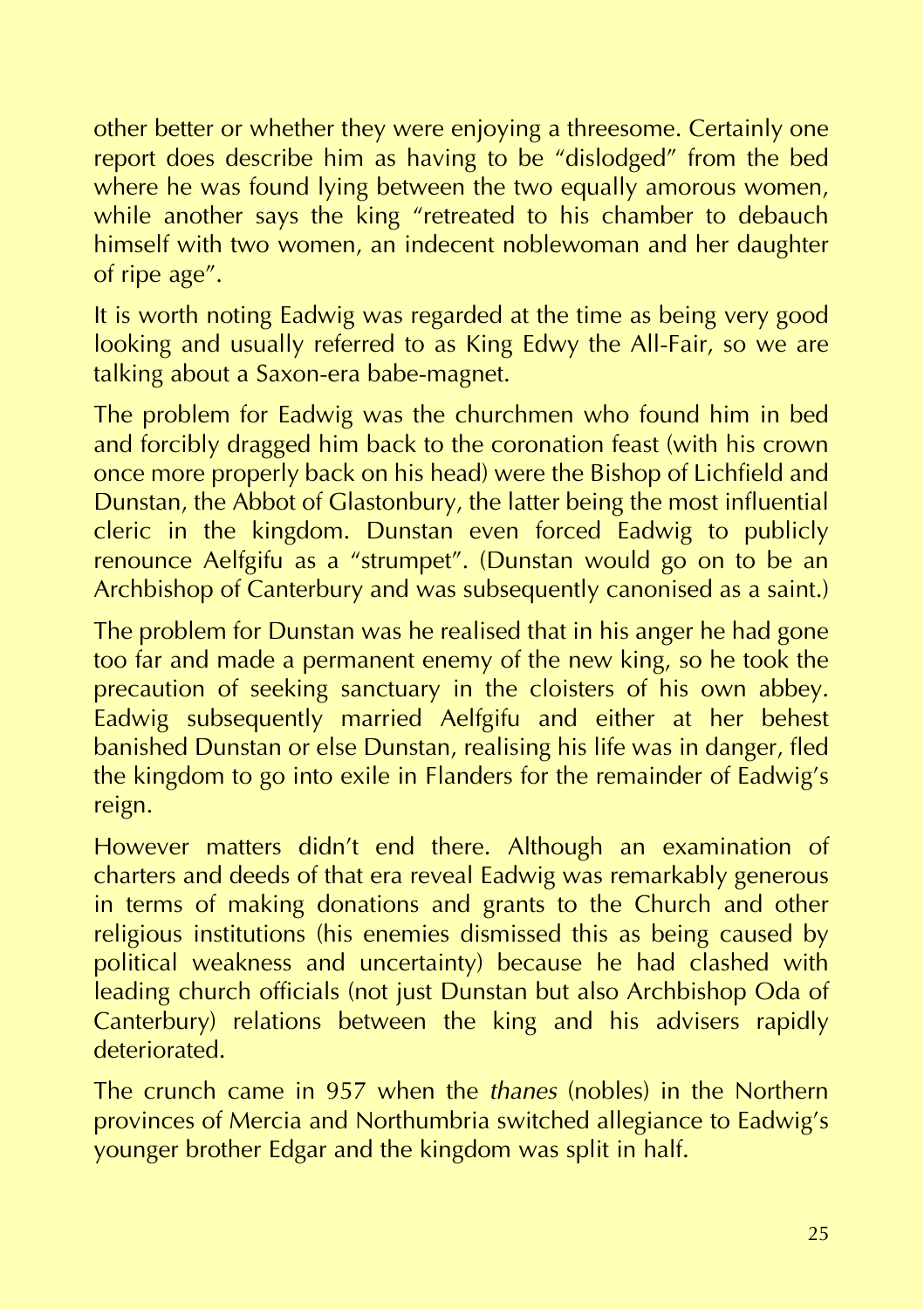At the same time Archbishop Oda annulled Eadwig's marriage to Aelfgifu on the grounds they were "too closely related by blood". In this era the Church held that any marriage within seven degrees of consanguinity was incestuous (this was later reduced to four as the gene-pool for suitable aristocratic partners became shallower) and poor Aelfigu was a third cousin once removed.

Although consanguinity was a common ground for annulling inconvenient royal marriages, usually so one partner could enter into a more politically strategic or financially advantageous marriage, this annulment was unusual and clearly politically motivated as it was made against the couple's will.

Two years later, in October 959, Eadwig conveniently died at the still young age of 19 and the kingdom of England was reunited under his brother Edgar. As for Eadwig's cause of death, this has never been satisfactorily explained and the suspicion remains that he was murdered.

Was Eadwig a 'bad' king? For the standards of his age the answer is no. Perhaps young and headstrong with an eye for the ladies, and, no doubt, convinced all the thanes and bishops, who were forever advising him what to do, were just a bunch of boring old farts.

Unfortunately in an era when the Church had almost a monopoly on literacy and the compiling of chronicles anyone who, like Eadwig, crossed the ecclesiastical establishment was guaranteed a bad press. There is no doubt his character (and that of Aelfgifu) was deliberately tarnished by the authors who wrote the subsequent hagiographies of his arch-enemy St Dunstan. This smear campaign would have also helped bolster Edgar's claim to the throne, particularly in the aftermath of Eadwig's mysterious death.

Incidentally Eadwig's brother Edgar, known as King Edgar the Peaceable (or Peaceful) went on to rule for another 20 years and, according on one historian, enjoyed a reign "singularly devoid of recorded incident". This is not exactly true as according to legend there was one very dark secret in Edgar's life that was to have disastrous consequences for the Kingdom of England but that is a story for later in this chapter.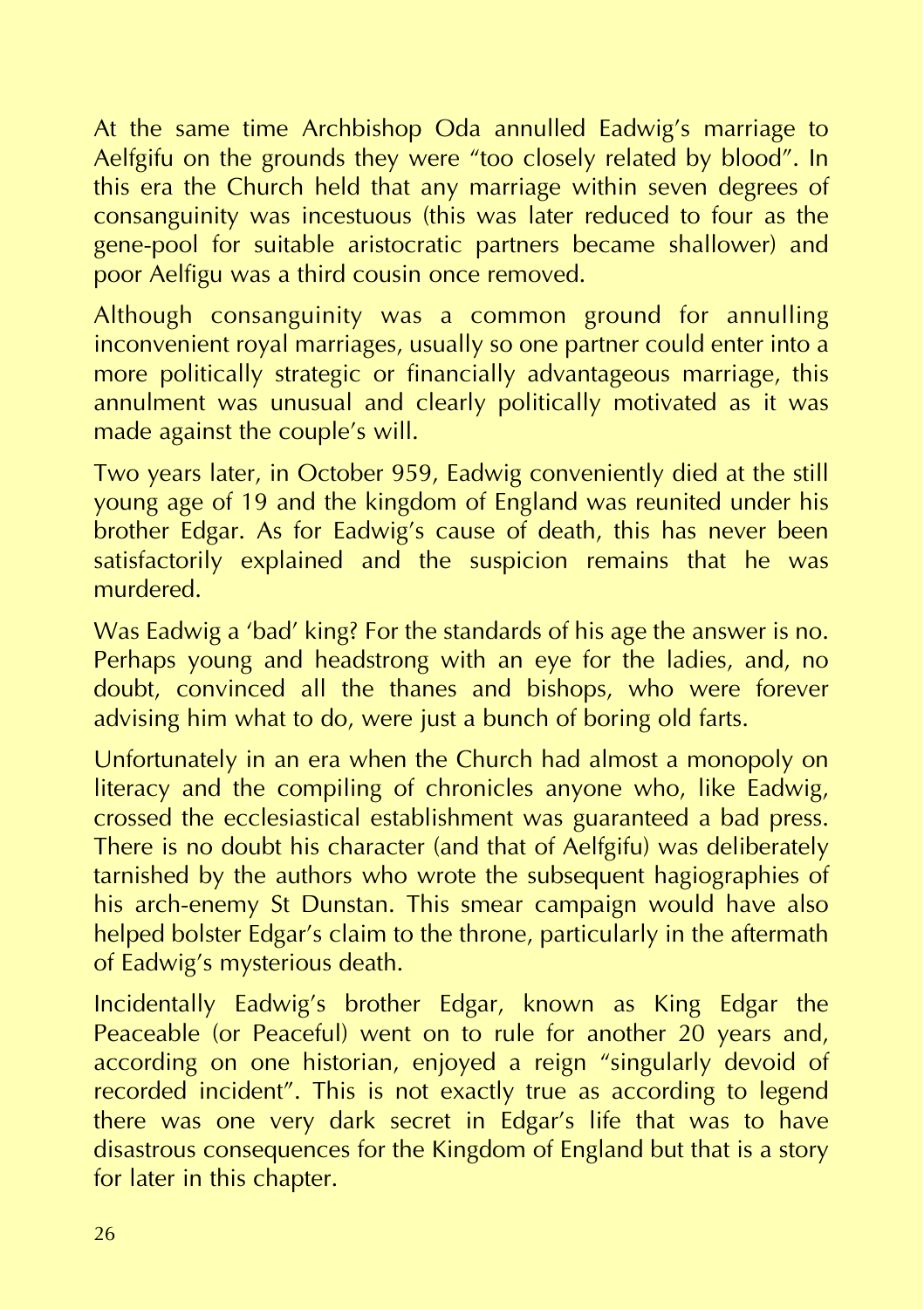What, you ask, happened to Eadwig's "strumpet" and ex-wife Aelfgifu?

It would be nice to think that she, with or without her mother, found another good-looking man to "cavort" with in bed, rather than spend the rest of her life like some has-been reality TV star dwelling upon her 15 minutes of fame.

Something certainly did happen to her. According to one chronicler Aelfgifu initially went into exile and subsequently returned to England and kept a low profile. According to another chronicler, one of the more sycophantic members of the St Dunstan fan club, she was hamstrung in an ambush by Mercian rebels and subsequently died of her injuries. As for the truth?

According to the will Aelfgifu left in the mid-960s/early-970s she became a wealthy landowner holding substantial estates in the south of England which she subsequently left to members of the royal family, the Church, and other religious institutions. Where her fortune came from remains another mystery. There is no indication she ever remarried so it may have been derived as a result of her short marriage to King Eadwig or possibly inherited from her own wealthy family.

Whatever the explanation, in later life Aelfgifu was undoubtedly on better terms with her ex-brother-in-law, with King Edgar describing her as "a certain illustrious matron". After a distinctly raunchy start to her career then, Aelfgifu faded into genteel middle-age, became pious, devout and noble of character before, no doubt, ending her days in a nunnery.

#### **Saint Dunstan and the Devil**

No history of this era is complete without making some mention of St Dunstan (909 to 988) the most important churchman of the time. In fact he was also the most popular English saint for a couple of centuries until he was eclipsed by St Thomas Becket of Canterbury.

He served as an adviser to the courts of King Aethelstan, and King Edmund, as well as Eadwig's successors King Edgar and King Eadweard (or Edward). During this period he rose up the Church hierarchy from being a humble monk, to Abbot of Glastonbury, Bishop of Worcester, Bishop of London and, finally, Archbishop of Canterbury. It was during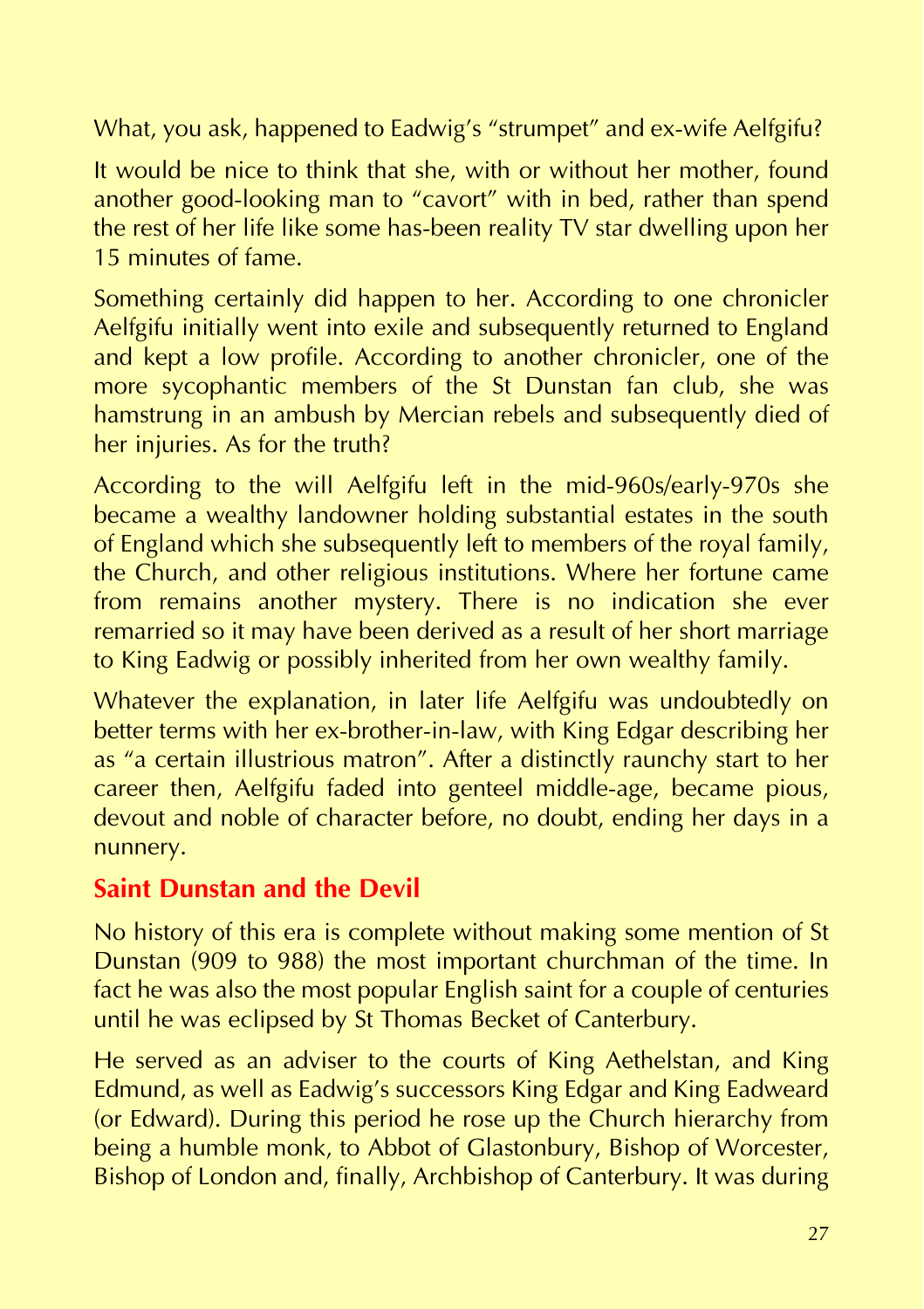these final years as Archbishop he devised an elaborate coronation service for King Edgar involving rituals still followed in the United Kingdom's present day coronation ceremony. Dunstan was canonised (made a saint) in 1029, about 40 years after his death.

Although he was a driving force behind the reform of the Church and is credited with restoring monastic life in England by introducing the Benedictine rule, his career saw several major setbacks. Along with being forced into exile during the reign of King Eadwig, his position as a court favourite under Aethelstan also resulted in him making a number of powerful enemies among jealous courtiers.

Eventually a plot was hatched which saw him accused of witchcraft and black magic, and banished from the palace. He was then physically attacked by his enemies who beat him up and threw him in a cesspool. He managed to escape but his body was afflicted with swellings first thought to be leprosy but later recognised as blood poisoning.

As a monk, Dunstan read, wrote, played the harp and also practised numerous handicrafts, including silversmithing and blacksmithing – and it is this latter skill that is associated with the legend of Dunstan's two encounters with the Devil.

According to one legend, when Dunstan was still a monk, he was in his cell playing his harp when the Devil came to tempt him. The Devil took the form of a pretty young girl but as 'she' danced around the cell, Dunstan spotted the cloven hoofs beneath her billowing skirts. Undaunted, Dunstan picked up a pair of blacksmith's tongs that had been heating on his forge, and pinched the Devil by the nose. As the rhyme tells it…

St Dunstan, as the story goes,

Once pull'd the Devil by the nose With red-hot tongs, which made him roar, That he was heard three miles or more.

In the second tale, the Devil had heard Dunstan was such a good farrier that his shoeing could make lame horses sound again. However when the Devil asked Dunstan to re-shoe his own horse, Dunstan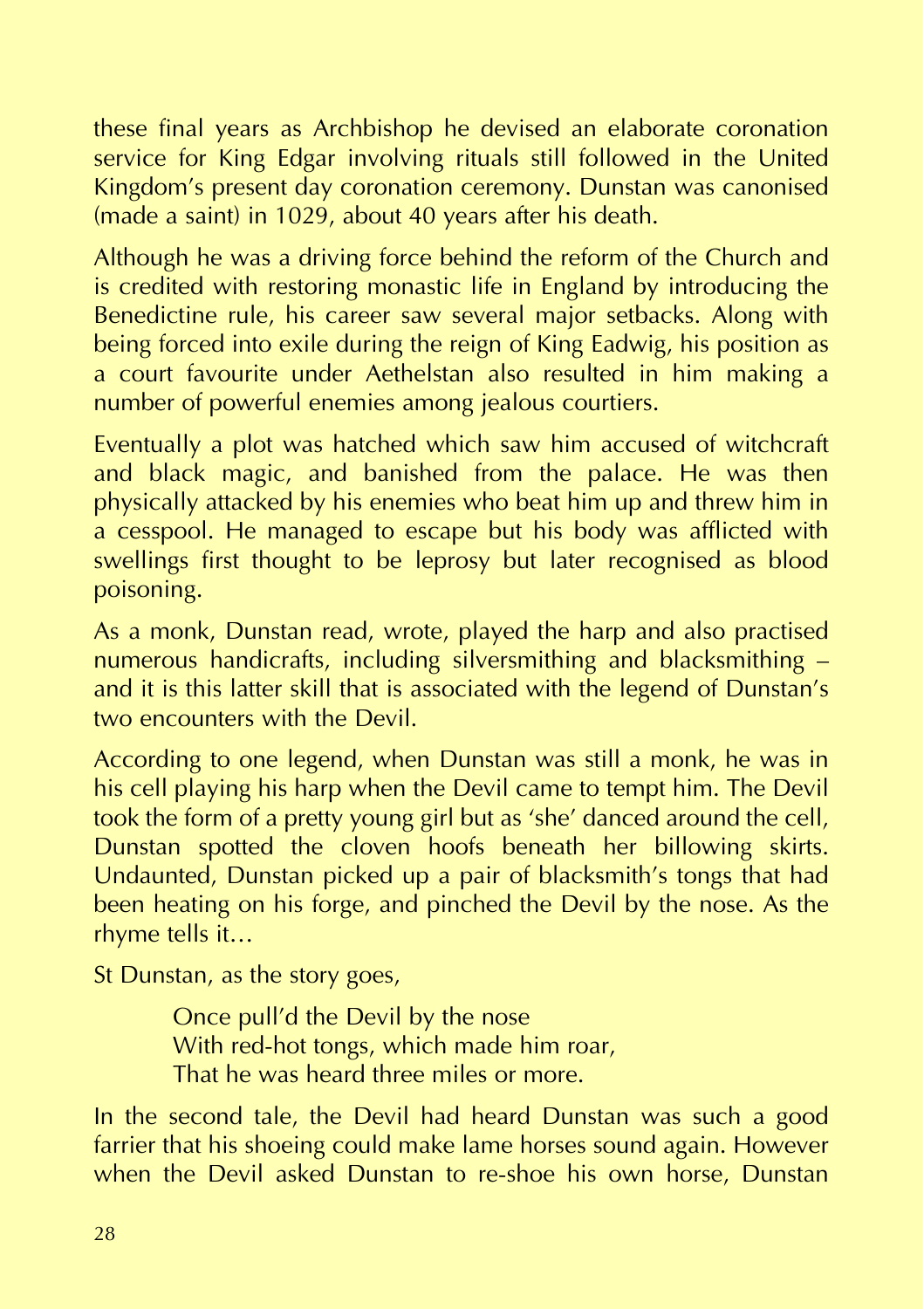nailed a red-hot shoe to the Devil's own cloven foot. This caused Old Nick great pain but Dunstan only agreed to remove it after the Devil promised he would never enter a home that had a horseshoe nailed above its front door.

This is said to be the origin of the superstition about lucky horseshoes although I can find no agreement as to which way the horseshoe should be nailed. Some people say the open end should be at the top, so your luck will not escape, whereas others say it should be the opposite way around, so the luck will pour down on everyone who walks beneath it. But let's get back to our wicked Saxon queens...

#### **Queen Eadburh: from palace poisoner to poverty in Pavia**

Queen Aelfgifu's life may have not progressed the way she may have anticipated that night in 955 when she entertained young King Eadwig in his room but at least she died reasonably comfortably in her own bed. This was definitely not the fate of Queen Eadburh, another Saxon queen whose career path also came dramatically off the rails.

Eadburh (also spelled as Eadburgh or Edburga – the modern equivalent would be Edith) was born in circa AD 773 and was the daughter of King Offa of Mercia (the man who gave his name to Offa's Dyke) and his wife Queen Cynethryth. In the latter part of the 8th century, Offa was the most powerful king in England, while Cynethryth was the only Saxon queen who had coins issued in her own name, a clear indication her power and status. But, there was also a darker side to Cynethryth.

Although her name suggests she may have been descended from the family of the early  $7<sup>th</sup>$  century Mercian King Penda, there is a legend that Cynethryth was actually of Frankish origin and as a consequence of (unspecified) crimes she committed, was condemned by King (later Emperor) Charlemagne's justice system to be set adrift in a small open boat and left to her fate. Readers will recall this was a similar punishment to that handed out to Bern the royal huntsman by King Edmund (*see previous chapter*) – the North Sea in those days must have been littered with open boats being blown hither and thither, carrying the condemned to their fates.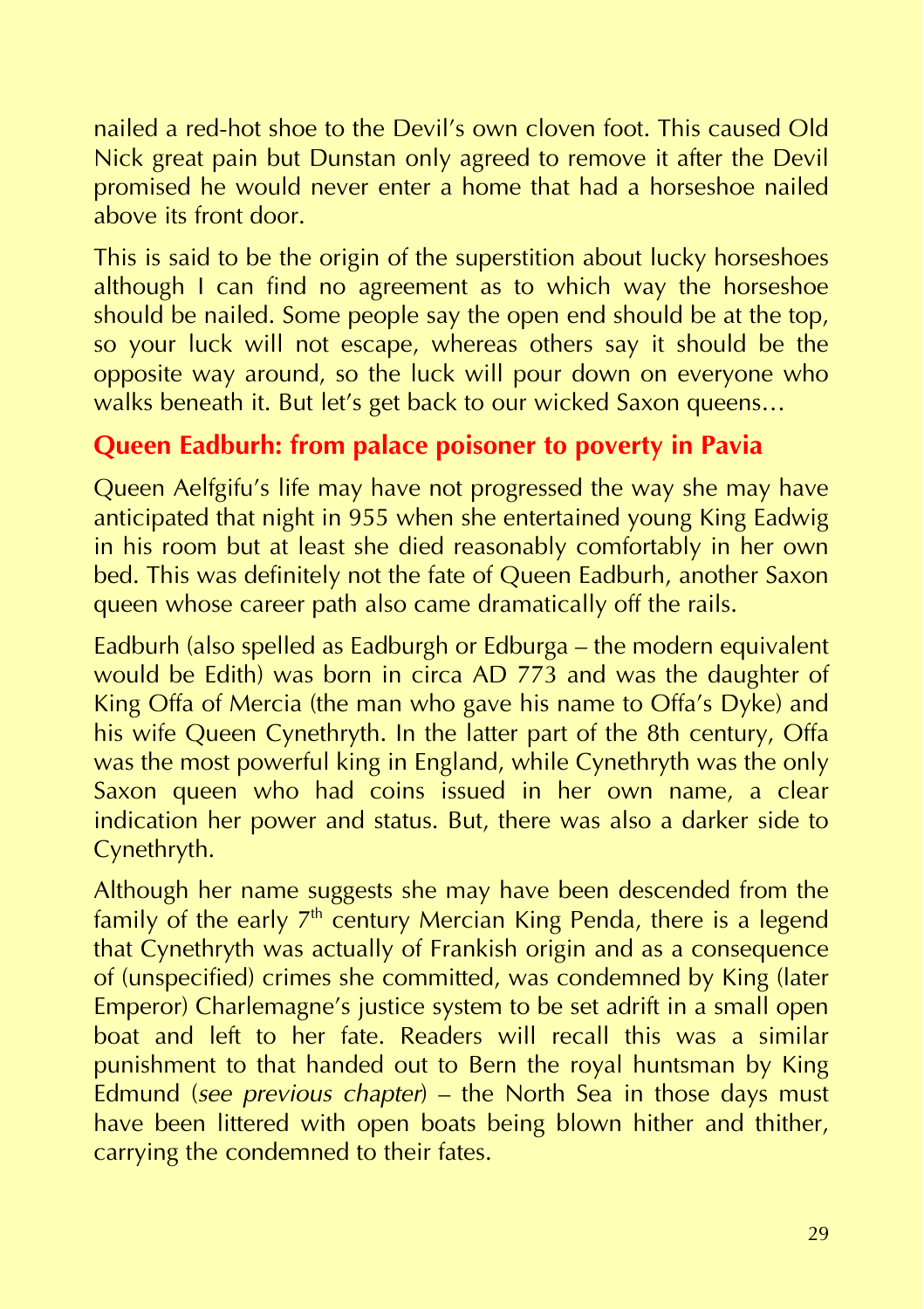Cynethryth survived her enforced sea crossing and eventually washed up on the English shore, where she claimed she was a member of the Carolingian royal family who had been cruelly and unfairly persecuted for (unspecified) crimes she did not commit. Her story apparently convinced Offa, who promptly fell in love with her, married her, and made her his Controller of the Royal Household.

It was however towards the latter part of Offa's reign (he died in 796) that Cynethryth achieved her notoriety when she allegedly organised the assassination of King Aethelberht II of East Anglia in 794. Aethelberht was a 'client-king' (a less powerful monarch under the sway of Offa) and engaged to marry another of Offa's daughters Aelfthryth. But, on a visit to one of Offa's royal palaces, he was treacherously seized and beheaded, possibly because he was showing signs of becoming too independent.

Aethelberht would subsequently be locally canonised and become known as St Ethelbert the King. There are still a number of churches dedicated to St Ethelbert, the majority in Norfolk and Suffolk, and one of the main entrances to the precinct of Norwich Cathedral is called St Ethelbert's Gate. (Ethelbert's fate is also one of the reasons why, a century later, the East Angles initially helped the invading Vikings.)

Not to be outdone in the religious devotion stakes, Aethelberht's shocked fiancé Aelfthryth split with her father King Offa, retired from public life and spent the rest of her life, about 40 years, as a recluse at Crowland Abbey. She was later canonised as St Aelfthryth of Crowland.

You'll probably not be surprised to learn that even evil Queen Cynethryth became pious, devout and noble of character in widowhood, ending her days as abbess of a monastery at Cookham. But what about the other daughter: Eadburh?

In 789 Offa married off Eadburh to King Beorhtric (or Brihtric) of Wessex. Although independent and occupying a far less subservient position than the Kingdom of East Anglia, Wessex was still very much a junior partner to Mercia and for King Beorhtric the marriage represented a valuable political alliance.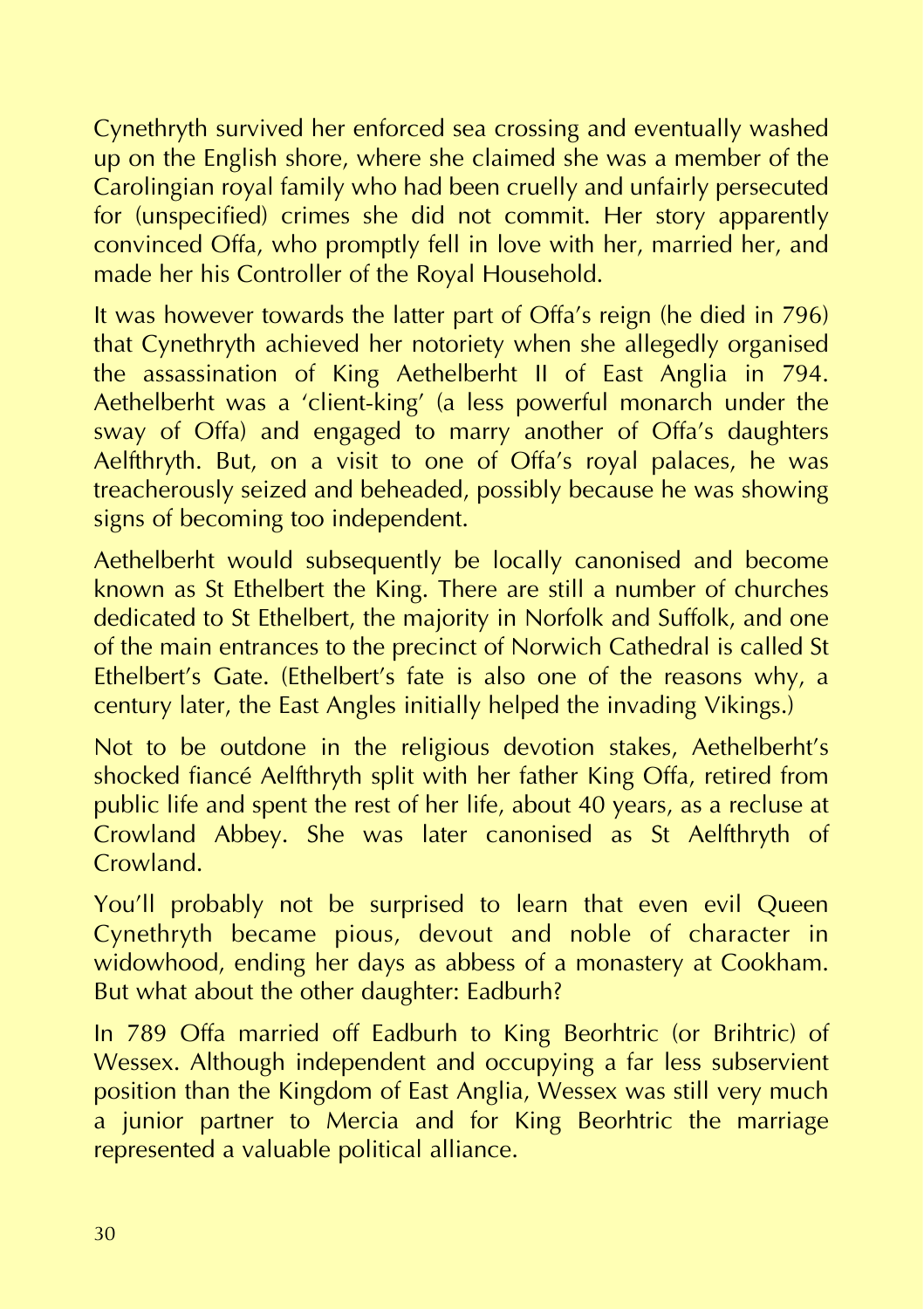Unfortunately Eadburh took a different view, regarding the match as a little below her status and that a marriage into the Carolingian royal family would have been more appropriate. (Ironically she would later be offered such an opportunity but blow it spectacularly.) Nevertheless, Eadburh soon began playing an active role in the governance of Wessex, even signing charters in her own name, using the title *Regina* (Queen). But, then she started interfering.

Whether she was doing it to further her own interests, those of her father's kingdom of Mercia, or even because she thought it was in the best interests of Beorhtric is unclear but anyone she regarded as an enemy, including favourites who she feared might weaken her own influence over the king, would be denounced as traitors. If they were not banished from the court or, in some instances, executed, Eadburh would despatch them in her own way by poisoning their food and drink.

Some reports describe her as a royal serial killer while the chronicler John Asser (later the Bishop of Sherborne and definitely not a fan of the queen) wrote this about her…

> "As soon as she had won the king's friendship, and power throughout almost the entire kingdom, she began to behave like a tyrant after the manner of her father – to loathe every man whom Beorhtric liked, to do all things hateful to God and men, to denounce all those whom she could before the king, and thus by trickery to deprive them of either life or power; and if she could not achieve that end with the king's compliance, she killed them with poison. This is known to have happened with a certain young man very dear to the king; whom she poisoned when she could not denounce him before the king."

With the benefit of modern psychology we now can see Queen Eadburh suffered from the dark triad of personality traits, namely toxic narcissism, machiavellianism, and psychopathy. The use of the term 'dark' implies people possessing these traits have malevolent qualities. Unfortunately Queen Eadburh did not have access to a psychologist,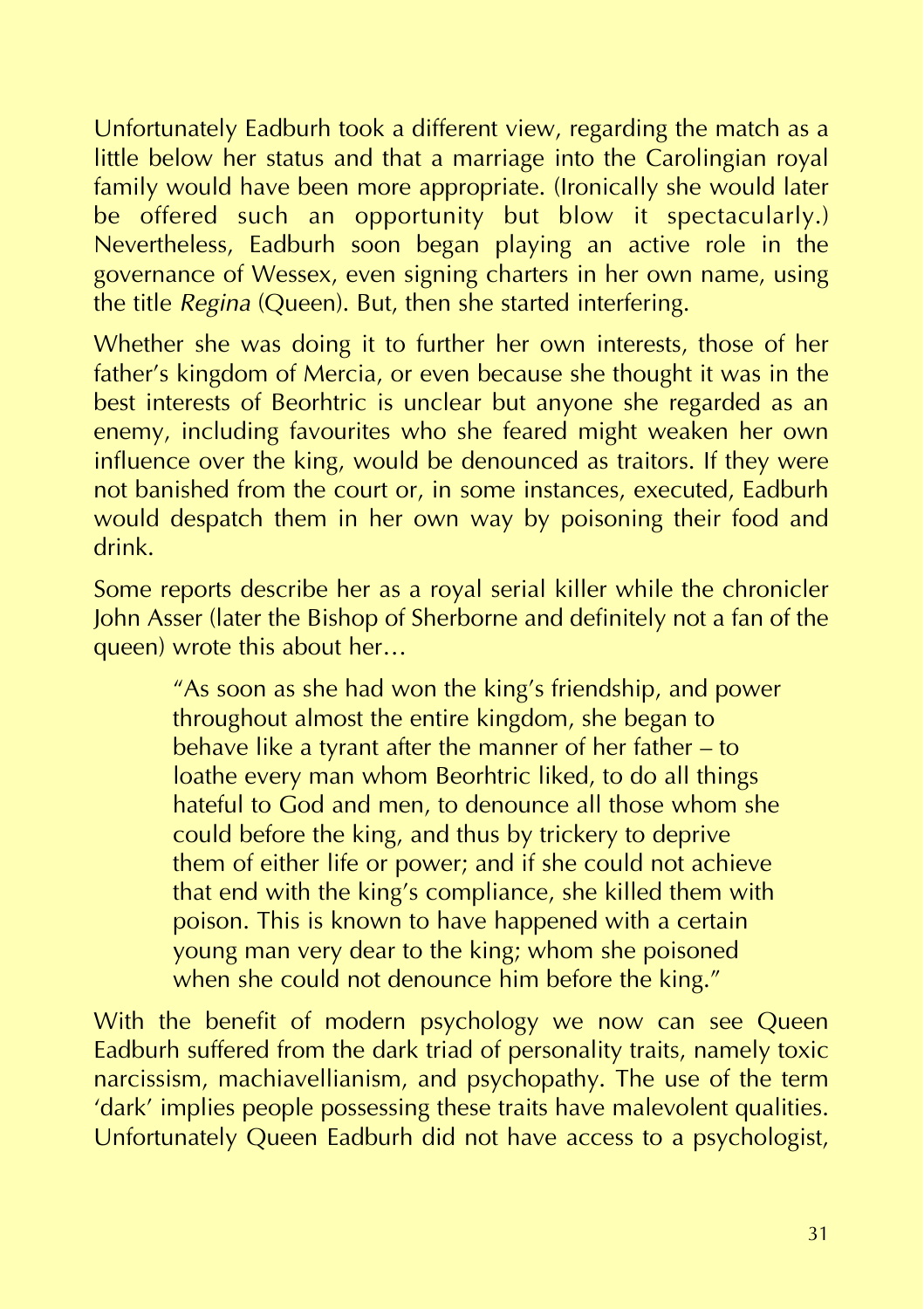so she blundered on through life, lurching from one self-inflicted disaster to another.

Her downfall began in 802 when she attempted to assassinate an *ealdorman* called Worr, who happened to be the latest court favourite. She poisoned his flagon of wine but unfortunately the king also drank from it and was accidentally poisoned. Both men subsequently died whereupon, to quote Bishop Asser again "The people revolted in great crowds, and running to the palace, and thundering at the gates, cried, Down with the wicked queen who poisons men!"

Queen Eadburh, pausing only to steal as much of the Wessex treasury as she could carry, fled the court and was next spotted in the court of the Emperor Charlemagne in Aachen (now in western Germany). Despite his age (he would have been 60) the recently widowed Charlemagne, the last of whose five wives had died a couple of years previously, seems to have been smitten by this wealthy and still young royal widow and, bringing in one of his sons asked her who she preferred, him or his son, as a husband.

Eadburh's answer was "If the choice is left to me, I choose your son, as he is younger than you."

Unfortunately this was the wrong answer and the choice was most definitely not left up to her as Charlemagne apparently replied "Had you chosen me, you would have had both of us. But, since you chose him, you shall have neither."

By way of a consolation prize, Charlemagne secured Eadburh the position of abbess at a Frankish convent but she promptly forgot her vows as, soon afterwards, she was caught "fornicating" with an English exile, expelled from the covenant and banished on the direct orders of Charlemagne.

Eadburh ended her days wandering across Europe with just one servant, possibly a slave, for company and surviving on charity before dying in Pavia (Italy). According to Asser, again…

> "When years passed away, some travellers came home from Italy, and said that in the town of Pavia they had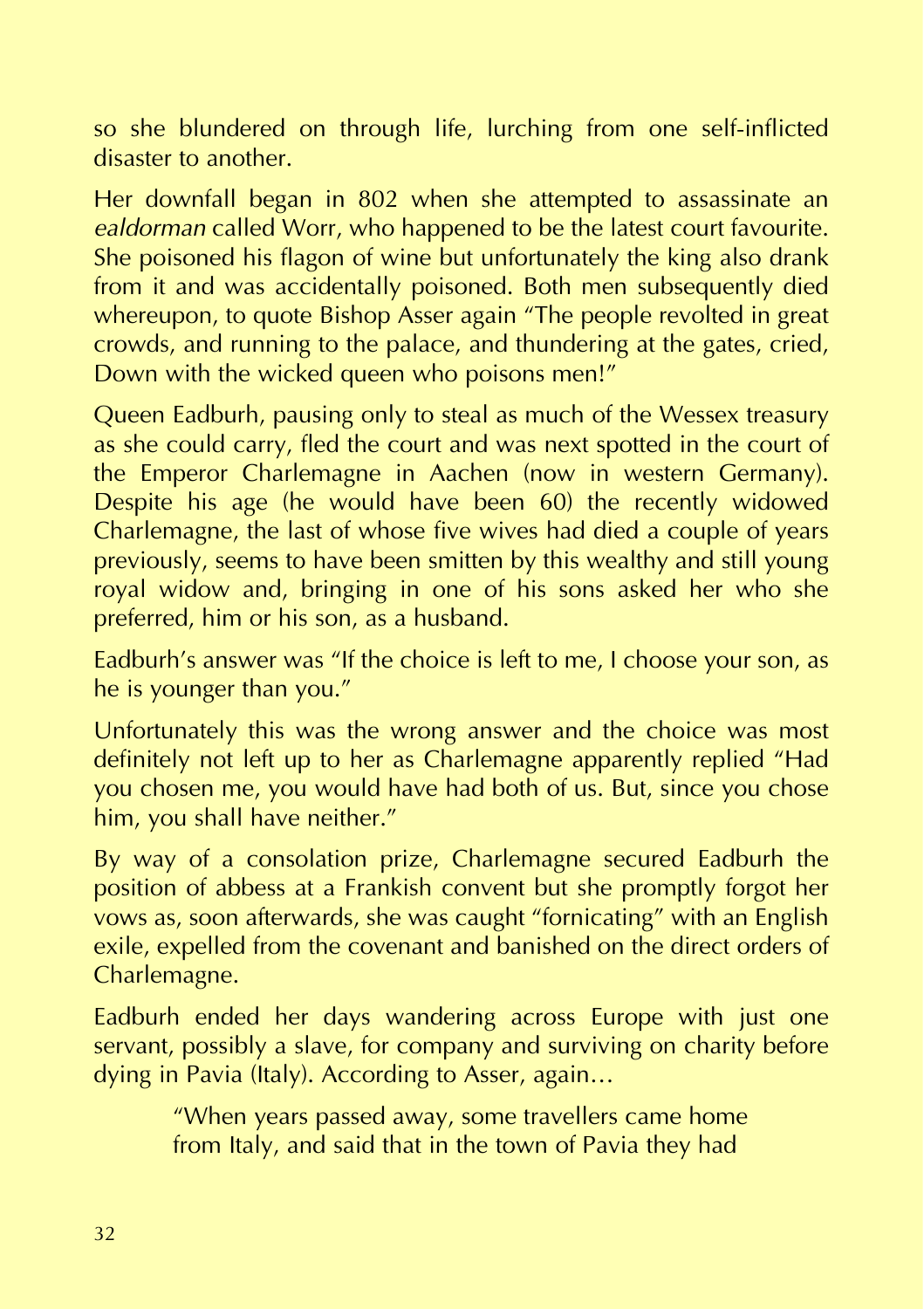been a ragged beggar woman – who had once been handsome, but was then shrivelled, bent, and yellow – wandering about the streets, crying for bread; and that this beggar woman was the poisoning English queen. It was, indeed, Eadburh; and so she died, without a shelter for her wretched head."

The young King Alfred, before he took the throne, is said to have seen Eadburh's tomb when he passed through Pavia with his father on their pilgrimage to Rome to meet the Pope.

Rather more significantly, Eadburh's behaviour permanently damaged the standing and status of subsequent queens of Wessex, so instead of 'Queen' they were called merely 'Lady' or 'the King's wife,' and prohibited from sitting beside the king on the throne.

#### **Queen Aelfthryth: the original wicked stepmother**

Let's finish this chapter by returning to the story of Eadwig's brother King Edgar the Peaceable and his dark secret that would subsequently have disastrous consequences for the Kingdom of England.

Edgar, in common with most Saxon kings, practised what we'd now call serial monogamy. Kings would only have one wife or mistress/concubine at a time but they would be discarded – the consanguinity rules were a popular way of ending no longer convenient marriages – and sent to a nunnery when the monarch took a fancy to another woman.

So, for example, Edgar had a relationship with a woman called Aethelflaed by whom he had a son Eadweard (Edward). Then he had a relationship with Wulfthryth (Wifrida) by whom he had a daughter Eadgyth (Edith). And then along came Aelfthryth (Elfrida) by who he had two more sons: Edmund, who died while still an infant, and Aethelraed.

Edgar's dark secret relates to how he first met and wooed Aelfthryth. The king had heard that an *ealdorman* called Ordgar, in what is now Devon, had a beautiful daughter whose mother was a member of the royal family of Wessex. As he was looking for a queen, Edgar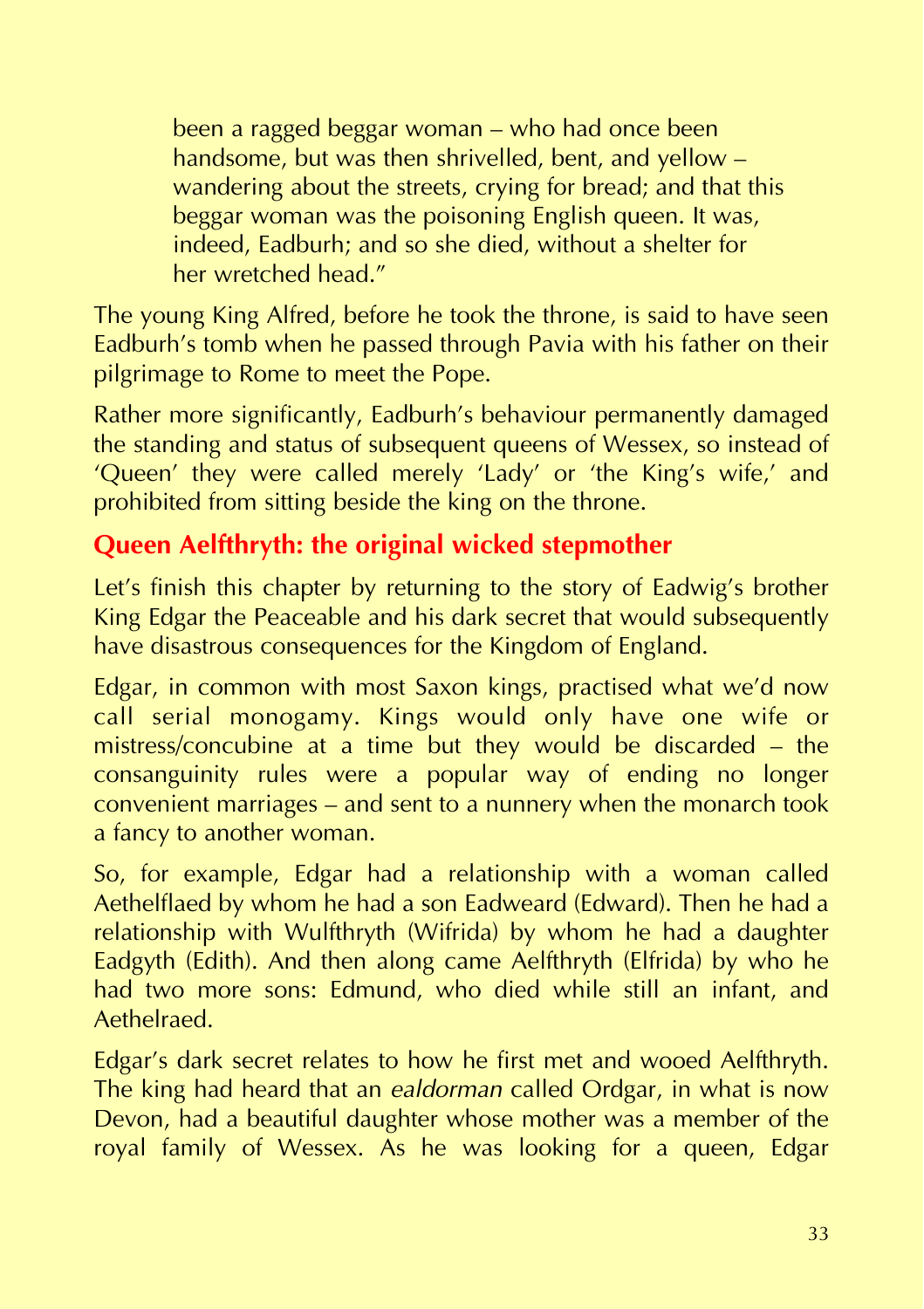commissioned an East Anglian *thegn* called Aethelwold to visit her and offer her a royal marriage if she really was as beautiful as everyone said.

Apparently she really was as beautiful as everyone said but, concealing his true mission from both her and her parents, Aethelwold wooed and married the girl himself, reporting back to Edgar that Aelfthryth was a "vulgar and common-looking" and "unworthy of a royal marriage".

Initially Edgar accepted this explanation but as he continued to hear reports of her beauty, he decided to visit the happy couple himself. News of the pending royal visit threw Aethelwold into a panic and, while begging Aelfthryth to make herself as unattractive as possible and wear her plainest clothes, he inadvertently revealed how he had deceived both her and the king.

As all contemporary reports suggest Aelfthryth was an ambitious woman, the realisation she had missed out on becoming queen did not go down at all well. Repaying Aethelwold's deceit in kind although she agreed to appear dowdy but actually went full 'The Only Way is Wessex' (or *Jersey Shore*) and was presented to the king wearing the Anglo-Saxon equivalent of hair extensions, spray tan, and a gown that was slashed to the waist and split to the thigh.

It was lust at first sight and the couple quickly came to an understanding they would marry, regardless of the fact Aelfthryth already had a husband and Edgar had a wife. This issued was resolved when, shortly after their meeting, Aethelwold was invited to go on a royal hunting expedition and Edgar accidentally speared him with a javelin and killed him. As we will see both later in this chapter and in Chapter 5, royal hunting expeditions could be conveniently lethal.

Soon afterwards Edgar divorced his wife Wulfthryth on the grounds of consanguinity and married Aelfthryth. A few years later still, during the elaborate coronation ceremony (it was actually a second coronation for Edgar) devised by Archbishop Dunstan, Aelfthryth was anointed with holy oil and crowned queen, giving her a higher status than almost all the Wessex queens of that era.

And then they all lived happily ever after.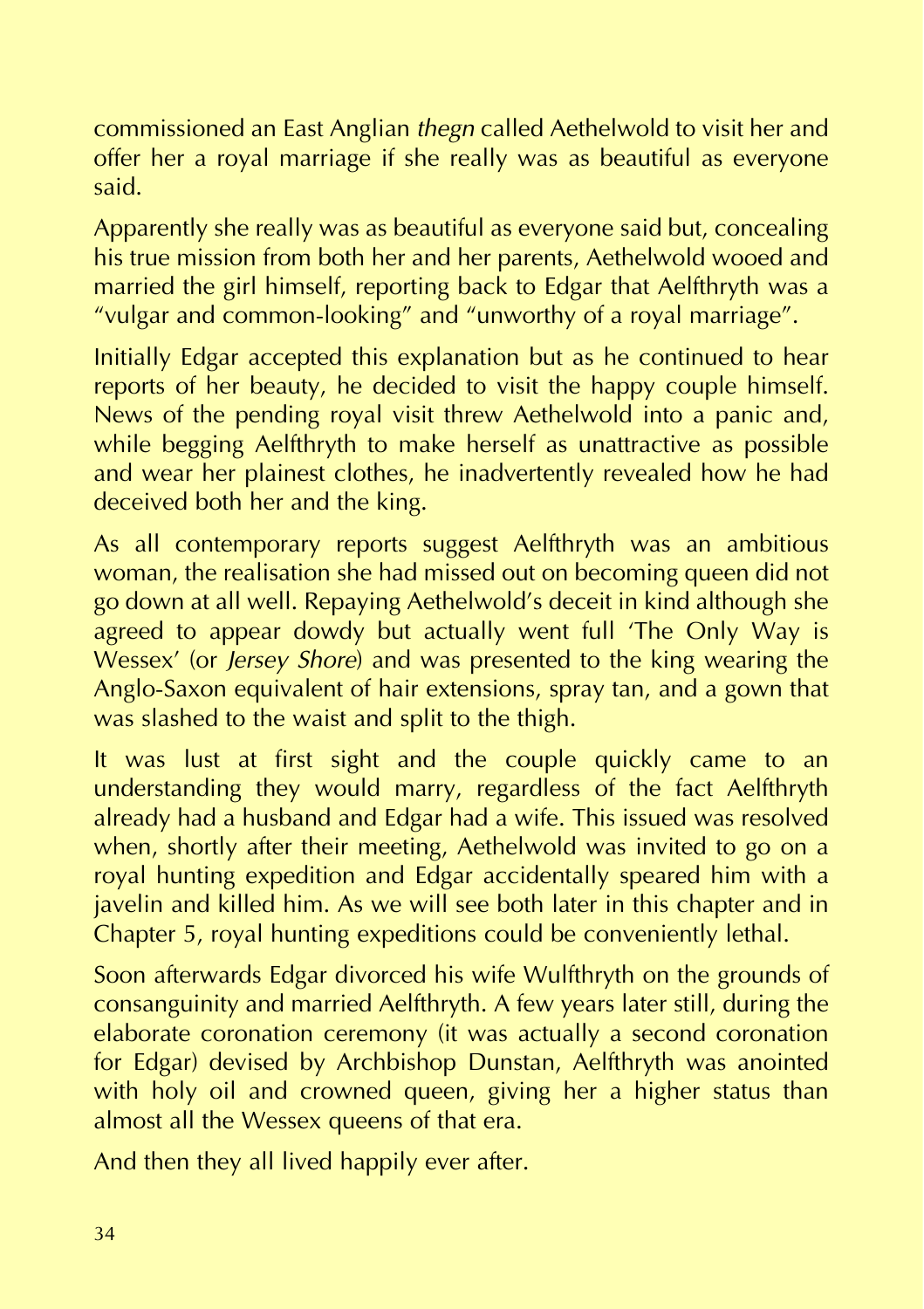Except they didn't as Edgar unexpectedly died in 975 (of natural causes) just a couple of years after his coronation and while he was still in his early thirties.

Edgar's death immediately prompted a succession crisis between his two surviving sons. Eadweard was the older, aged about 12 or 13 years, but there were doubts over his legitimacy, while Aethelraed was legitimate but just nine years old. A further complication was the royal court was split, almost to the point of breaking out into a civil war, between nobles who supported the late King Edgar's religious policy, which included generous grants of land and properties to the Benedictine abbeys, and the anti-monastic reactionaries who wanted to reverse these policies so they could claim or (in the case of those nobles who had been dispossessed by the grants) reclaim the religious estates for themselves.

Not surprisingly the ambitious Dowager Queen Aelfthryth was a vociferous supporter of her own son's claim to the throne. But, in the event, the pro-Eadweard camp, championed by Archbishop Dunstan, was victorious and Eadweard took the throne.

However then came that fateful day in March 978 when the young king was out hunting and, late in the afternoon, visited Queen Aelfthryth at her home at what would later become Corfe Castle in Dorset.

While still mounted on his horse, King Eadweard accepted a welcoming flagon of mead from Aelfthryth's own hands but then, as he was drinking from the cup (and, according to one version, while "allured by her female blandishments" – she would still have only been 33 at the time) her attendants and retainers fatally stabbed him in the back with their daggers.

There are various theories explaining the killing and all raise as many questions as they seek to answer:

◆ Were the murderers in Aethelraed's service seeking to place their master on the throne?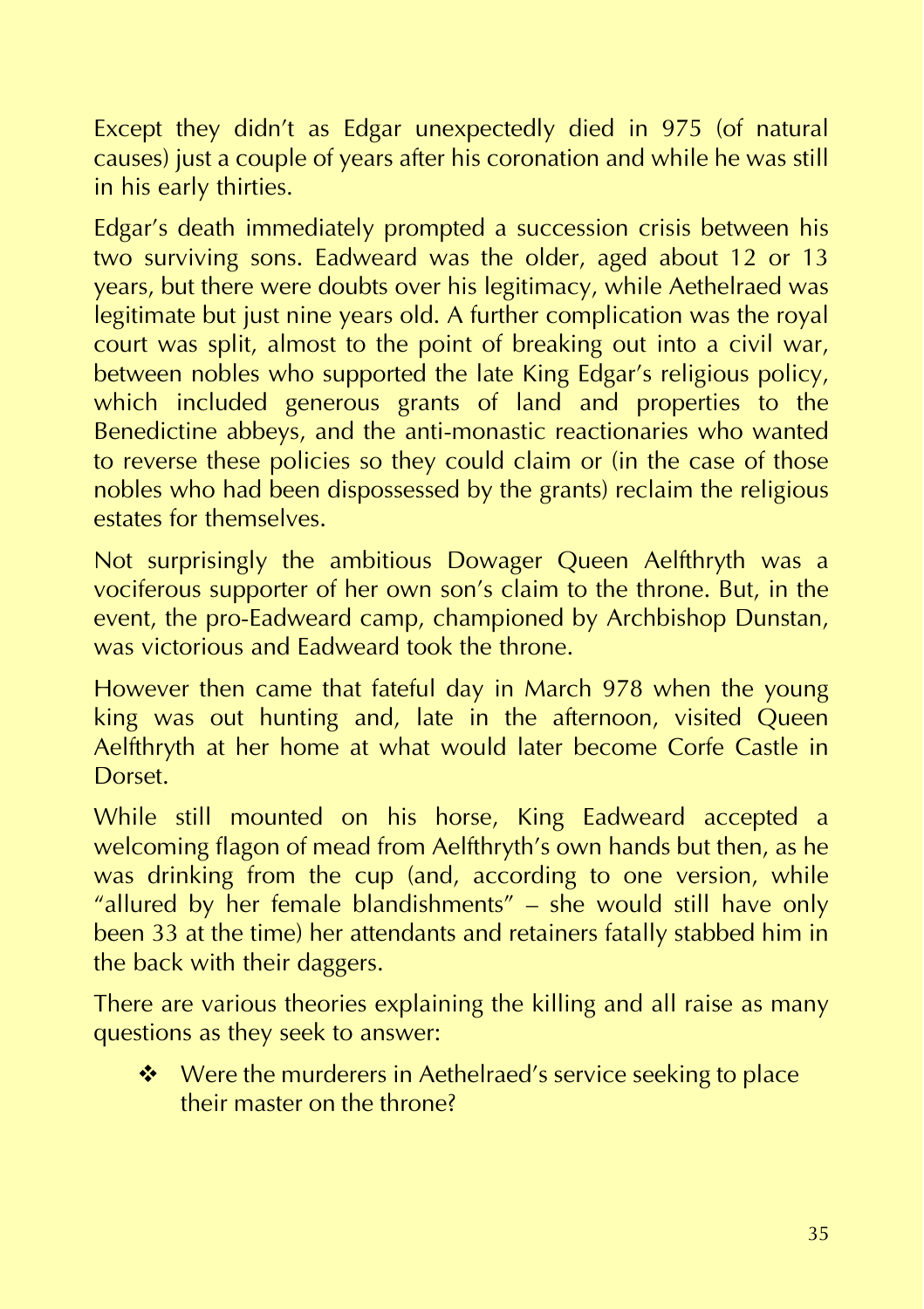- Were the murderers acting on behalf of a member of the Wessex nobility who was concerned the king was becoming too independently minded? (Which also echoes the fate of King Aethelberht II of East Anglia a century earlier.)
- $\cdot \cdot$  Was the murder motivated by a personal quarrel with Eadweard who, according to many accounts, did have a spiteful temper?
- $\cdot \cdot$  Was the murder part of a plot personally devised by Aelfthryth to propel her son to the throne, as was suggested by the chronicler John of Worcester?
- $\triangle$  Did Aelfthryth herself actually plunge a knife into King Eadweard, as the chronicler Henry of Huntingdon later (over a century later as it happens) wrote?
- And, even if she didn't actively participate in the murder, is Aelfthryth still implicated in the regicide for allowing the killers to go free and unpunished?

Whatever the actual cause, the effect was the same: a change of monarch with Aethelraed being crowned a fortnight later on March  $31<sup>st</sup>$  although because of his youth (he was only 12 at the time of his coronation) his mother Queen Aelfthryth ruled as regent for the next six years.

One of the few things we can be certain of is Aethelraed not only had no involvement in the murder of Eadweard but was also unaware of any plots. In fact in a story reminiscent of the incident in the book *Mommie Dearest* about the actress Joan Crawford traumatising her daughter by beating her with a wire coat-hanger, it is claimed Queen Aelfthryth beat Aethelraed with a candlestick on seeing him mourn for the half-brother who had blocked his path to the throne. The memory of this beating apparently stayed with Aethelraed for the rest of his life, giving him a terror of candlelight.

Aethelraed's coronation was the last state event in which Archbishop Dunstan took part. When the young king took the usual oath to govern well, Dunstan addressed him with a solemn warning, criticising the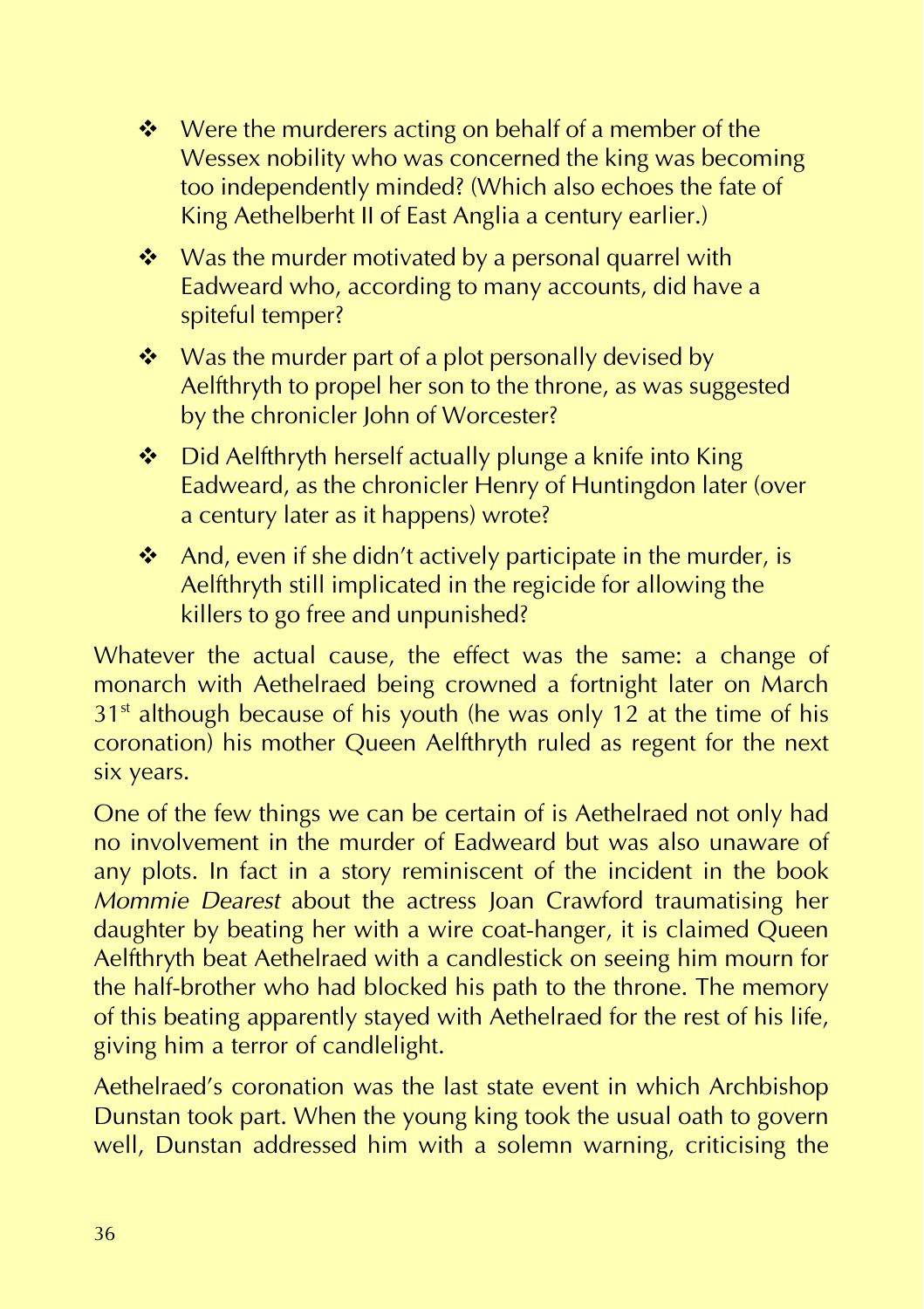violent act whereby he became king and prophesying it would result in misfortune befalling the kingdom.

We can assume Dowager Queen Aelfthryth dismissed these warnings as merely sour grapes by a bad loser whose influence at court was now dwindling but Dunstan turned out to be correct in his predictions. Ruling as King Aethelraed II Unraed, better known to history as Ethelred the Unready, Aelfthryth's son would prove to be one of England's most disastrous monarchs – as we shall see in the next chapter…

#### **Bones of contention**

According to the *Anglo-Saxon Chronicle*, after his murder Eadweard was buried at Wareham "without any royal honours" adding...

> "No worse deed for the English race was done than this was, since they first sought out the land of Britain. Men murdered him, but God exalted him. In life he was an earthly king; after death he is now a heavenly saint. His earthly relatives would not avenge him, but his Heavenly Father has much avenged him."

A couple of years later his body – which was found to be incorrupt (see previous chapter on St Edmund the Martyr) was disinterred and moved to Shaftesbury Abbey, where it as given a lavish reburial. Subsequently, with the assistance of grants on land by King Ethelred, his body was moved to an even more prominent shrine within the abbey as the cult of 'St Edward the Martyr' began to grow in the early 11th century.

The very process of 'translating' (transferring) his body from Warham to Shaftesbury in 981 is credited with healing cripples and restoring sight to the blind. Although Edward was never formally canonized, he is recognised as a saint by the Anglican, Eastern Orthodox and Roman Catholic churches.

Following King Henry VIII's dissolution of the monasteries, during the English Reformation in the 16th century, many holy places were demolished however the nuns at Shaftesbury managed to hide St Edward's relics and save them from desecration. Unfortunately they were so well hidden they were not recovered until an archeological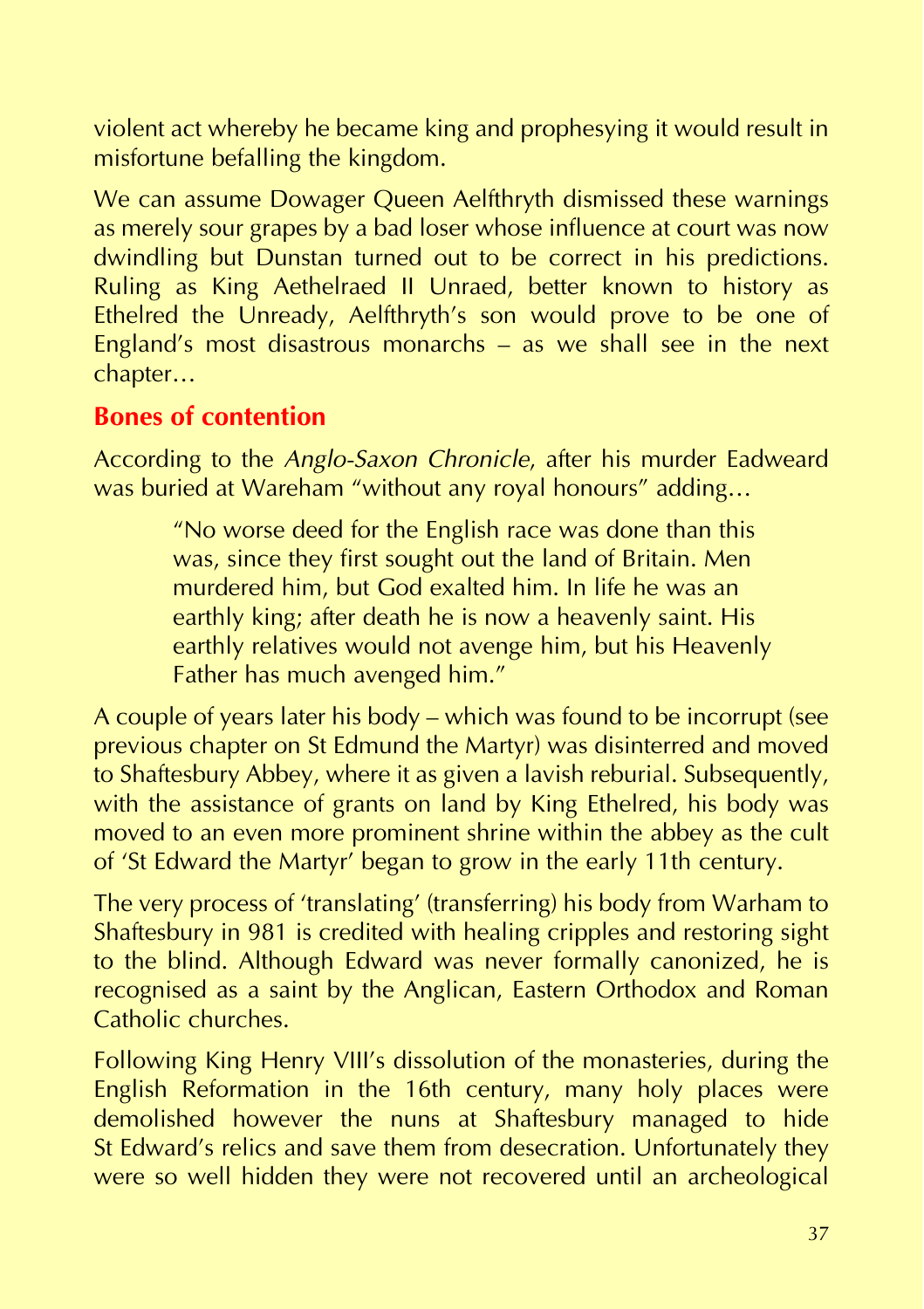dig in 1931 and it would be a further 40 years before an osteologist confirmed them as belonging to Edward.

However the story does not end there as a dispute erupted between the archaeologist who found the remains and his brother, with one wanting the relics to go to the Orthodox Church and the other wanting them returning to Shaftesbury Abbey. The dispute was finally resolved in 1984 when the relics were placed in what is now the St Edward the Martyr Orthodox Church at Brookwood Cemetery in Woking, where they are cared for by the St Edward Brotherhood of monks under the jurisdiction of a traditionalist branch of the Greek Orthodox church.

Lovers of irony will appreciate the fact that during the decades long dispute over the fate of the relics of St Edward, who was killed by being stabbed in the back with a knife, his bones were stored in a cutlery box in a bank vault at the Woking branch of Midland Bank.

But what about his alleged murderess, the Dowager Queen Aelfthryth?

As is the way with many of these notorious Saxon queens, in widowhood Aelfthryth became pious, devout and noble of character, founding an abbey at Wherwell, Hampshire, close to site of her first husband's murder, as a Benedictine nunnery. Later in life she retired there – supposedly to seek forgiveness for her crimes – before dying in November 1000 or 1001.

The church chroniclers of the time remained unconvinced of her piety, one recording in the *Historia Eliensis* that a certain Abbot Byrhtnoth, while travelling through the New Forest, spotted Aelfthryth preparing magic potions that transformed her into a mare "so that she might satisfy the unrestrainable excess of her burning lust, running and leaping hither and thither with horses and showing herself shamelessly to them, regardless of the fear of God and the honour of the royal dignity".

This account goes on to claim Aelfthryth later attempted to seduce the Abbot to ensure his silence and when he refused "desperate not to be unmasked as a witch and an adulteress, Aelfthryth summoned her ladies and, together they heated up sword thongs on the fire and murdered the Abbot by inserting them into his bowels".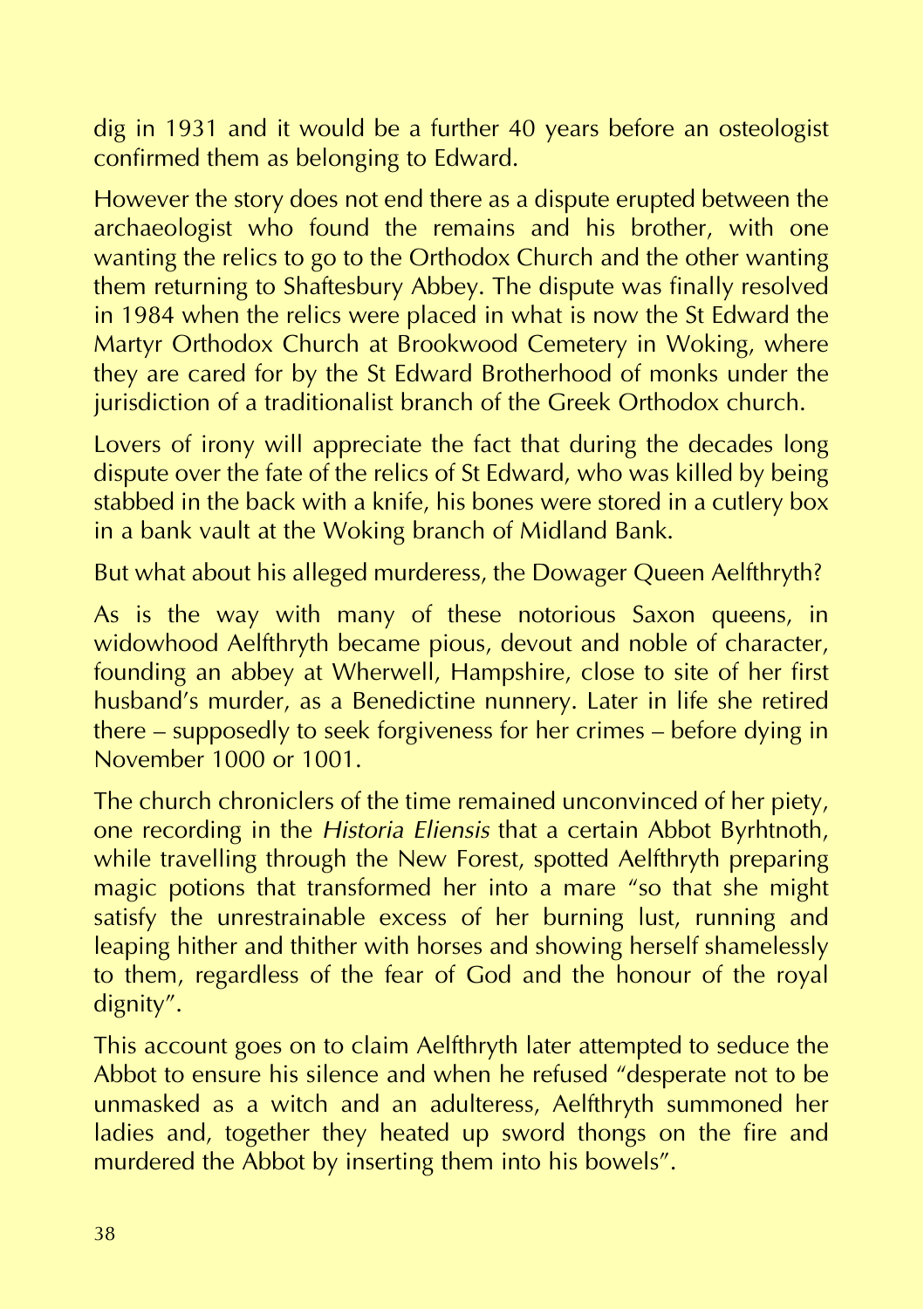Aelfthryth's treatment by the church is in mark contrast to the rest of Edgar's family. As we have already seen, Eadweard would go on to be revered as St Edward the Martyr. Edgar's second wife Wulfthryth became venerated as St Wifrida of Wilton (there is a suggestion King Edgar originally abducted her from the nunnery at Wilton Abbey) while their daughter Eadgyth became venerated as St Edith of Wilton.

Incidentally, at Harewood Forest in Hampshire is a 19th century stone monument called *Dead Man's Plack* which commemorates the killing of Aethelwold by King Edgar. The inscription reads:

> About the year of our Lord DCCCCLXIII upon this spot beyond the time of memory called Deadman's Plack, tradition reports that Edgar, surnamed the peaceable, King of England, in the ardour of youth love and indignation, slew with his own hand his treacherous and ungrateful favourite, owner of this forest of Harewood, in resentment of the Earl's having basely betrayed and perfidiously married his intended bride and beauteous Elfrida, daughter of Ordgar, Earl of Devonshire, afterwards wife of King Edgar, and by him mother of King Ethelred II. Queen Elfrida, after Edgar's death, murdered his eldest son, King Edward the Martyr, and founded the Nunnery of Worwell.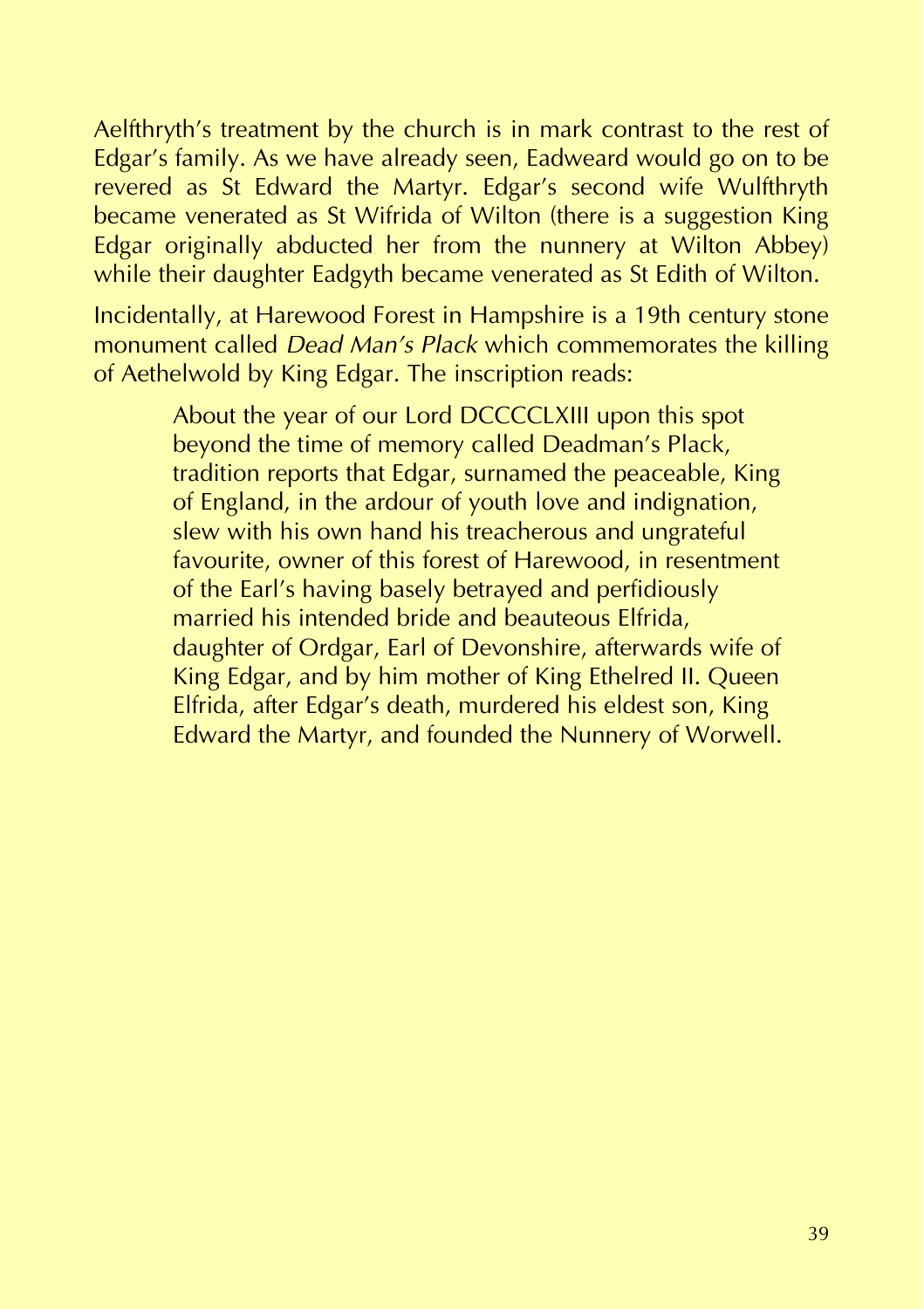

### CI<sub>D</sub>APTER 4

### SINNER: EADRIC STREONA, THE WORST MAN VOUVE NEVER HEARD OF

#### **How one treacherous earl undermined the Saxon monarchy**

According to an article published in the *BBC History Magazine* in 2005, a relatively obscure Saxon nobleman called Eadric Streona, who most people have probably never heard of, was "the 11th century's worst Briton". With the 1000th anniversary of Eadric's most notorious acts of treachery in the AD 1016 just behind us, now is a good time to look at how he acquired this terrible reputation.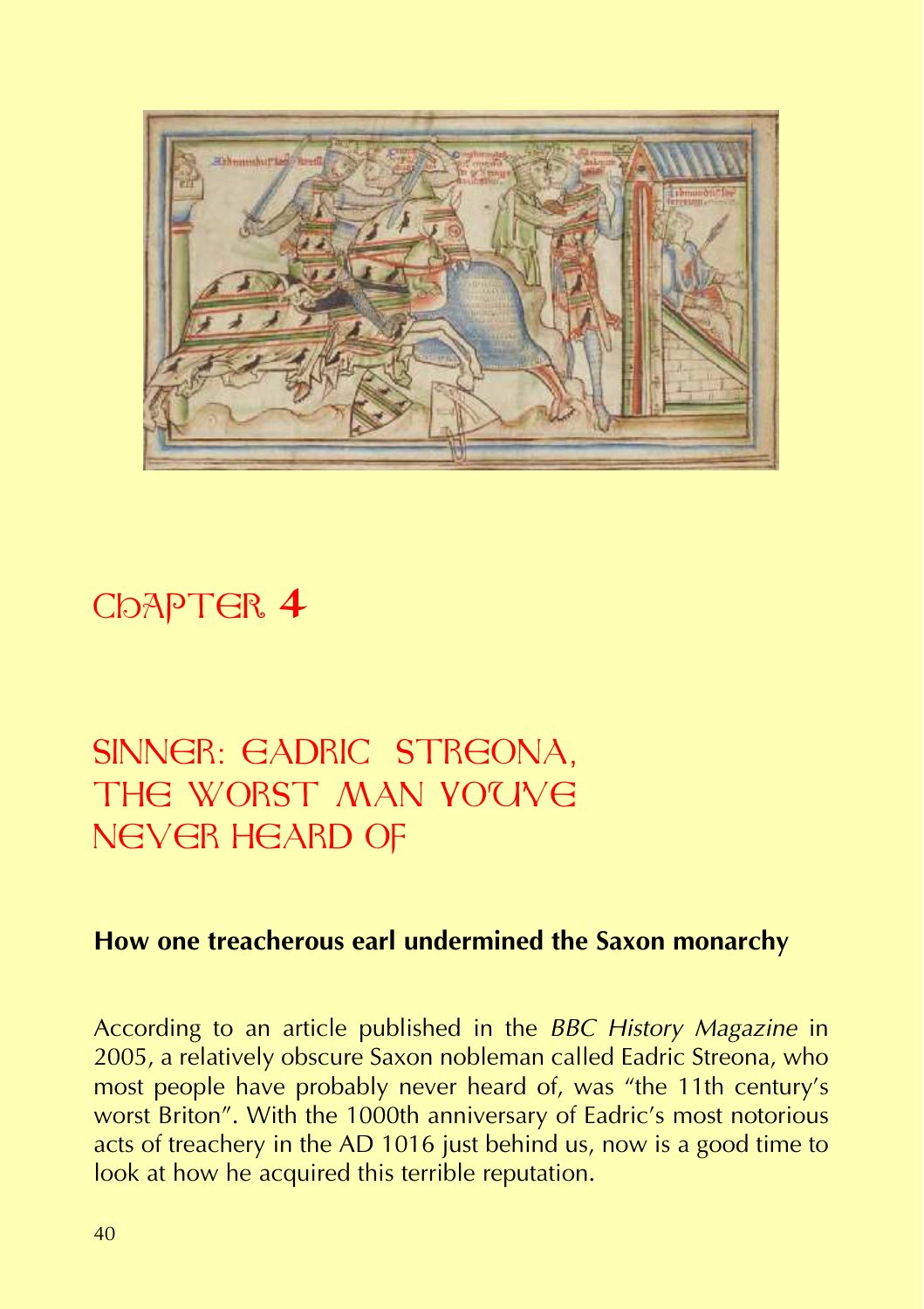The year is 1007 and Viking raiders are continuing to plague the now unified Saxon kingdom of England. Far from appeasing them, the payment of *Dangeld* (bribes of gold and silver bullion to buy off the Vikings – today we'd call it protection money) is just encouraging their fleets of longships to return each year to demand yet more money.

As the poet Rudyard Kipling noted nearly some 900 years later "Once you have paid him the *Danegeld*, you never get rid of the Dane!"

On the throne (he ruled intermittently from 978 to 1016, including a period in exile when the Vikings took the crown) is one of England's most disastrous monarchs, namely King Aethelraed II Unraed. Known to history as Ethelred the Unready – we met him at the end of the last chapter – his unfortunate nickname is based upon a pun – *Aethelraed* meaning noble counsel, while *Unraed* means no or bad counsel.

Having paid out a record 36,000 lbs in weight of silver (that's over 16 tons) by way of *Danegeld* in 1007 to the Danish Viking leader King Sweyn Forkbeard, the following year Ethelred ordered the construction of a national fleet of warships to defend the country.

King Sweyn, it should be added, held a personal grudge against Ethelred as the Dane's sister Gunhilde was one of the victims of the socalled Saint Brice's Day Massacre in November 1002, when Ethelred ordered the slaughter of every Dane in England. There is still a dispute among historians as to whether the death toll amounted to thousands or just a few hundred.

And so it was that in 1008, a fleet of 300 warships assembled off the port of Sandwich in Kent. At the time, this was the largest English fleet ever seen. Unfortunately Ethelred's plans soon began to unravel.

The fleet was under the command of Sussex *thegn* (an aristocratic courtier) called Wulfnoth Cild. However another courtier called Brihtric, the brother of the powerful Ealdorman (later called earls) Eadric Streona of Mercia, accused Wulfnoth of treachery. Wulfnoth denied the charges and John of Worcester, a chronicler of these times, was also of the opinion the charges had been brought unjustly. But seeing the dangerous position he was in, Wulfnoth led a mutiny and sailed away with 30 ships from the fleet.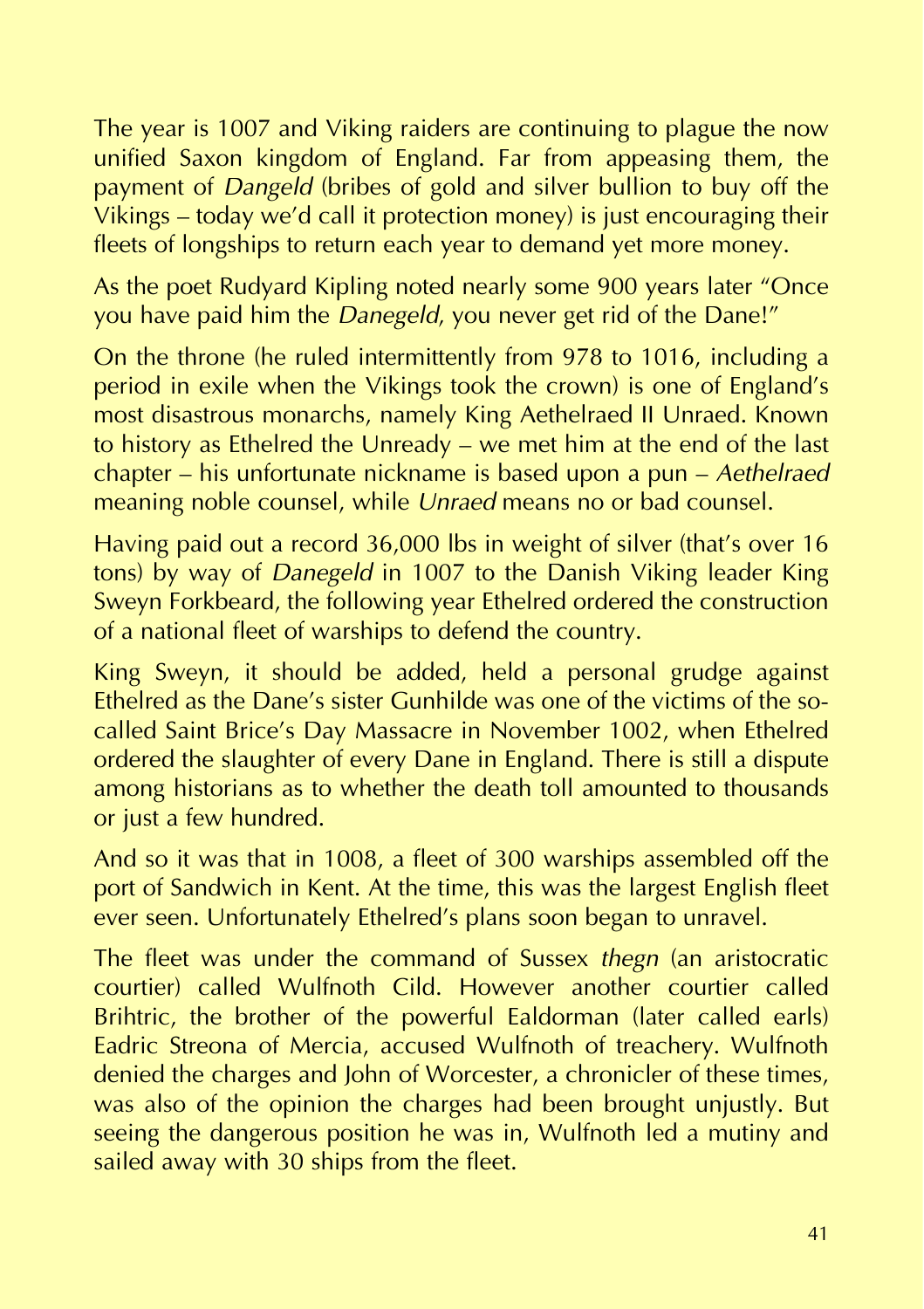This, incidentally, was the first recorded mutiny in English naval history. Not content with mutinying, Wulfnoth and his ships then proceeded to commit acts of piracy and looting. According to the *Anglo-Saxon Chronicle*, he "went harrying everywhere along the south coast and did all manner of evil".

At this point Brihtric confidently announced that Wulfnoth's ships could easily be surrounded and captured. Then, taking him with him 80 ships from the fleet, he sailed away in pursuit, the *Chronicle* reports, "thought to win great fame for himself by taking Wulfnoth dead or alive".

Sadly Brihtric's ships ran into a severe storm, which wrecked some boats and drove others ashore. But, worse was to come as Wulfnoth's fleet chose this moment to return to the Sandwich area and commenced burning or sinking as many of Brihtric's stricken ships as they could lay their hands on. After that, they left English waters and sailed away into exile.

With over one-third of their ships now either disabled or lost without ever having encountered a Viking longship, confusion and disarray descended upon the English fleet. Ethelred and his councillors left Sandwich and made their way overland back to the royal court, while the now leaderless fleet (the king was the notional commander-inchief) split up and made their way back to their home ports.

Amazingly, this was not the end of this string of maritime disasters, as a few days later a new Viking fleet arrived off the Kent coast and landed at Sandwich. And there it remained until it was bought off several months later with a *Danegeld* payment of a further 48,000 lbs of silver. It is estimated that during Ethelred's rule, the Vikings extorted more than 100 tons of silver from England by way of *Danegeld* payments – although after the events off Sandwich in 1008, the King's priests claimed it was all thanks to Ethelred's call for prayer and fasting (not increased taxes) that the Vikings finally departed!

But, as Kipling warned, "you never get rid of the Dane" and in 1013 King Sweyn Forkbeard was back with an army of invasion that swept away Ethelred's regime, forcing the hapless king to flea into exile in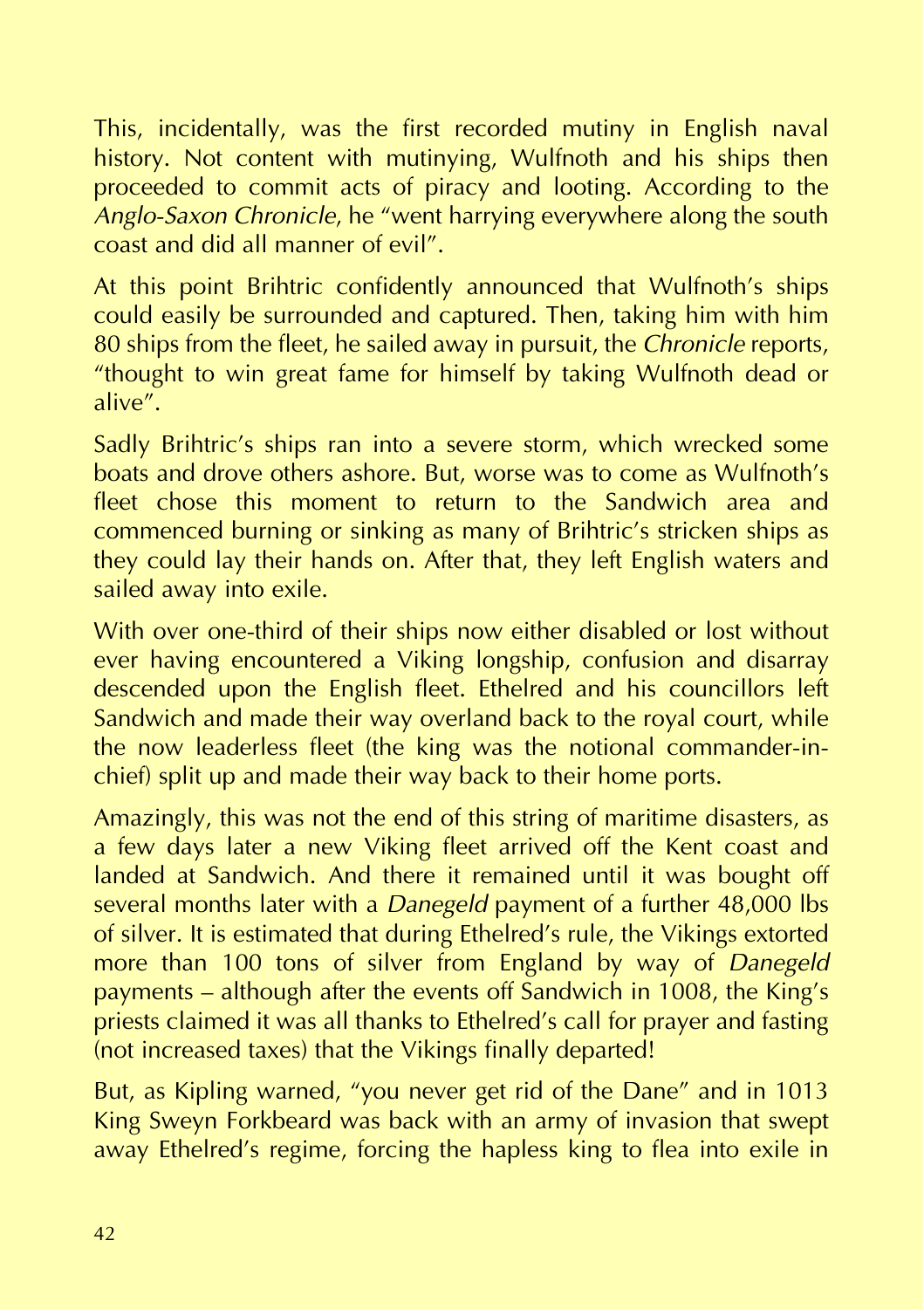Normandy. Among those going into exile was Eadric Streona who we encountered earlier – but who was this Eadric?

#### **The crafty enforcer**

During the early part of the 11th century Eadric, the son of another Saxon *thegn*, began to earn himself a reputation for being the king's 'enforcer' – somebody who could be relied upon when there was dirty work to be done. There is a suggestion, he was one of the advocates of the Saint Brice's Day Massacre in 1002 allthough he is not mentioned in historical records until 1006 when, in the words of John of Worcester:

> "The crafty and treacherous Eadric Streona, plotting to deceive the noble Ealdorman Aelfhelm, prepared a great feast for him at Shrewsbury at which, when he came as a guest, Eadric greeted him as if he were an intimate friend. But on the third or fourth day of the feast, when an ambush had been prepared, he took him into the wood to hunt. When all were busy with the hunt, one Godwine Porthund [which means the town dog] a Shrewsbury butcher, whom Eadric had dazzled long before with great gifts and many promises so he might perpetrate the crime, suddenly leapt out from the ambush, and execrably slew the Ealdorman Aelfhelm. After a short space of time [Aelfhelm's] sons, Wulfheah and Ufegeat, were blinded, at King Ethelred's command…"

After this, Eadric's rise to power was swift as the following year he married Ethelred's daughter Eadgyth (Edith) and was appointed Ealdorman of Mercia. In case you were wondering *Streona* is a nickname, meaning 'the Acquisitive' that he was later given by chroniclers, because he allegedly appropriated church lands and funds for himself. It is certainly true the chroniclers disliked him. This is what John of Worcester also had to say:

> "He was a man, indeed, of low origin, but his smooth tongue gained him wealth and high rank, and, gifted with a subtle genius and persuasive eloquence, he surpassed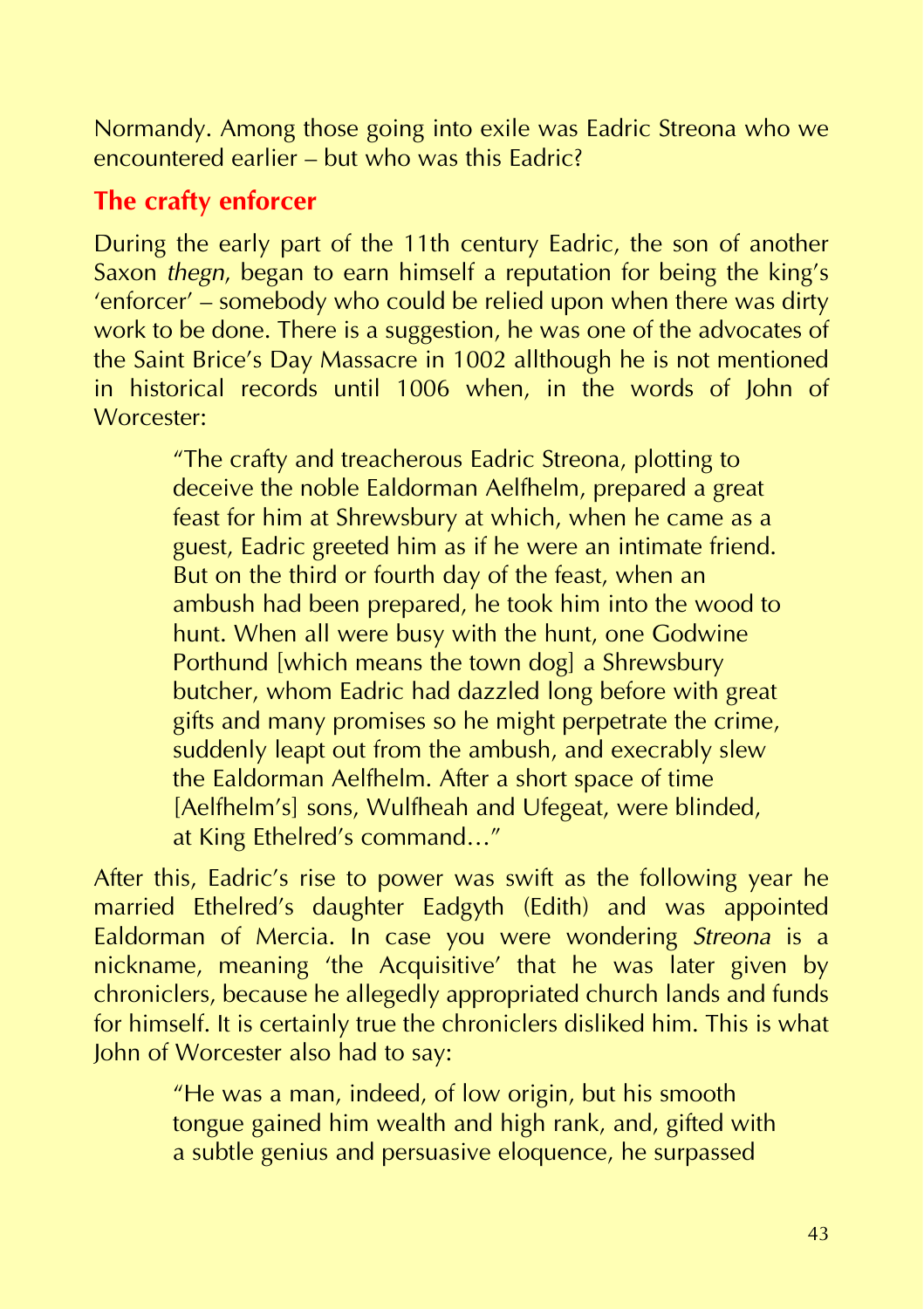all his contemporaries in malice and perfidy, as well as in pride and cruelty."

While a later chronicler, William of Malmesbury, said of him:

"This fellow was the refuse of mankind, the reproach of the English; an abandoned glutton, a cunning miscreant; who had become opulent, not by nobility, by specious language and impudence. This artful dissembler, capable of feigning anything, was accustomed, by pretended fidelity, to scent out the King's designs, that he might treacherously divulge them."

As far as our story is concerned, we have yet to see the full scope of Eadric's 'perfidy' however it is widely believed he was one of the chief advocates of the policy of trying to appease the Vikings with payments of *Danegeld* (rather than retaliate with force and face them in battle) because he was also embezzling a slice of the *Danegeld* silver for his own personal use before it was handed over to the Vikings. Streona the Acquisitive indeed!

But back to the saga of Ethelred. Having conquered England and been declared king in late 1013, the Danish leader Sweyn Forkbeard died suddenly in early February 1014. (Apparently killed, you will recall from Chapter 2, by the ghost of St Edmund the Martyr.) His Viking troops immediately declared his son Canute (or Cnut) as his successor but the English invited Ethelred to return and, in one of the few military successes of his reign, his army marched on an inadequately prepared Canute and, in April, forced the Vikings to withdraw back to their Danish homelands.

Sixteen months later, in August 1015, Canute was back, landing at the fateful place Sandwich, with a fresh invasion force but only to find the whole political landscape had changed. Ethelred's son and heirapparent Edmund Ironside had rebelled against his father and now ruled much of the north of England, where the local population were willing to support anyone who offered an alternative to the chaos the Viking and Saxon kings were causing.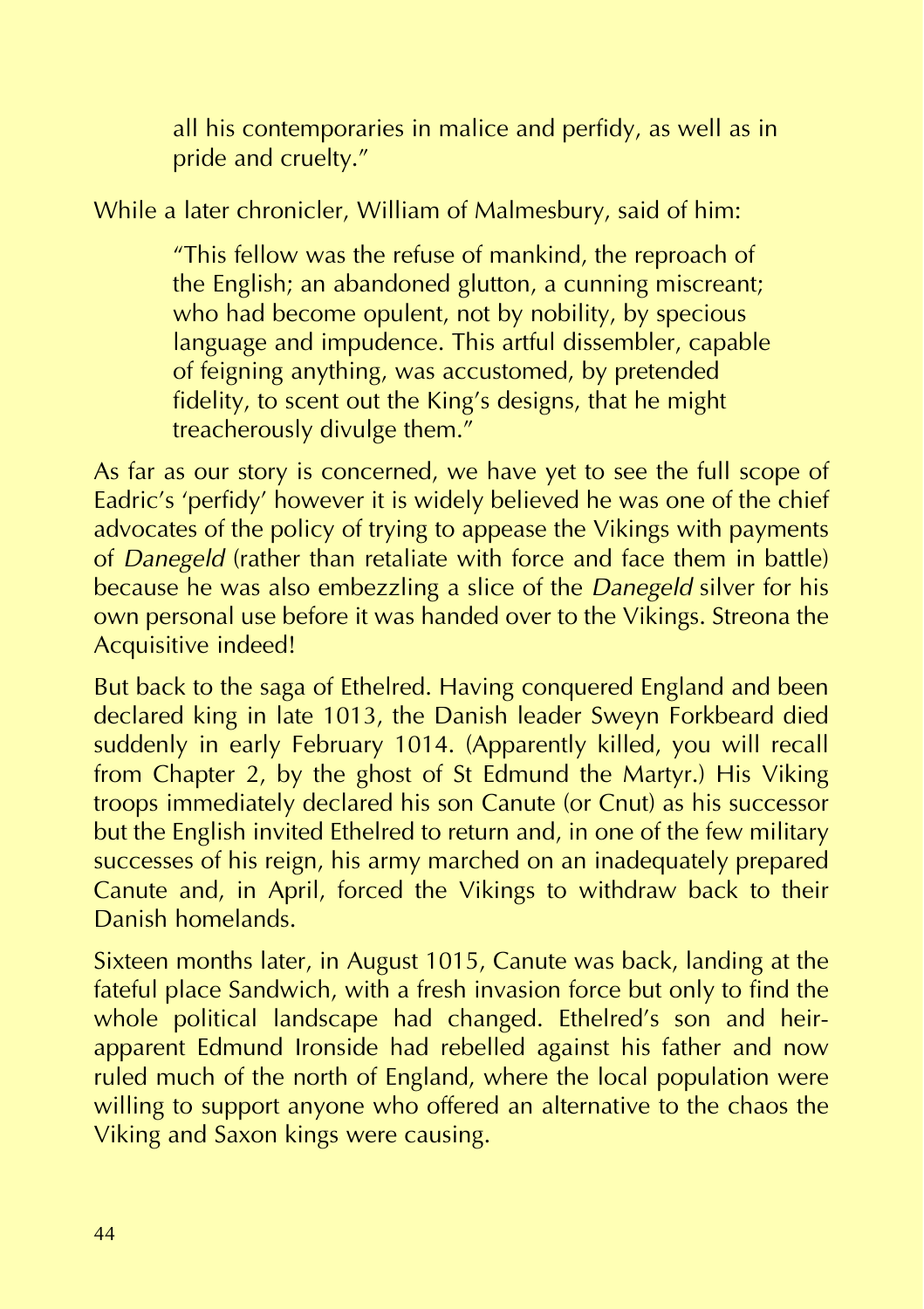Over the next few months Canute began to capture more of southern England and, with Ethelred now ill, Edmund assumed command of all the Saxon forces. Or, more correctly, most of the Saxon forces for shortly afterwards Eadric chose to betray both his father-in-law and brother-in-law by switching allegiance to Canute, taking with him his own troops, along with some 40 warships.

The war rumbled on throughout the winter and in April of 1016, a sick and exhausted Ethelred died, and Edmund was elected king of England, or at least king of those parts of the country, including London, the Viking hadn't yet conquered.

Incidentally, Ethelred's afterlife was as chaotic as his life. He was the first English king to be buried in what became Old St Paul's Cathedral in London. Unfortunately his tomb, remains and monument were destroyed and lost, along with the entire cathedral, during the Great Fire of London in 1666.

The fighting between the Vikings and Saxons included one battle in the west of England where, at the point where it seemed Edmund's forces were gaining the upper-hand, Eadric (in the words of John of Worcester):

> "Cut off the head of a man named Osmear, whose face and hair were very like King Edmund's, and, holding it up, cried out that it was useless for the English to fight, saying, 'Oh! ye men of Dorsetshire, Devonshire and Wiltshire, flee quickly; ye have lost your leader: Lo! here I hold the head of your lord and king Edmund: flee with all speed.' When the English heard these words they were terror-struck, more by the atrocity of the act, than by Eadric's threatening words."

Edmund's forces did initially flee but, when they realised he was still alive, regrouped and fought on. Despite his earlier treachery, later that same summer Eadric switched sides once again, swearing loyalty to Edmund. As the *Anglo-Saxon Chronicle* commented at the time "No greater folly was ever agreed to than this one."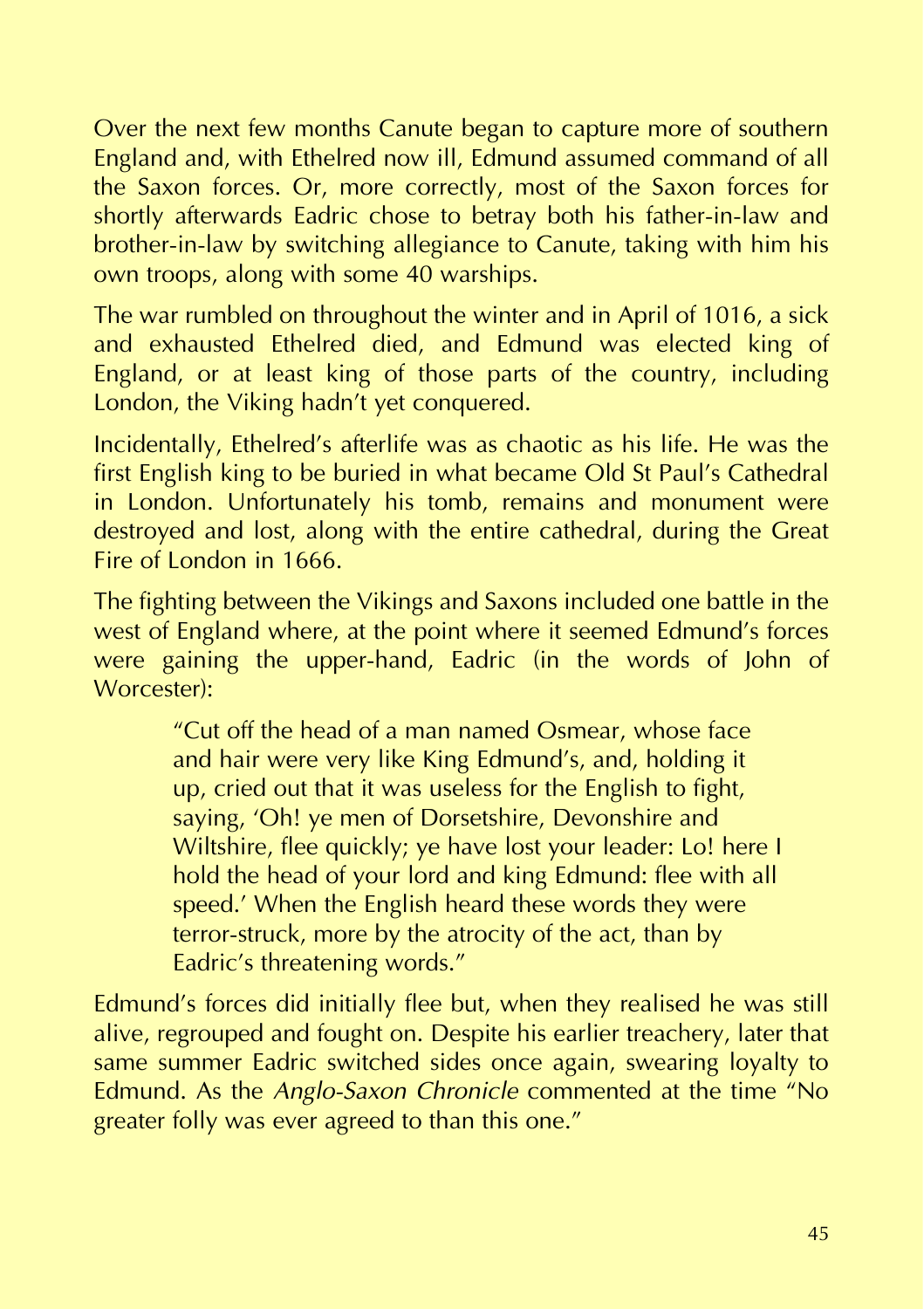So it proved on October 18<sup>th</sup> 1016 at the Battle of Assandun, either at Ashdon or Ashingdon Hill, both in Essex. This was a fight Edmund and the English could have won, as they attacked the Vikings as they were heading back to their ships, however at a crucial stage Eadric and his forces withdrew from the battlefield, leaving the English to be defeated.

#### As the *Anglo-Saxon Chronicle* recorded:

"Then Ealdorman Eadric did as he so often did before, betrayed his natural lord and all the people of England."

After the battle, Eadric organised a meeting between Edmund and Canute, where it was agreed to divide the country between them, with Canute ruling everywhere to the north of the River Thames and Edmund taking the south. They also agreed that if either of them died without issue then the other would take the entire country.

Unfortunately Edmund died just six weeks later on November 30<sup>th</sup> 1016, leaving Canute in control of the whole country.

Although it is possible Edmund died as a result of battle injuries or disease contracted whilst campaigning, there remains a strong suspicion that his conveniently timed death was murder – with the finger of suspicion pointing at Eadric Streona.

According to the chronicler Geoffrey Gaimar, writing a century after the events, Eadric hired a killer who, rather improbably, hid beneath the open outlet to a privy (toilet) and fired a crossbow bolt up at Edmund, as he was attending to a call of nature. (A historical event that subsequently found its way into an episode of the TV series *Game of Thrones*.) The bolt buried itself so far into poor Edmund's guts that initially nobody realised what was the cause of his death. Another version of this tale says it was a spring-triggered crossbow rigged to fire automatically when someone sat on the toilet seat.

And what of Eadric? According to Queen Emma of Normandy, who was the second wife of Ethelred the Unready and, later, the wife of King Canute, Canute invited Eadric and three other leading English earls to a feast at his palace in London on Christmas Day, 1017. There, Eadric rather foolishly asked Canute for his reward for having helped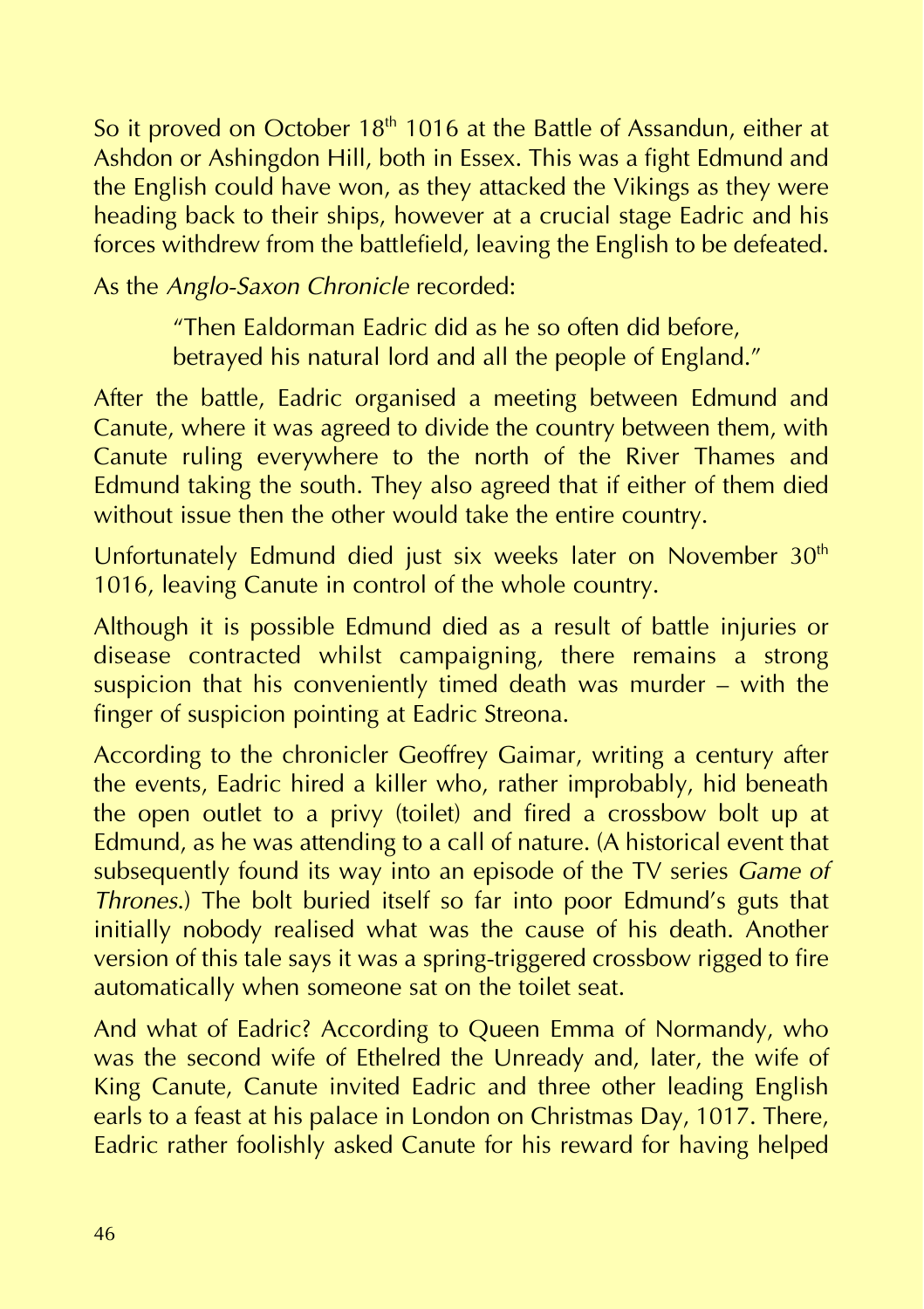the Vikings at the Battle of Assandun, namely by deserting Edmund at a key point in the battle.

Canute agreed, saying "I will return to you a worthy reward, but I do so to the end that deception may not subsequently be your pleasure." Then he turned to Eirik, one of his Viking commanders, and ordered him to "Pay this man what we owe him," whereupon Eirik "raised his axe without delay and cut off his head with a mighty blow."

Emma of Normandy says Eadric and the other three earls were all executed because they had not fought "faithfully for their liege Edmund" and Canute knew they had all treacherously hesitated to see who was winning before changing sides. Canute apparently added, in the case of Eadric "shall you who have deceived your lord with guile, be capable of being true to me… kill him lest he play us false."

Eadric's body was subsequently thrown over the walls of the city of London and left, unburied, to rot in a ditch, while his decapitated head was "placed upon a pole on the highest battlement of the Tower of London" to serve as a warning to other would-be traitors.

One of the great 'what ifs' of English history is what would have happened if Edmund Ironside had won the Battle of Assandun and not died in 1016? At the time he was still a relatively young man, no more than 30 years old, and subsequent historians have reckoned he was the most effective military leader the country had seen since the time of King Alfred the Great.

Had he lived, it is certain he would have beaten back the Viking invaders and prevented the establishment of a Danish dynasty on the English throne under Canute and his successors. This in turn would have also avoided the confusion and disarray that accompanied the final years of the reign of King Edward the Confessor (1042 to 1066), the last unchallenged king of the Saxon House of Wessex, whose death prompted the Norman invasion under William the Conqueror.

But, thanks to Eadric Streona's greed and treachery, Edmund didn't live and, 600 years of Saxon history in England came to an shuddering halt when King Harold's shield wall collapsed at the Battle of Hastings,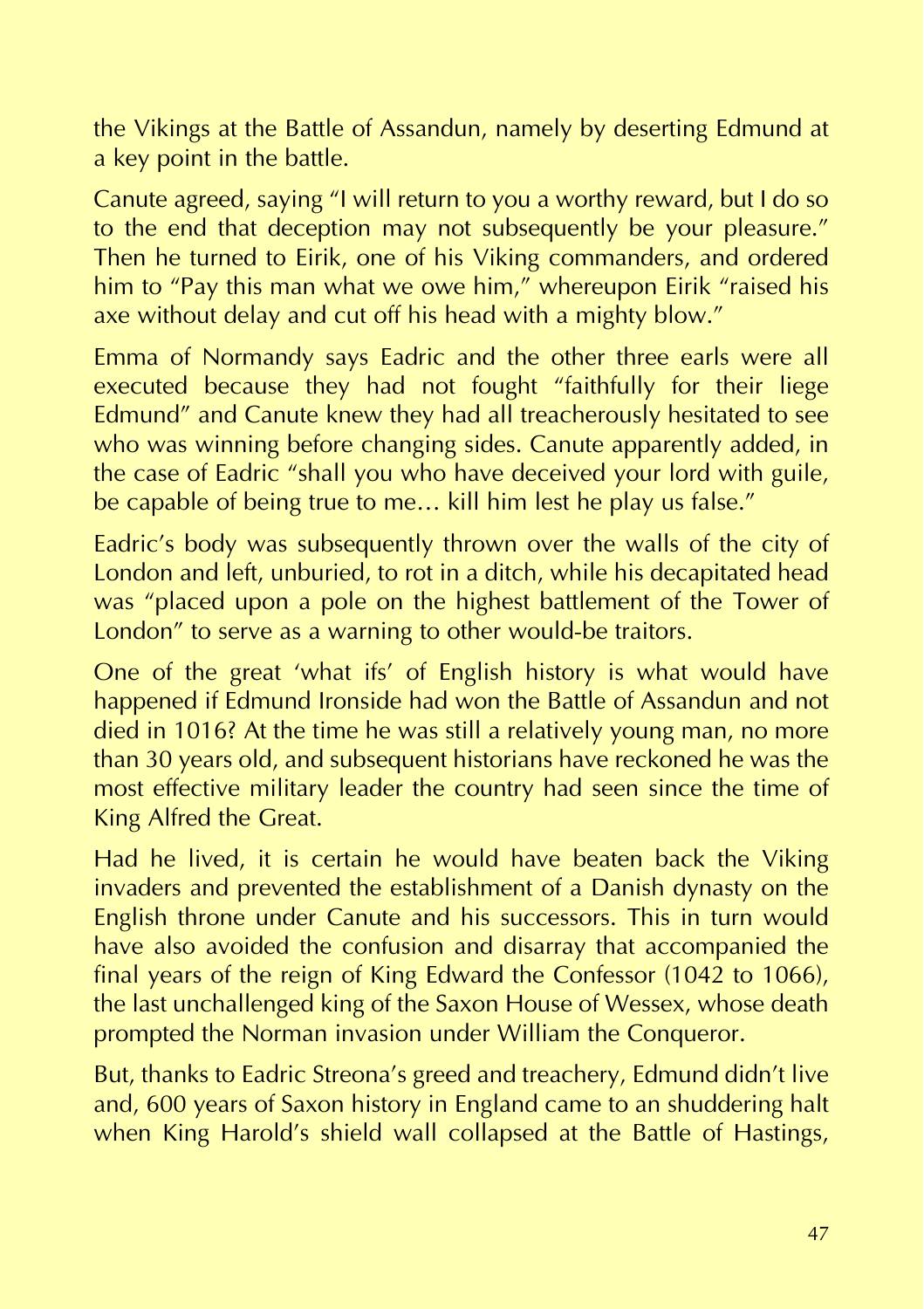heralding in the Norman Age when, in the words of another chronicler, Orderic Vitalis:

> "The English groaned aloud for their lost liberty and plotted ceaselessly to find some way of shaking off a yoke that was so intolerable and unaccustomed."

Thank you very much Eadric. And talking of those Norman invaders, in our final chapter we return to the former kingdom of the East Angles…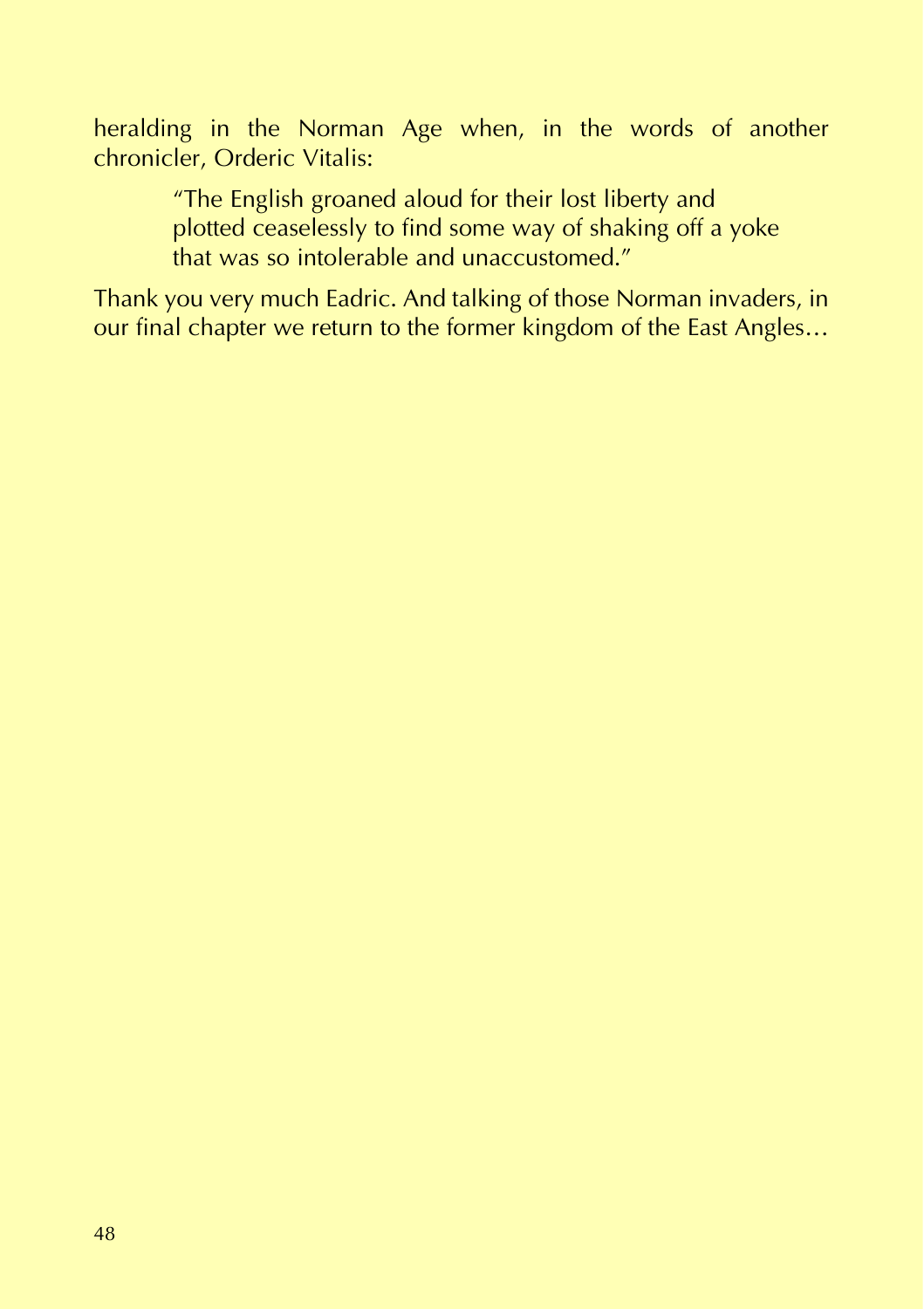

### C<sub>b</sub>A<sub>P</sub>T<sub>ER</sub> 5

### SINNER: THE VIOLENT LIFE AND TIMES OF ROGER BIGOD

#### **How a lowly Norman knight built a dynasty that overawed kings**

For almost 250 years, from the time of the Norman Conquest of England in 1066, one of the most important families in the Eastern Counties were the Bigods. In later years they would become the Earls of Norfolk and so powerful they could defy the Kings of England, running their territory like the bosses of an old-style mafia crime family.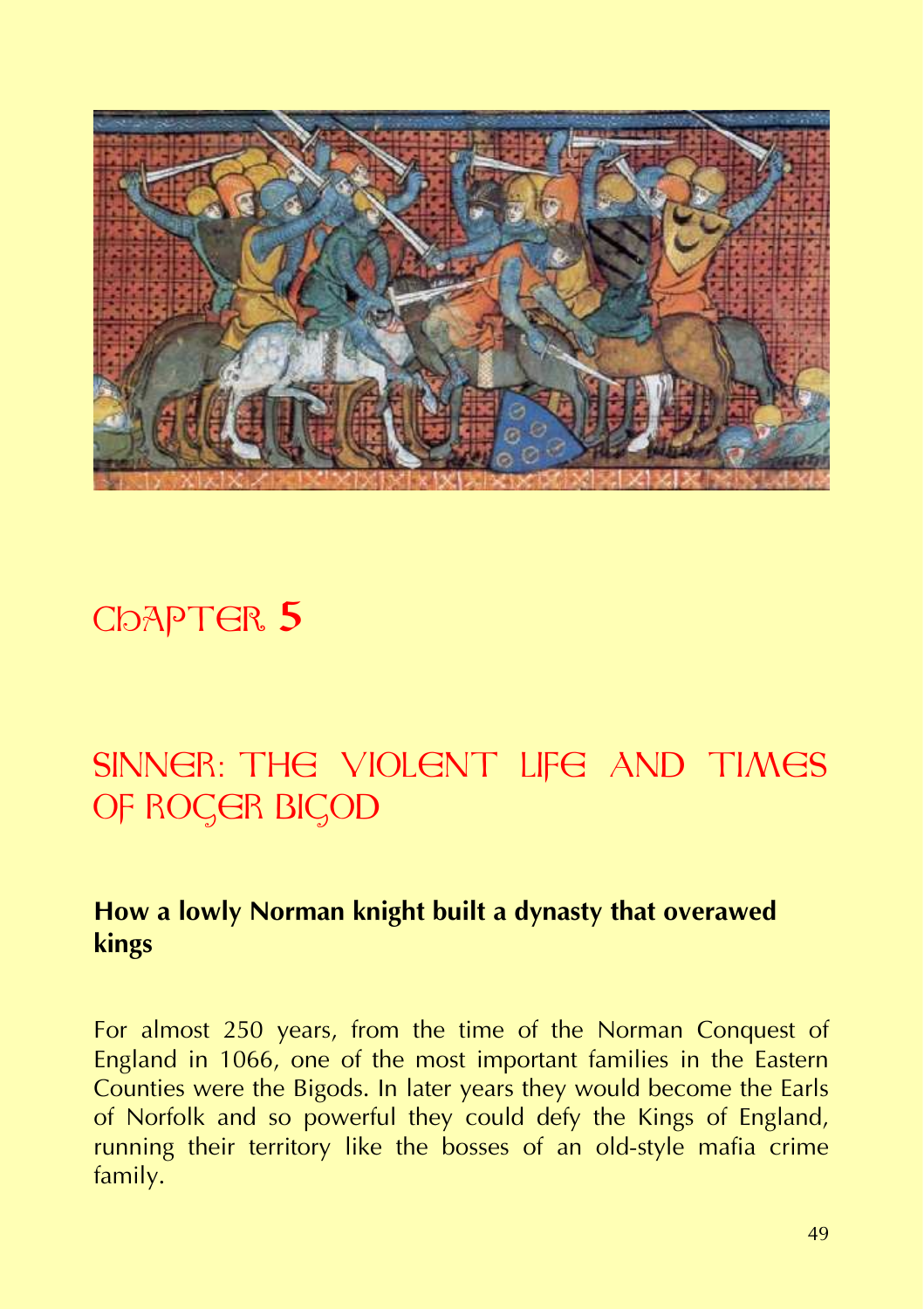We may be dealing with members of a family who lived and died hundreds of years ago but in many respects they were a thoroughly modern bunch of ruthless back-stabbers, liars and rogues who always had an eye on the main chance and didn't care who they had to trample over or betray to achieve it.

In an era of fickle monarchs, when a favourite could fall from power overnight and the following morning find his head nodding on a pike staring sightlessly into the rising sun, the Bigods were masters of playing this real-life *Game of Thrones* – and of keeping their heads while those all around were losing theirs. But where did they spring from?

The first Bigod to make his bloody mark on the pages on English history was Roger Bigod. The month was March. The year 1067.

Although Duke William of Normandy, better known as William the Conqueror although he was also called William the Bastard), had been crowned King of England on Christmas Day 1066, many parts of England were still resisting Norman rule. This included East Anglia, where one of the leading churchmen Abbot Aelfwald (or Ethelwold) had been put in command of the naval and military defence of the East Coast by Harold Godwinson, the last Saxon King of England.

By the spring of 1067, King Harold had been dead six months (killed by the arrow that hit him in the eye during the Battle of Hastings) leaving Abbot Aelfwald and his followers holed up in the isolated but seemingly impregnable island fortress of St Benet's Abbey, in what is now the carefully tended Norfolk Broads but was then just a maze of rivers, meres, estuaries, mud banks and salt marshes accessible only by boat or across a long narrow causeway from Horning. With all previous frontal assaults on the Abbey having failed, William now put young Roger Bigod in charge of the siege of St Benet's.

Until a few years previously, the Bigods (or *le Bigots* as it was originally spelled) had been a family of poor and relatively obscure knights from Calvados in Normandy. One source describes Roger, born in around 1040, as a 'hearth knight' in the service of Duke William's half-brother Odo, the Bishop of Bayeux. (The same man who commissioned the Bayeux Tapestry.)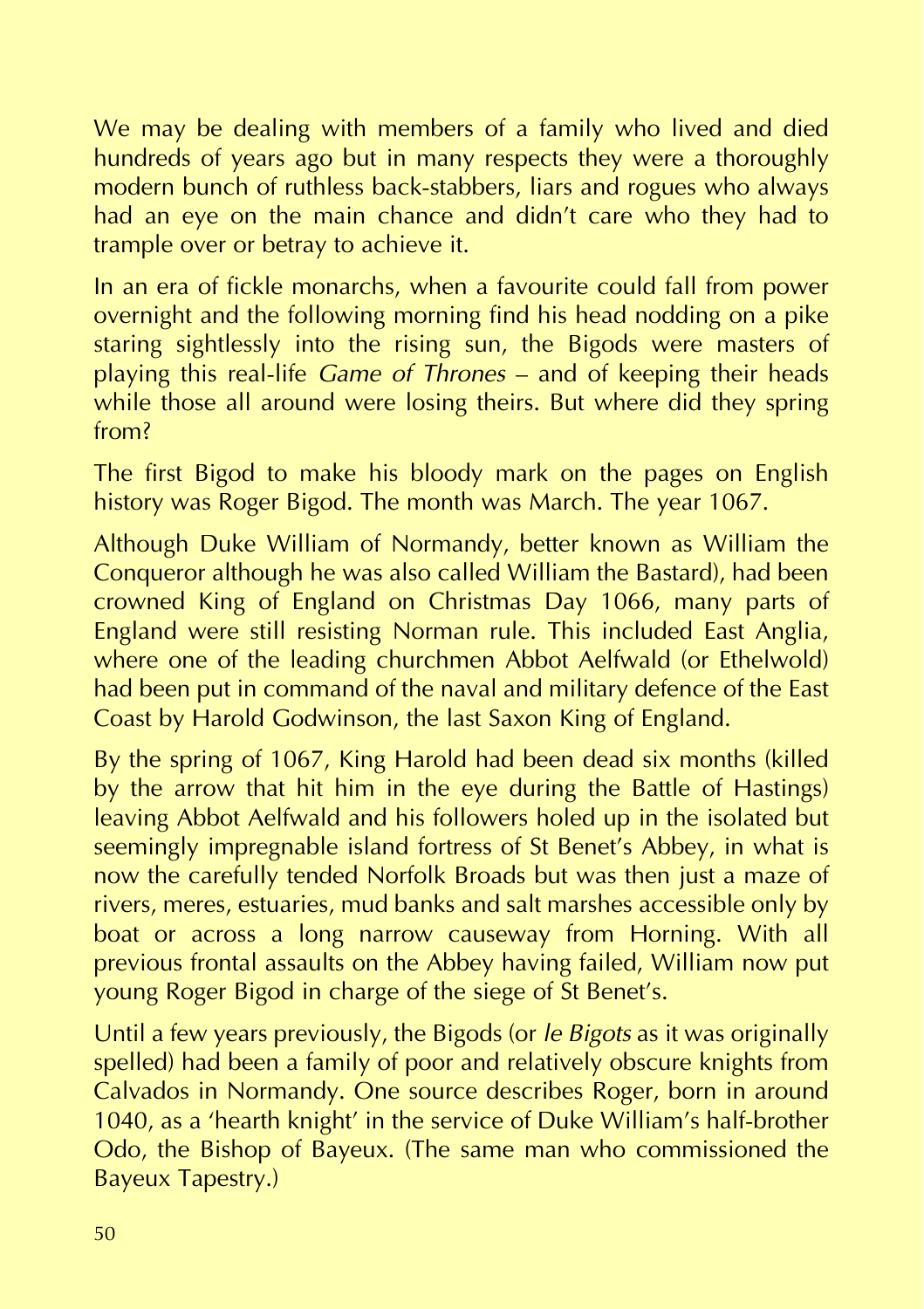The term hearth knight derives from knights who were landless and lived in the castle or fortress of a local noble. At night they would sleep on the floor of the castle's great hall but their status allowed them a place by the hearth, close to the fire, where it would be warmer.

Despite these lowly origins, the Bigods had earned themselves a reputation as useful people to have around, having earlier alerted Duke William to a conspiracy against him by his cousin and, later, sailing with the invasion fleet to fight at Hastings. Today we'd call Roger a chancer who rose to become one of William's enforcers or 'heavies'.

Recognising the strength of Abbot Aelfwald's position, Roger Bigod changed tack and opened negotiations to end the siege without further violence. Aelfwald for his part saw that while the Normans could not get into the Abbey, neither he nor his Saxons could get out so, playing for time, he agreed to a truce and appointed a respected and long serving monk called Essric (or Edric) as his intermediary.

Brother Essric may have served the Abbey loyally for over 20 years but Bigod was a better judge of character than the Abbot and was able to detect Essric was an unhappy man. A man seething with resentment because he felt he had been overlooked for higher office and was now caught up in a life or death struggle brought on by the Abbot's dabbling in politics.

It was at this point in the negotiations that Bigod, adopting an approach many centuries later associated with mafia godfathers, made Essric an offer he could not refuse.

If Essric would open the Abbey gates to the Normans in the middle of the night, then not only would Bigod spare the lives of the monks but he would also make Essric "abbot for life" and "raise him higher than any man living within the Abbey... higher than he would ever expect from a friend."

The deal was struck. Essric agreed to betray the Abbey to his new "friend" during matins (which in a medieval monastic order would have been celebrated at either 2:00am or 3:00am) on the morning of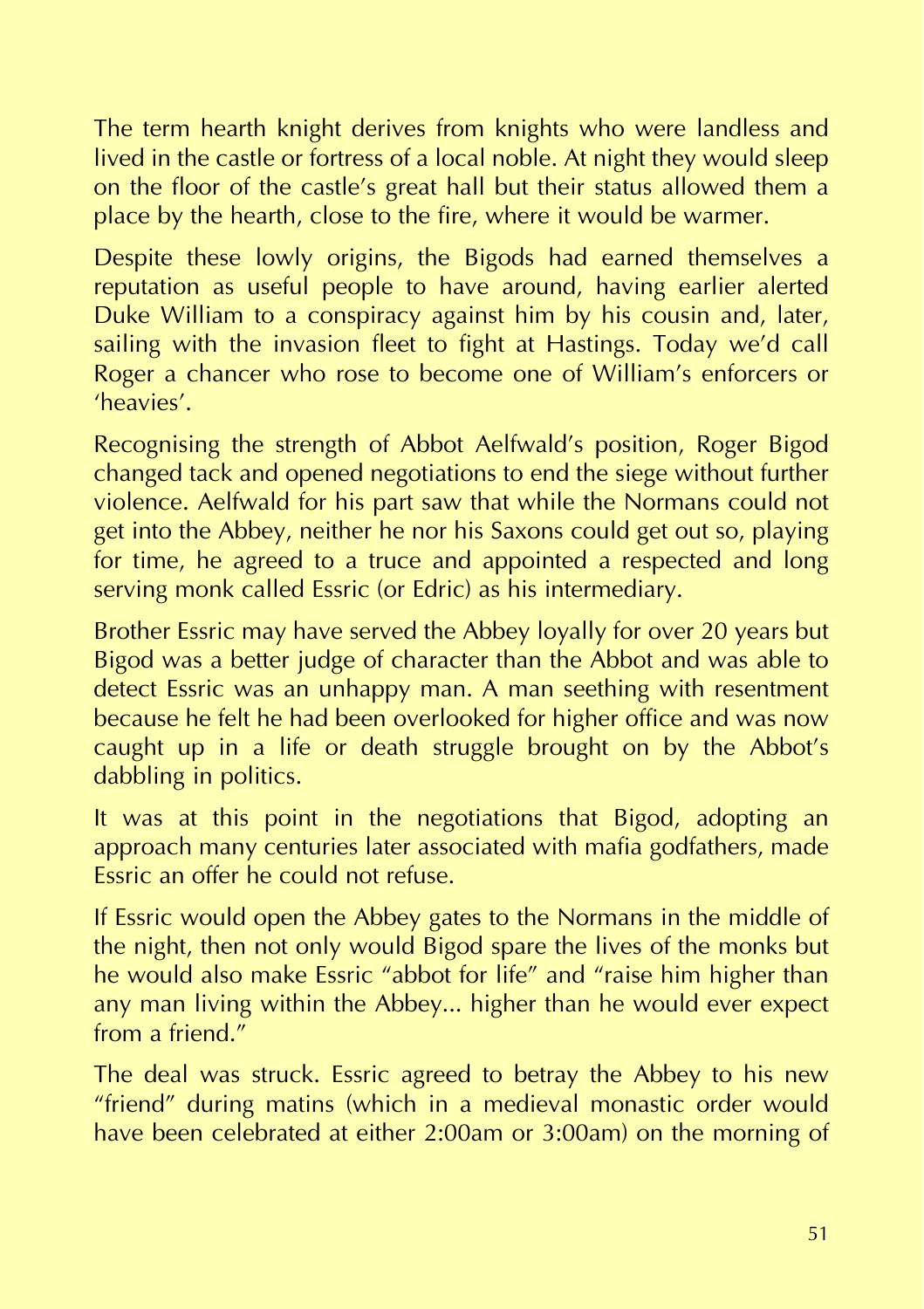May  $25<sup>th</sup>$  1067. (An alternative version of the legend places the date as March 21<sup>st</sup>, which would have also been the Spring/Vernal Equinox.)

So it was that in the dark early morning, the gate was opened, the Normans rushed in, the guards dozing in the gatehouse were overcome, and the Abbey was seized. Then, it was time for Brother Essric to receive his just rewards from Roger Bigod.

First an abbot's highly decorated *cope* (in effect a cape) was placed over his shoulders. Then the *mitre* (ceremonial head-dress) was placed on his head and a *crosier* (ceremonial staff of office) thrust into his right hand. But, Bigod had one further reward in store for the newly appointed abbot and that was to slip a rope noose over his head.

To Essric's horror, the other end of the rope had already been hung over the highest point of the gatehouse and, at Bigod's signal, the Normans began hauling on it, raising Essric "higher than any man living within the Abbey".

The Normans may have liked to get their own way and were ruthless in the methods they used to achieve this but they also didn't like traitors, no matter whose side they were on. (A trait shared with the Vikings, as Eadric Streona also found to his cost when he foolishly asked King Canute for his just rewards.)

And that was the short, unhappy career of Abbot Essric although it is claimed that on the anniversary of his treachery, his screams can still be heard and his ghost, with its heels kicking bumpity-bumpity-bump against the stonework, seen hanging by a rope from the now ruined abbey gatehouse.

Despite the large number of people who visit the Abbey to look for the ghost, it is now over 100 years since the last time anyone claimed to see Essric's ghost and that witness was apparently so frightened by the experience he promptly fell into the nearby River Bure and nearly drowned.

If you are wondering whatever happened to Abbot Aelfwald, he managed to escape out of a concealed *postern* (side) gate during the confusion following the seizure of the Abbey and eventually made his way to safety in Denmark. After a brief period in exile, ever the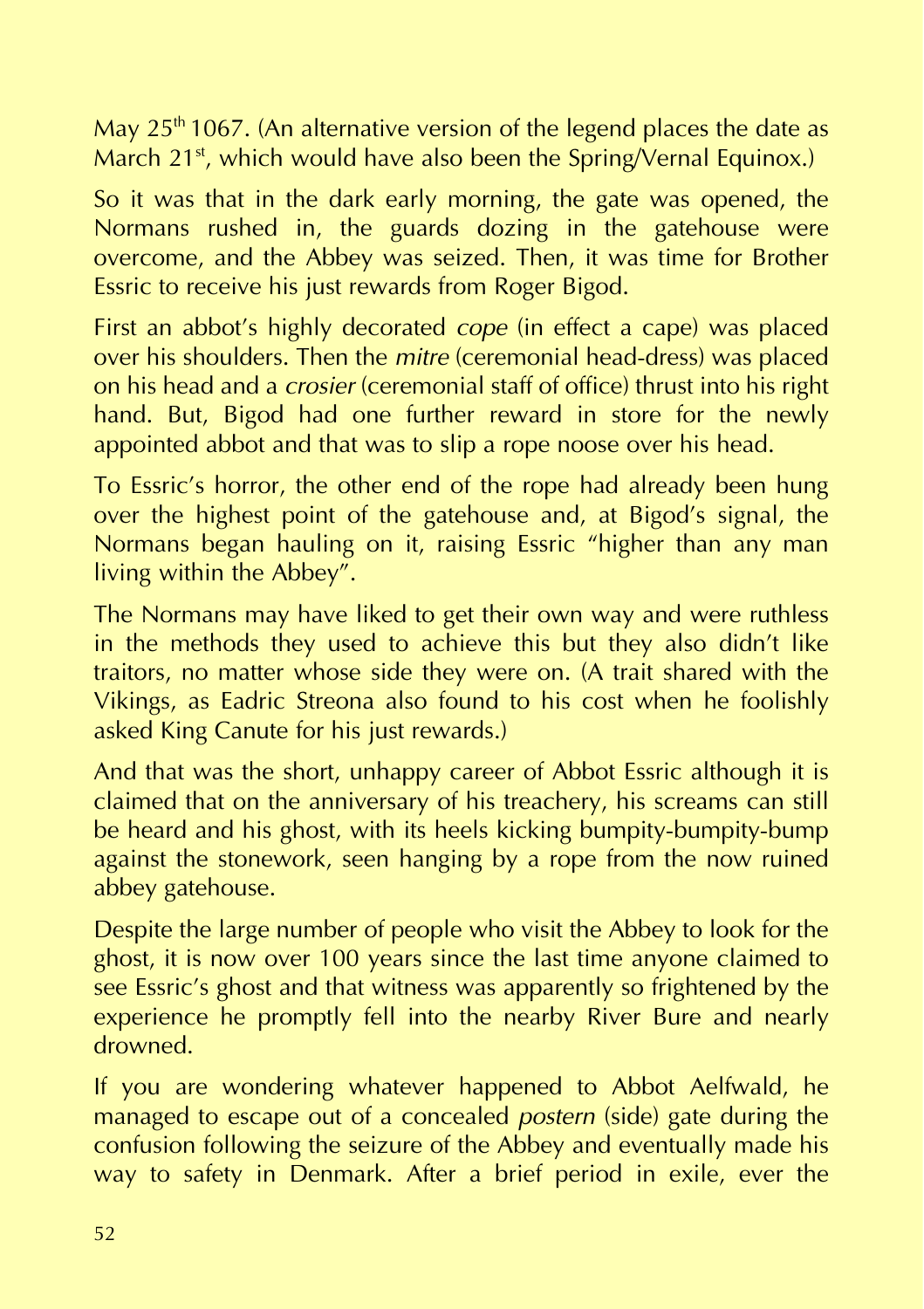politician, he made his peace with the Normans and in due course returned to St Benet's, where he continued as abbot until his death, peacefully in his bed, in 1089.

#### **The Rise and Rise of Roger Bigod**

Following his activities at St Benet's, we next encounter Roger Bigod two years later (in 1069) when he and two other Norman warlords, including the then Earl of Norfolk and Suffolk Ralph de Gael led an army that defeated the Viking king of Denmark Sweyn II Estridsson near Ipswich.

For these services Roger was generously rewarded by King William but this was nothing compared to five years later when Ralph de Gael fell from power in the failed 'Revolt of the Earls' against William and Roger acquired many of the dispossessed de Gael's estates and manors. (The Revolt of the Earls was one of an endless stream of rebellions, dynastic power struggles and mini civil wars that plagued England during the medieval period.)

In the years that followed, in his capacity as the Sheriff of Norfolk and Suffolk, he acquired so much more property that, by the time the *Domesday Book* was completed in 1086, the only person to own more land in East Anglia than Roger Bigod was King William.

The following year (1087) William the Conqueror was on his deathbed but, before he died, he ordered his realm be split between his eldest son Robert, who became the Duke of Normandy, and his second eldest son William (better known as William Rufus) who took the throne of England as King William II.

As Duke Robert and William Rufus were known to loathe each other (along with the usual sibling rivalry, young Rufus was also guilty of playing practical jokes on Robert, frequently involving the contents of chamber-pots) this presented a problem of divided loyalties for those barons who held estates in both Normandy and England, so a plot was hatched to depose King William and unite the two countries under Duke Robert.

Known as The Rebellion of 1088, it lasted less than six months and saw the rebels, including Roger Bigod of Norfolk, defeated and out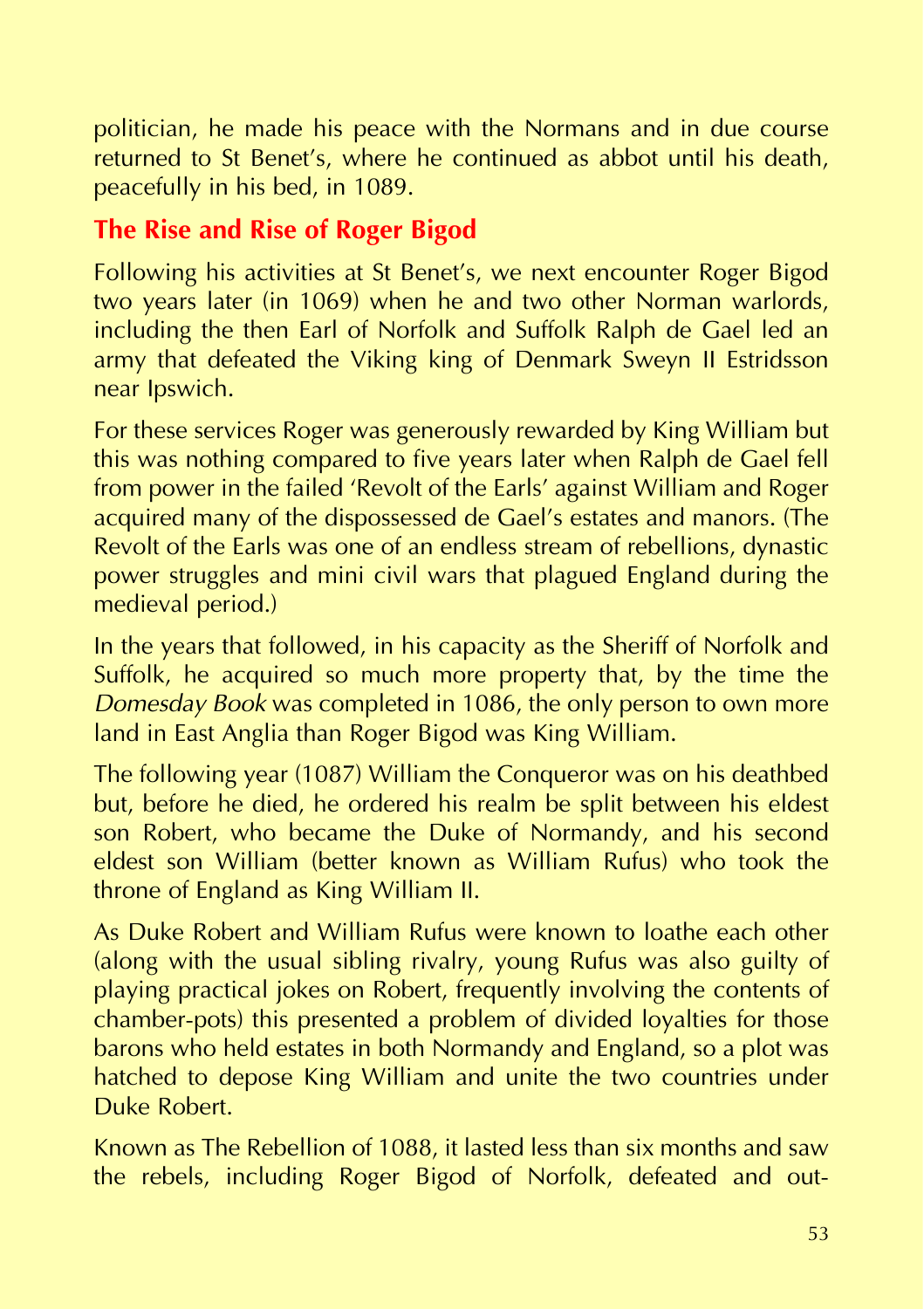manoeuvred by William thanks to a winning combination (still favoured by politicians today) of good luck, promises, and bribery. However, unlike the brutal punishment normally inflicted on defeated rebels, William Rufus took the advice of the barons who had remained loyal to him and opted for leniency.

In the words of one adviser: "If you temper your animosity against these great men and treat them graciously here, or permit them to depart in safety, you may advantageously use their amity and service on many future occasions. He who is your enemy now, may be your useful friend another time."

For Roger Bigod, the aftermath of the rebellion was that although he lost some of his lands, he kept his head and went on to regain those estates when he reconciled with the king.

William Rufus was actually a far smarter king than history credits him as being. Unfortunately history is written by the survivors and Rufus received very critical coverage from the Church, who were practically the only people who could read or write in those days. Roger Bigod went on to outlive William Rufus, who was killed in a still never adequately explained hunting accident in August 1100 in the New Forest, when he was struck by an arrow.

Was William's death a genuine hunting accident caused by the fatal arrow deflecting off a tree, in which case why did the alleged killer Walter Tirel, who was known to be an excellent archer, immediately flee the country, never to return?

Or was it an assassination engineered by William's younger brother Henry who, along with all the other courtiers who were out hunting with the king that day, including a certain Richard de Clare, promptly abandoned the king's body where it had fallen in the forest and galloped away to nearby Winchester to secure the Royal Treasury and claim the throne as King Henry?

Legend has it that before setting off to go hunting on that fateful day, William said to Tirel "It is only right that the sharpest arrows should be given to the man who knows how to shoot the deadliest shot." Tirel, incidentally, was married to Richard de Clare's daughter Adelize.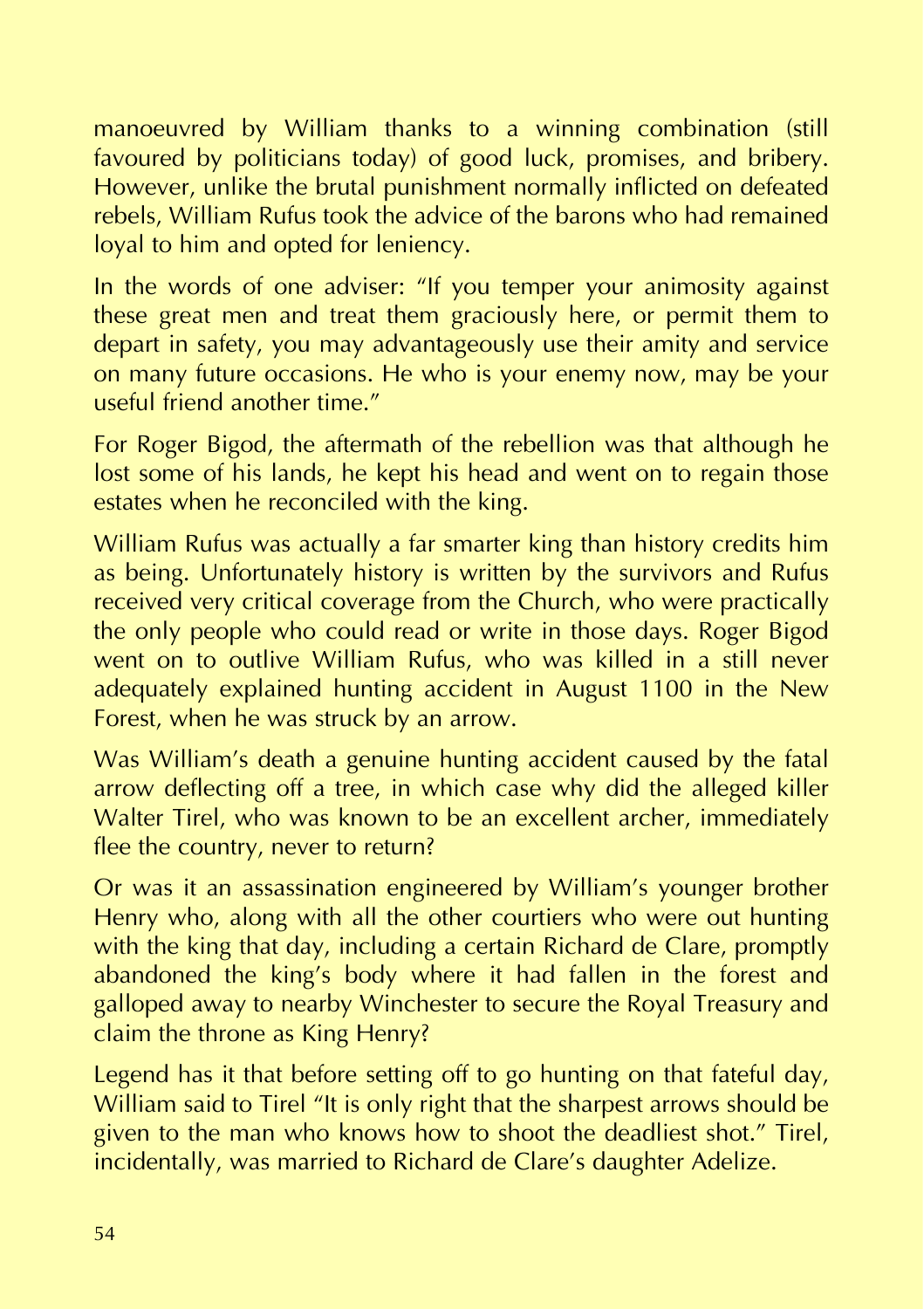Passing peasants subsequently recovered the late king's corpse and carried it to Winchester, where it received a proper Christian burial – though the church chroniclers of the time regarded William's death as "an Act of God" and a suitable end for "a wicked king".

There again they were not entirely impartial as William and the Church had continually clashed throughout his reign and he had repeatedly appropriated ecclesiastical revenues and tithes for his own personal use. In fact in 1096, when the barons complained they did not have enough money to pay the latest tax he had imposed on them, William Rufus, possibly, but only possibly, in jest suggested they should rob the shrines of the saints.

For their part, the medieval chroniclers in their monasteries did their best to blacken William's name, suggesting he was not a committed Christian and still indulged in unnatural, pagan rites. In fact as recently as the 1980s, the English academic and specialist in medieval history Frank Barlow described King William Rufus as:

> "a rumbustious, devil-may-care soldier, without natural dignity or social graces, with no cultivated tastes and little show of conventional religious piety or morality – indeed, according to his critics, addicted to every kind of vice, particularly lust and especially sodomy."

William Rufus never married.

#### **The Perils of Royal Hunts**

We've already encountered the dangers of royal hunting parties. The Saxon *thegn* Aethelwold lived just long enough to regret going hunting with King Edgar. Edgar's son King Eadweard made a fatal career move calling in to see his stepmother, the Dowager Queen Aelfthryth on his way back from a day's hunting. As for William Rufus… there's a certain irony about his death in the New Forest, which had been set aside by his father William the Conqueror as an area of land reserved for the hunting of wild boar and deer by the royal family. (The word forest is derived from Latin/Old French word *forestis* meaning a wooded area kept for hunting.) Not only was William Rufus killed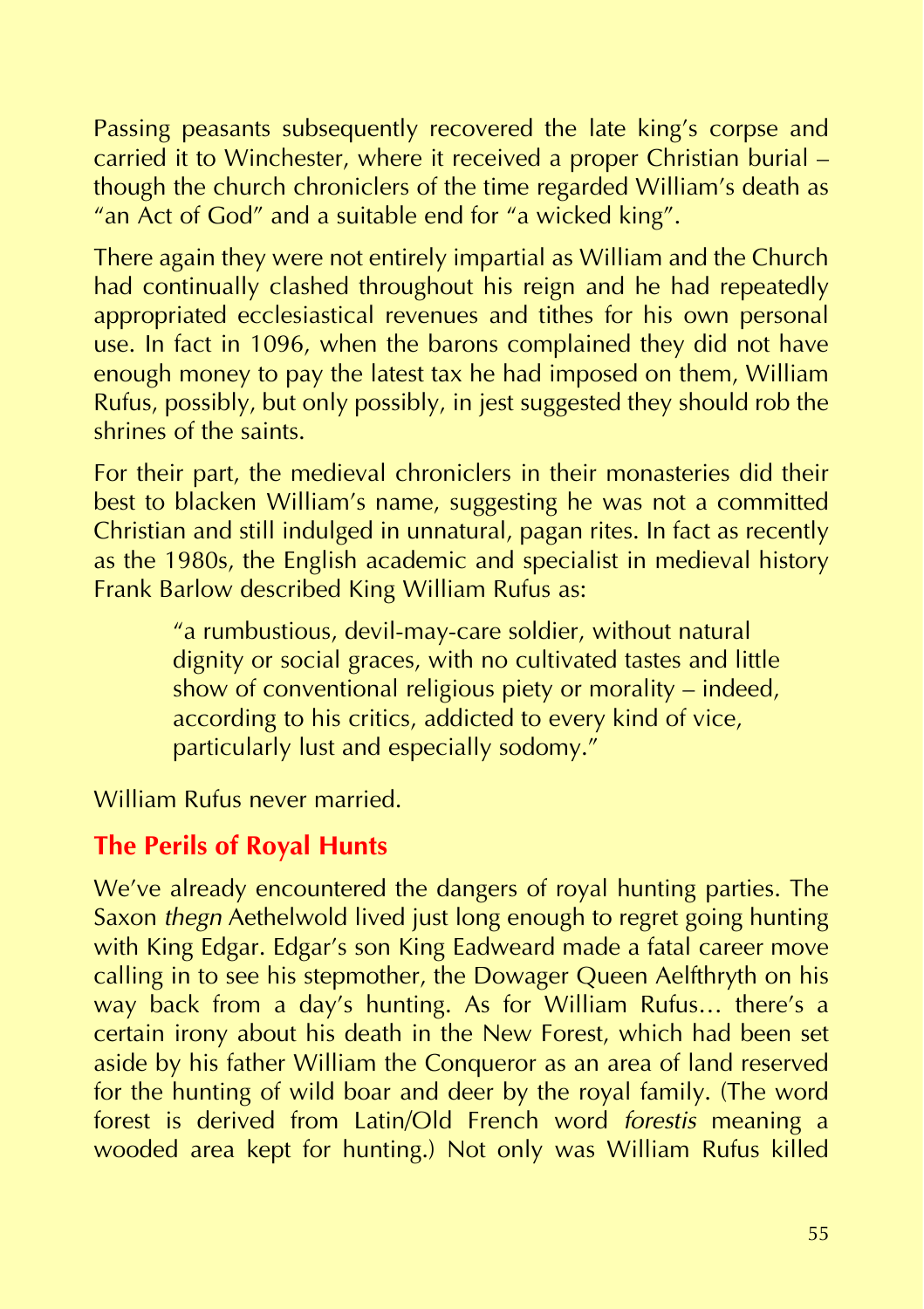there but his older brother Richard died in a hunting accident there in 1074, but three months earlier in May 1100, one of his nephews was killed by a stray arrow.

#### **Bigod's Death and Ecclesiastical Body-Snatching**

But back to Roger Bigod who we next hear of being one of the witnesses recorded on the *Charter of Liberties* which the new monarch King Henry I made as part of his coronation promises. The *Charter of Liberties* is one of those overlooked events in English medieval history that can now be seen as a forerunner of the more famous *Magna Carta*.

That said this was no 'Bill of Rights' for the benefit of 'the Common Man' but rather a series of promises and implicit bribes to mollify the kingdom's earls and barons who were less than enthusiastic about Henry's accession.

Henry may have been the younger brother of the late King William Rufus but many nobles still favoured handing the crown to Duke Robert of Normandy. Whatever the merits of the coronation charter, it is worth noting Roger Bigod remained loyal to the new king when a further attempt unsuccessful attempt was made the following year, in 1101, to place Duke Robert on the English throne.

There again, Roger may have been influenced by the fact that following his coronation, King Henry granted Bigod a licence to rebuild his castles at Thetford in Norfolk and Walton in Suffolk (near Felixstowe) and to build new castles at both Bungay and Framlingham in Suffolk, which were to become the Bigod family's seats of power for the next two centuries.

Roger Bigod died in September 1107 at the age of 67, an impressive age for those times, and his body immediately became the subject of a bizarre (and distinctly ironic given his action 40 years earlier at St Benet's) dispute between rival clerics.

Because Roger had founded Thetford Priory, the monks there claimed the right to bury Roger's body (as well as those of his family and successors) as was the custom of the time and as had been set out in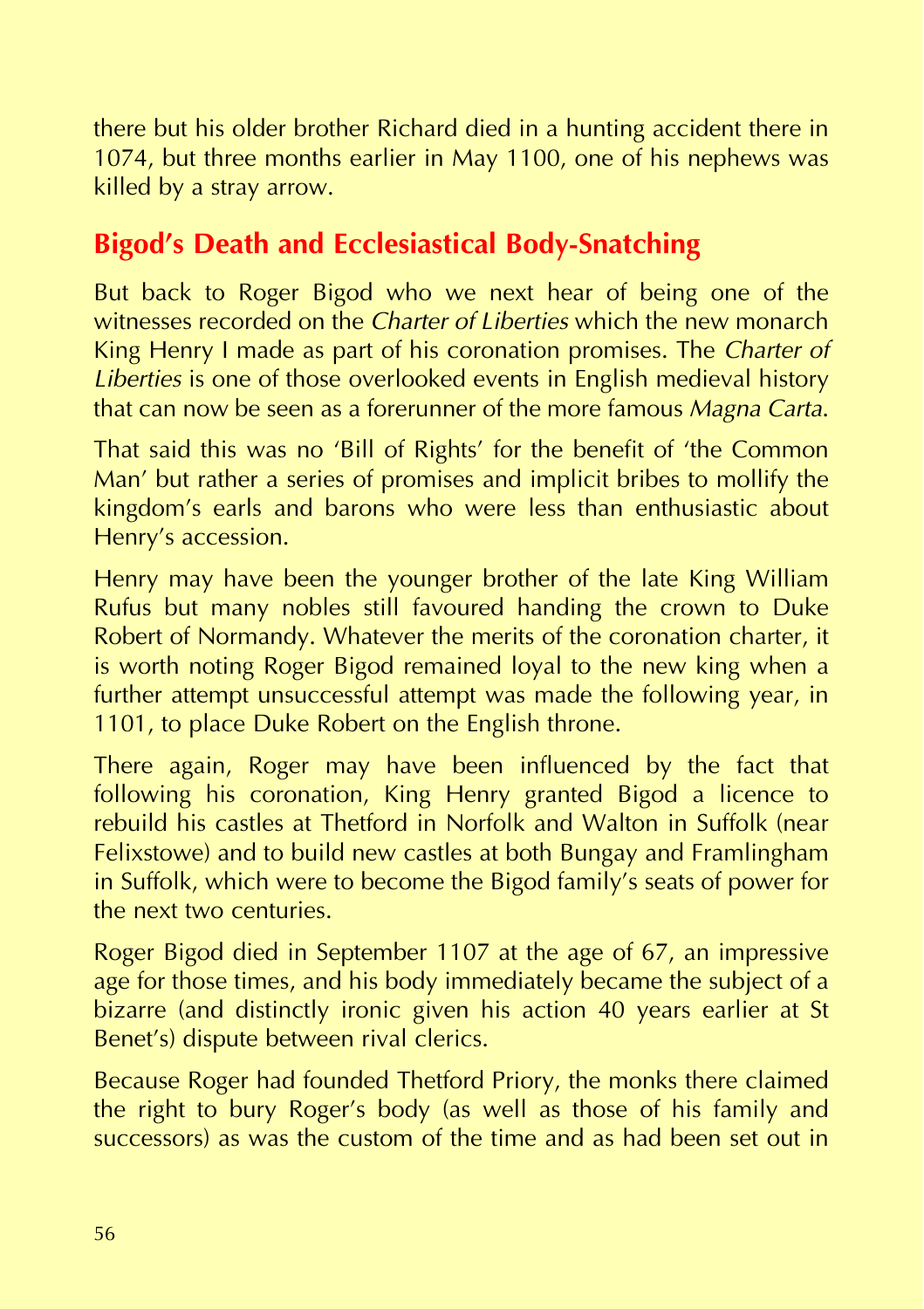the priory's foundation charter. The monks, incidentally, were not offering to bury Roger out of any particular affection for the man but to ensure the continued financial patronage of the Bigod family.

All those votive candles and chantry masses for the souls of the dead cost money and could provide a valuable source of income to a priory.

However Herbert de Losinga, the new Bishop of Norwich, argued that the body of the most important magnate in Norfolk should be buried in the new cathedral being built in the most important town in Norfolk, namely Norwich. The bishop also had ulterior motives. He had been the Bishop of Thetford but, six years previously, had transferred the *see* (the location of the bishopric) from Thetford to Norwich and wanted to build up the reputation of Norwich as East Anglia's premier ecclesiastical hub at the expense of Thetford. And, of course, having Roger buried in the new cathedral would secure the continuing patronage of the Bigod family.

In the event Bishop Losinga (another Norman used to getting his own way) had Roger's decomposing body stolen from Thetford Priory in the middle of the night (in a case of history repeating itself, while the monks were distracted celebrating matins) and (according to one version of the story) "dragged" away, presumably going bumpitybumpity-bump against the roadway, all the way to Norwich Cathedral for reburial. The current resting place of Roger Bigod's mortal remains are unknown.

By quirk of ecclesiastical fate, the Abbot of St Benet's is also the Bishop of Norwich, so St Benet's Abbey, where the Roger Bigod saga first began, avoided being added to the list of abbeys and priories to be broken up during King Henry VIII's Dissolution of the Monasteries. However as the abbey was redundant by the mid-16th century, the then Bishop of Norwich had it demolished and its building materials recycled and sold off to help pay the diocese's debts.

Apart from some fragments of walls, all that now remains is a part of the gatehouse (where Essric came to grief) although these ruins are confusing as 200 years later, during the Georgian era, a large (and now also derelict but picturesque) windmill was erected in the middle of the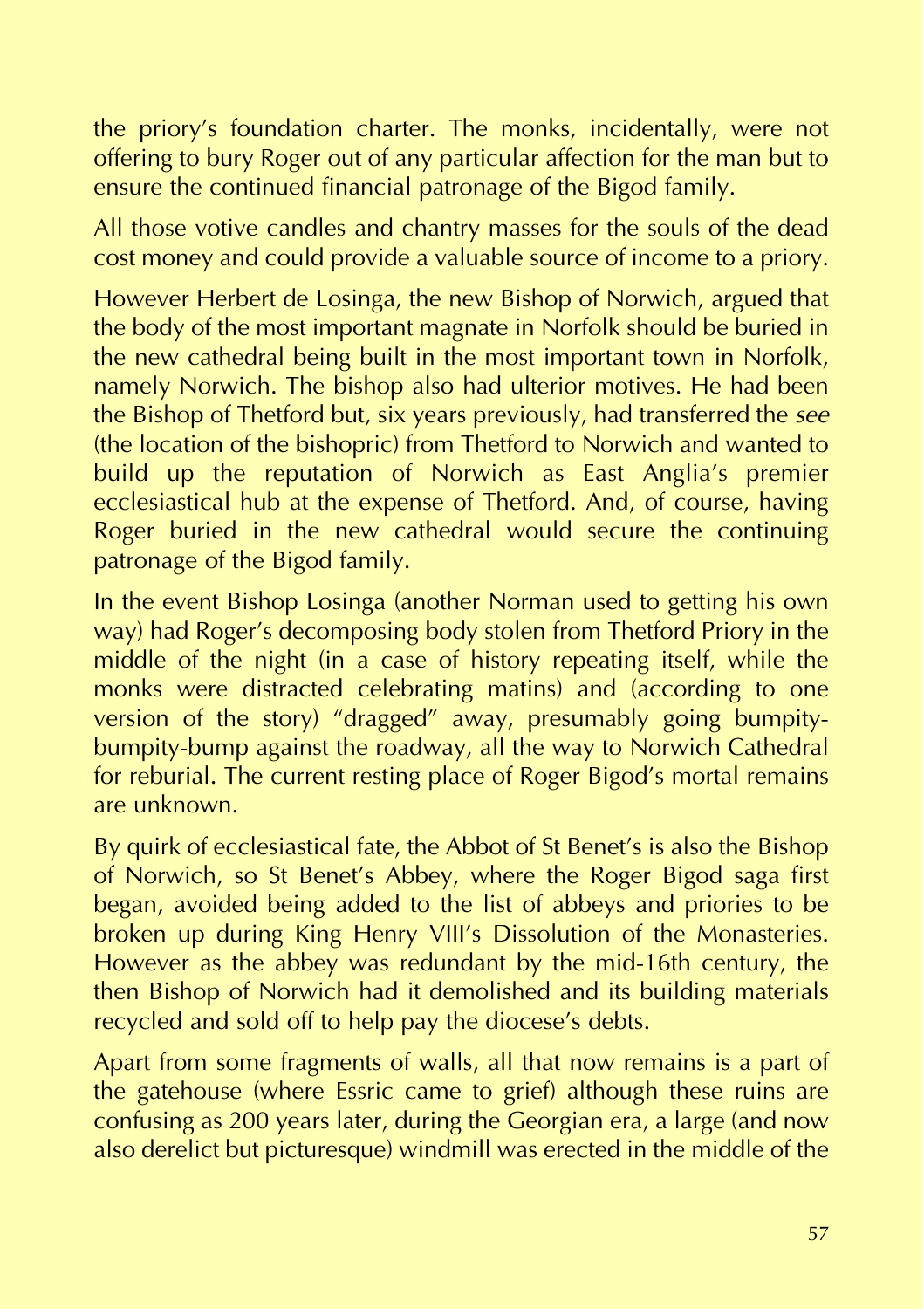gatehouse. Several hundred yards away from the gatehouse stands a wooden cross (fashioned from oak donated from HM Queen Elizabeth II's royal estate at Sandringham in 1987) that marks the original site of the abbey's high altar – and also provides some indication of the scale of the original buildings.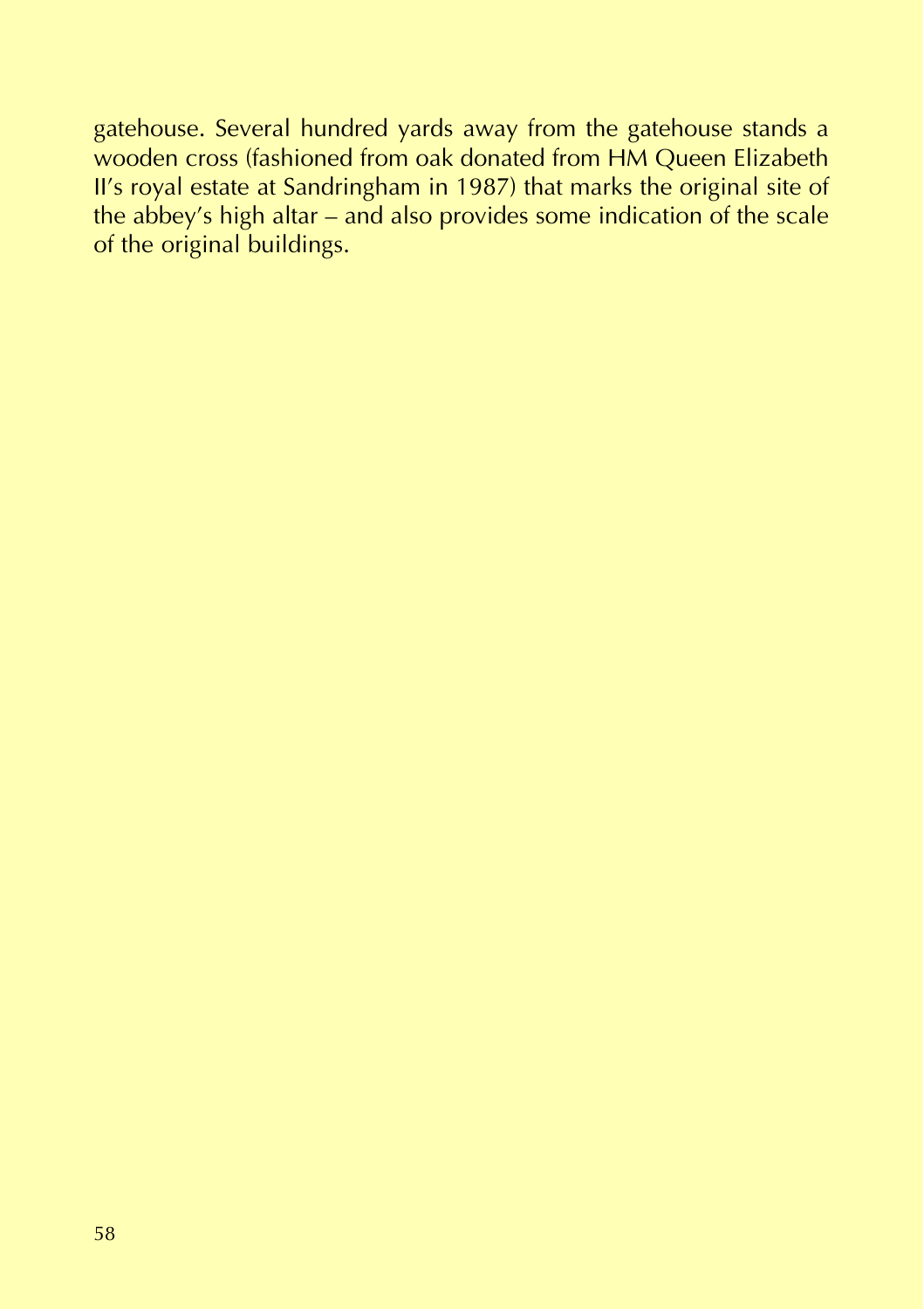### AFTERWORD:

### **HAVING THE BENEFIT OF GOD ON YOUR** SIDE

Aldous Huxley once wrote "That men do not learn very much from the lessons of history is the most important of all the lessons of history." But what lessons, if any, can we draw from these five tales?

At the risk of sounding cynical, the most valuable lesson here would appear to be to ensure you had God (in these stories the Christian god) on your side if you wanted to have any hope of being remembered well in the history books.

It is arguable that King Vortigern made a valiant but ultimately doomed attempt to hold back the hoards of invading Saxons in the  $5<sup>th</sup>$  century. Contrast that with King Edmund of the East Angles who 400 years later initially attempted to betray the other Saxon kingdoms of England to the Vikings, before being murdered by his erstwhile allies. Yet Vortigern was condemned as a usurper polluted by lust whereas Edmund went on to become a holy martyr and saint.

Edmund not only had God in the shape of the Christian church on his side (and, thanks to pilgrimages, his shrine at was is now Bury St Edmunds became a major source of revenue for the church for over 600 years) but, more importantly, he also had the support of the people who wrote the histories of that era, including the authors of the *Anglo-Saxon Chronicle*, and they were also all churchmen. Indeed at a time when just about the only people who could read and write belonged to the church, it was politic to ensure they viewed you favourably, if you didn't want them to posthumously drag your name through the mud for all posterity.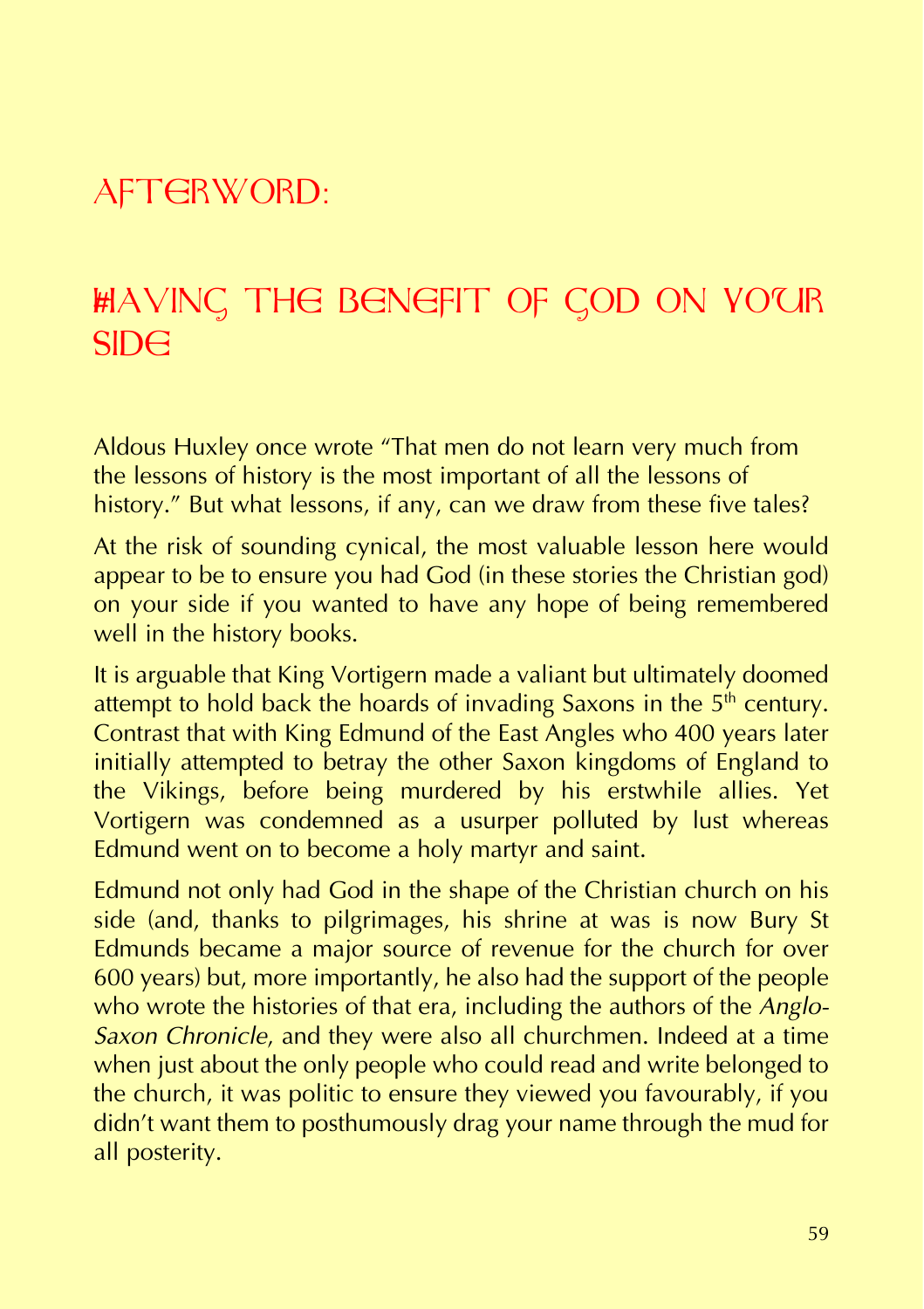Young, handsome and foolish King Eadwig crossed Archbishop Dunstan and was remembered as a 'bad' king, whereas his brother Edgar the Peaceable was an adulterer and a murderous rogue who kept on the good side on Dunstan, and so was remembered as a 'good' king who enjoyed a reign "singularly devoid of recorded incident".

Even Roger Bigod's double-dealing, brutal 'might is right' ways were overlooked by the church on his death, to the extent there was even a scramble for the custody of his mortal remains.

Just as today 'celebs', socialmedia 'influencers' and reality TV stars recognize the importance of keeping the media on their side, so it was in Dark Age England that if you wanted to be remembered as a saint rather than as a sinner, so it was vital to have God on your side.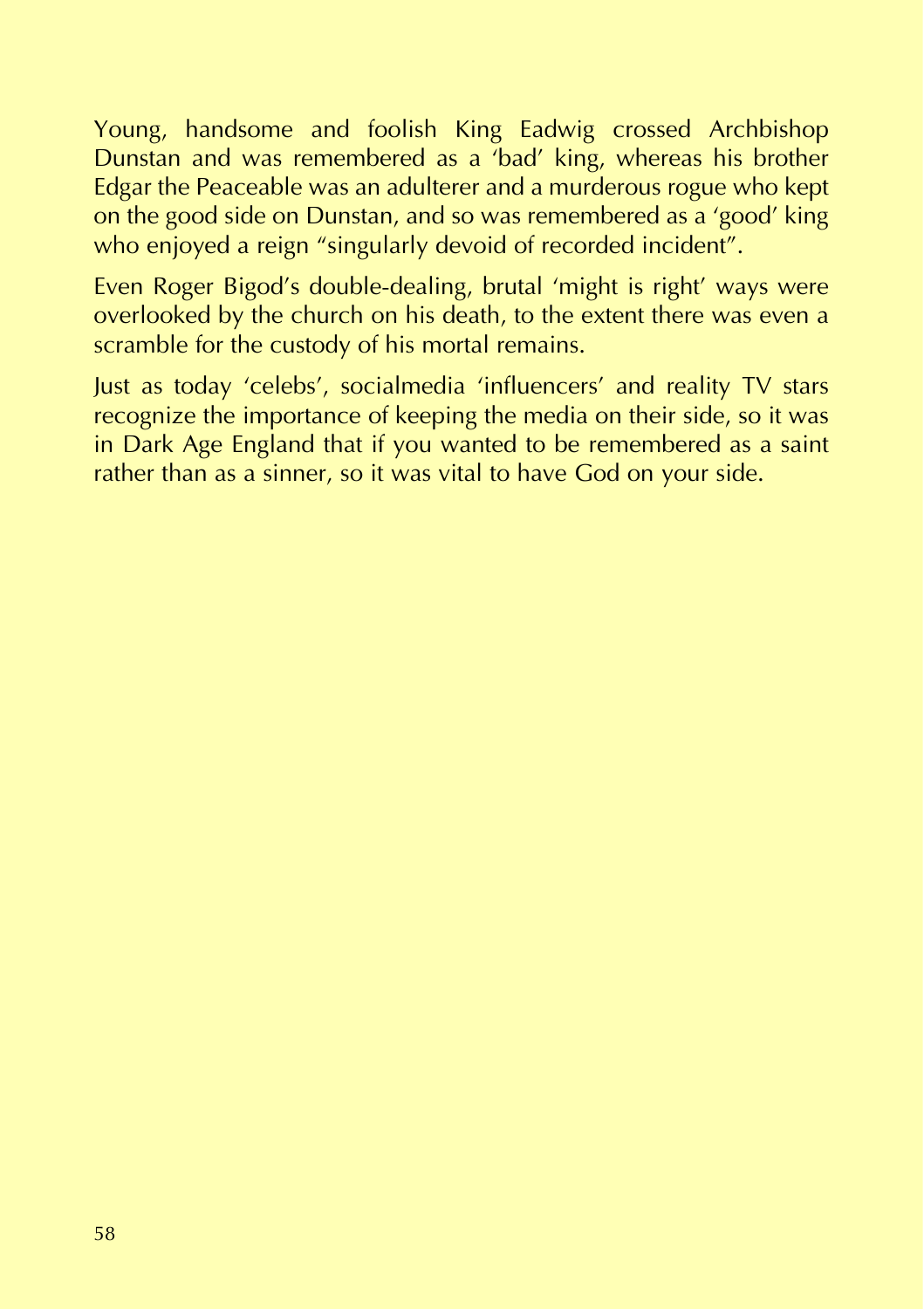

### ABOUT THE AUTHOR

Charles Christian is a barrister and Reuters correspondent turned writer, podcaster, radio show presenter and award-winning tech journalist.

He has always had a soft spot for history, legends and folklore. This may well be because one side of his family came over with the Vikings, liked the lootin' and pillagin' so much they decided to stay on and open a shop in Scarborough, while the other side is now best remembered for some unpleasantness aboard *H.M.S Bounty*.

He is the author of *Yorkshire's Weird Wolds: Inside the Wold Newton Triangle*, he writes and presents the weekly *Weird Tales Radio Show* (available as a podcast, as well as on internet and paranormal radio networks) which looks at witchcraft, ghost stories, urban myths and folklore. He is a regular contributor on folklore and medieval history to *Ancient Origins*. And, a national newspaper really once did commission him to go on a werewolf hunt – in Hull!

For more details visit Charles' website www.urbanfantasist.com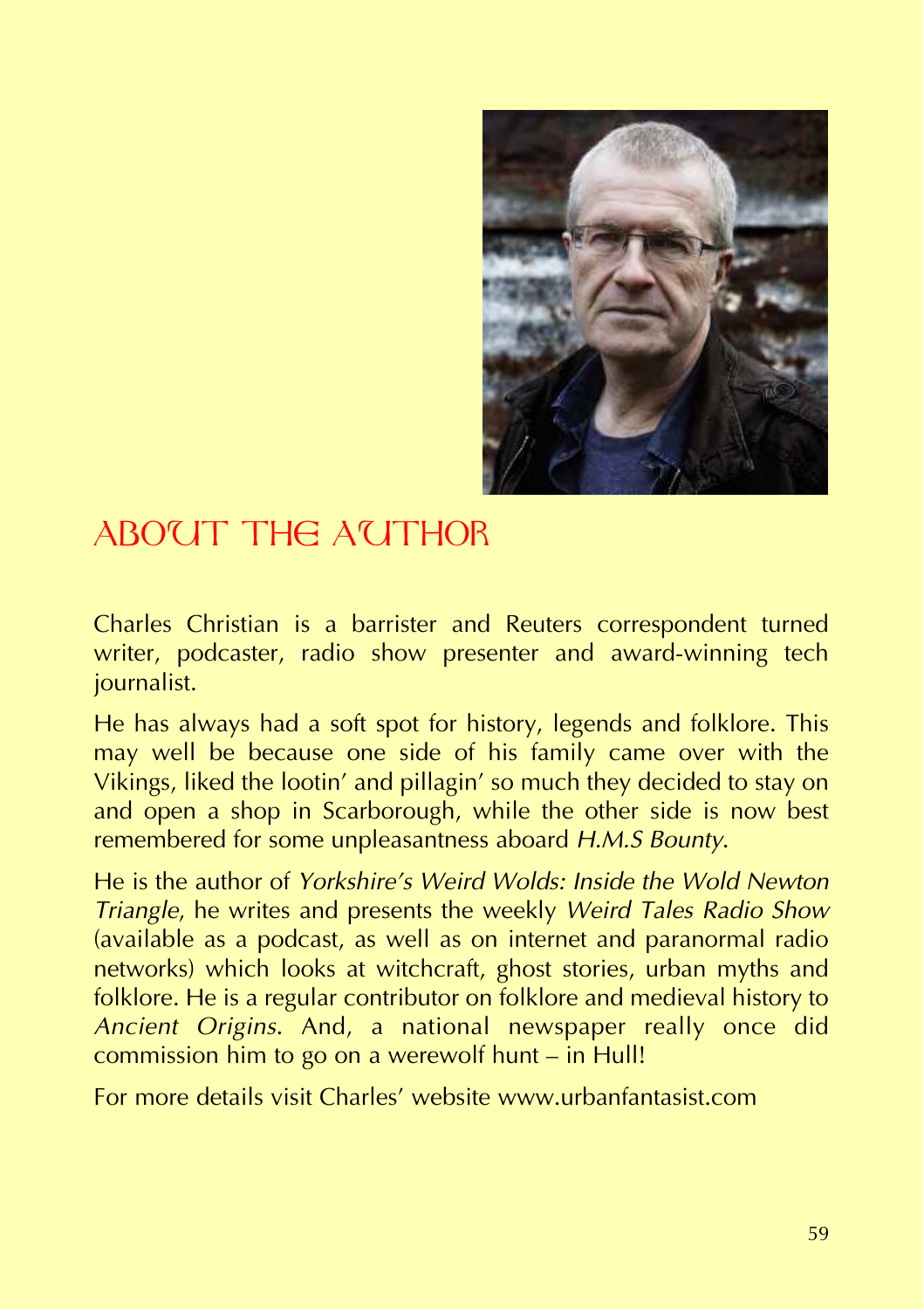### ALSO BY CHARLES CHRISTIAN

### *Writing Genre Fiction: Creating Imaginary Worlds: The 12 Rules* (2014)

"What a brilliant book! Rule 13: Read this book. It can only help you write better genre stories. What's to lose?" Vanessa Gebbie, awardwining author and editor of Short Circuit: A Guide to the Art of the Short Story

This is a guide for writers and readers of science fiction and fantasy that explains the 12 unwritten rules for creating



believable imaginary worlds. Flout these rules and a good story idea can be destroyed losing the reader along the way. The conventions, tricks and the trips are explained and lots of examples given so authors, whether writing flash fiction or a full length novel, don't strain their reader's patience, sympathy and credibility.

Written also to entertain readers of genre fiction – science fiction, fantasy, paranormal, horror – the book is useful for beginning writers, established authors, writing groups and creative writing courses in schools and universities as a quick and fun 101 on creating imaginary worlds in books and film.

Only available on Amazon in a Kindle ebook format

```
www.amazon.com/dp/B00MELTC84/
```

```
www.amazon.co.uk/dp/B00MELTC84/
```